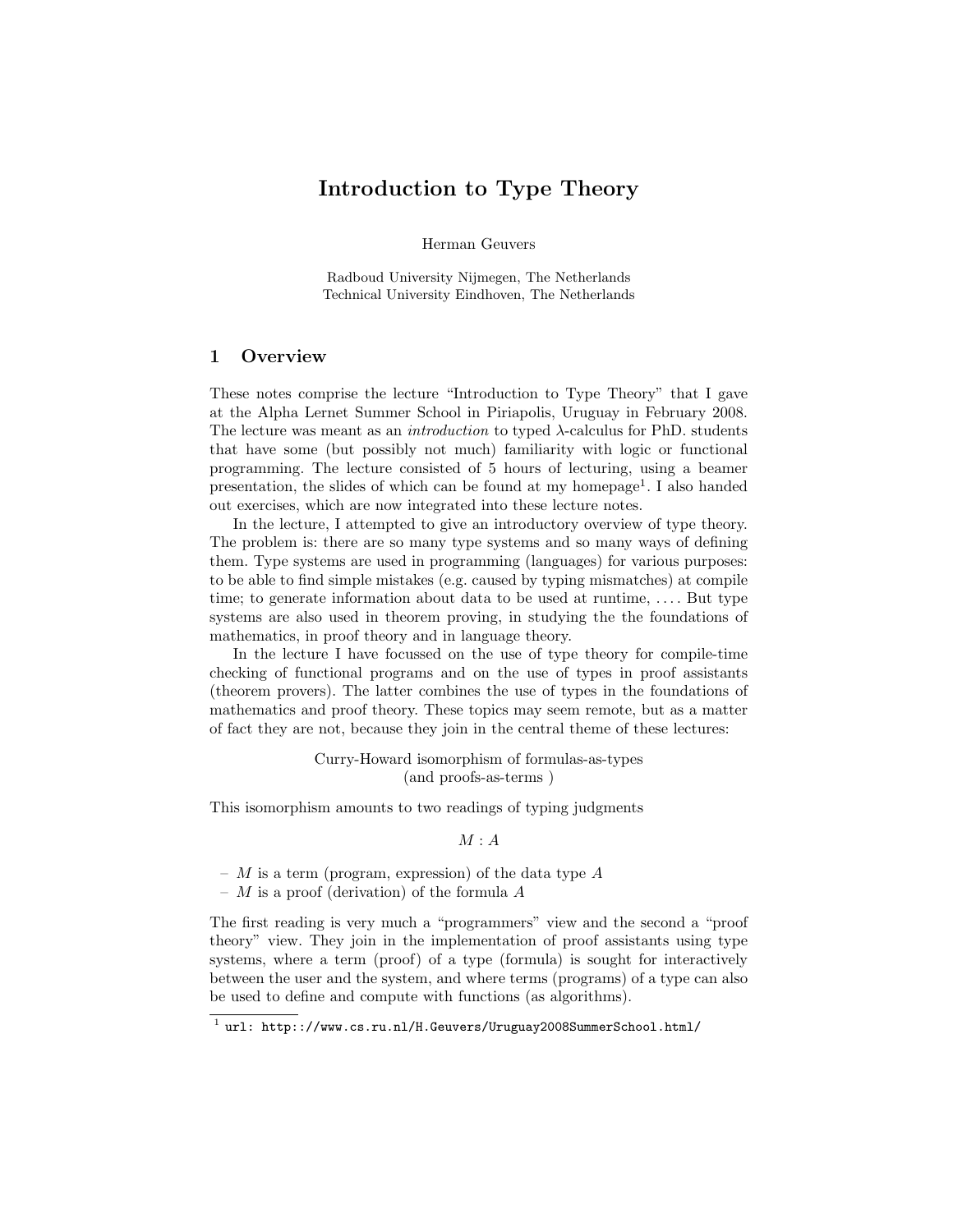For an extensive introduction into the Curry-Howard isomorphism, we refer to [39].

The contents of these notes is as follows.

- 1. Introduction: what are types and why are they not sets?
- 2. Simply typed  $\lambda$ -calculus (Simple Type Theory) and the Curry Howard isomorphism
- 3. Simple Type Theory: "Curry" type assignment, principle type algorithm and normalization
- 4. Polymorphic type theory: full polymorphism and ML style polymorphism
- 5. Dependent type theory: logical framework and type checking algorithm

In the course, I have also (briefly) treated higher order logic, the λ-cube, Pure Type Systems and inductive types, but I will not do that here. This is partly because of space restrictions, but mainly because these notes should be of a very introductory nature, so I have chosen to treat lesser things in more detail.

## 2 Introduction

#### 2.1 Types and sets

Types are not sets. Types are a bit like sets, but types give syntactic information, e.g.

$$
3 + (7 * 8)^5
$$
: nat

whereas sets give semantic information, e.g.

$$
3 \in \{n \in \mathbb{N} \mid \forall x, y, z \in \mathbb{N}^+(x^n + y^n \neq z^n)\}
$$

Of course, the distinction between syntactical and semantical information can't always be drawn that clearly, but the example should be clear:  $3 + (7 * 8)^5$ is of type nat simply because 3, 7 and 8 are natural numbers and  $*$  and  $+$  are operations on natural numbers. On the other hand,  $3 \in \{n \in \mathbb{N} \mid \forall x, y, z \in \mathbb{N}\}$  $\mathbb{N}^+(x^n+y^n \neq z^n)$ , because there are no positive  $x, y, z$  such that  $x^n + y^n = z^n$ . This is an instance of 'Fermat's last Theorem', proved by Wiles. To establish that 3 is an element of that set, we need a proof, we can't just read it off from the components of the statement. To establish that  $3 + (7 * 8)^5$ : nat we don't need a proof but a computation: our "reading the type of the term" is done by a simple computation.

One can argue about what can be "just read off", and what not; a simple criterion may be whether there is an algorithm that establishes the fact. So then we draw the line between "is of type" (:) and "is an element of"  $(\in)$  as to whether the relation is decidable or not. A further refinement may be given by arguing that a type checking algorithm should be of low complexity (or compositional or syntax directed).

There are very many different type theories and also mathematicians who base their work on set theory use types as a high level ordering mechanism, usually in an informal way. As an example consider the notion of monoid, which is

 $\mathfrak{D}$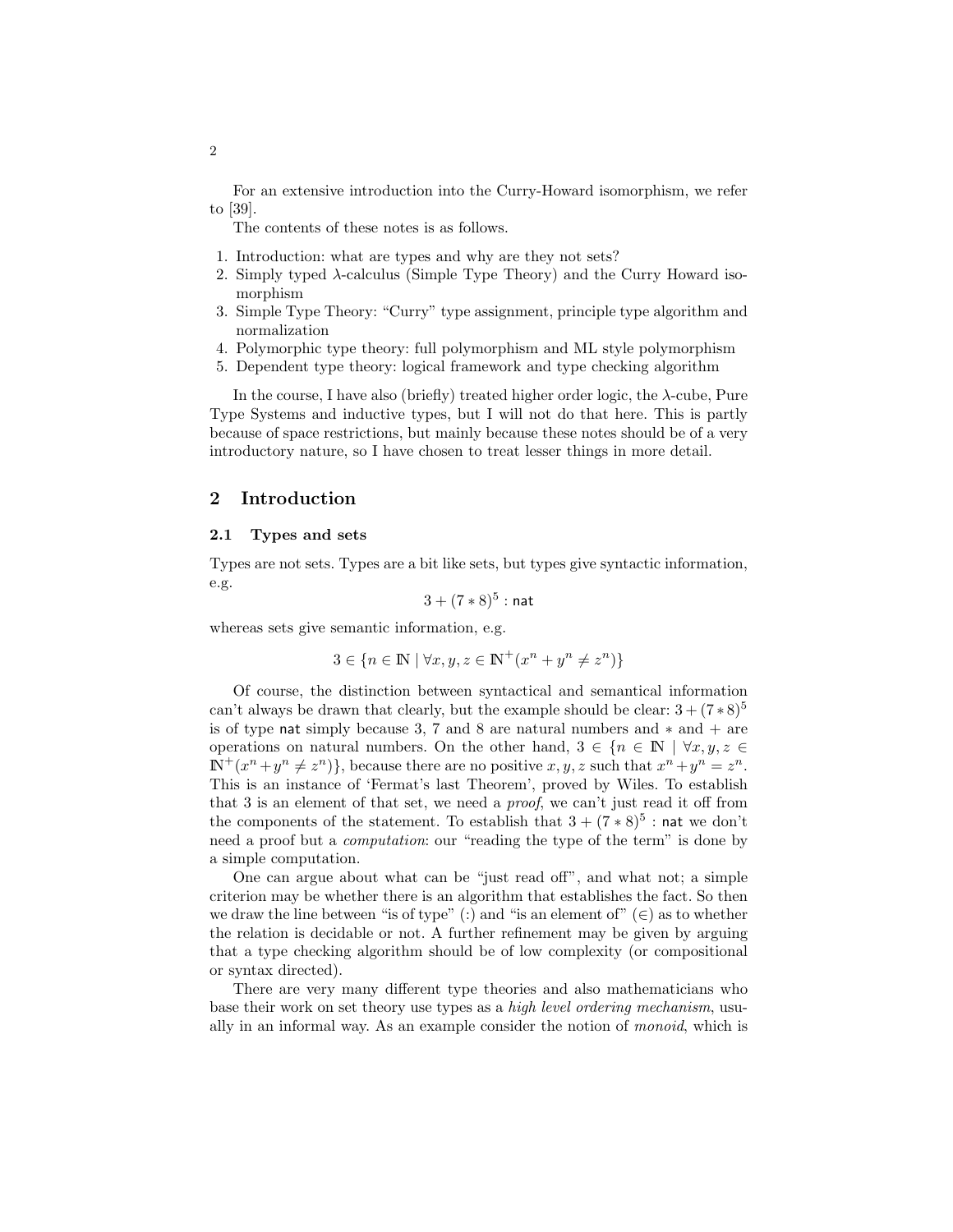defined as a tuple  $\langle A, \cdot, e \rangle$ , where A is a set,  $\cdot$  a binary operation on A and e an element of A, satisfying the monoidic laws. In set theory, such an ordered pair  $\langle a, b \rangle$  is typically defined as  $\{\{a\}, \{a, b\}\}\$ , and with that we can define ordered triples, but one usually doesn't get into those details, as they are irrelevant representation issues: the only thing that is relevant for an ordered pair is that one has *pairing* and *projection* operators, to create a pair and to take it apart. This is exactly how an ordered pair would be defined in type theory: if  $A$  and  $B$  are types, then  $A \times B$  is a type; if  $a : A$  and  $b : B$ , then  $\langle a, b \rangle : A \times B$ ; if  $p : A \times B$ , then  $\pi_1 p : A$ ,  $\pi_2 t : B$  and moreover  $\pi_1 \langle a, b \rangle = a$  and  $\pi_2 \langle a, b \rangle = b$ . So mathematicians use a kind of high level typed language, to avoid irrelevant representation issues, even if they may use set theory as their foundation. However, this high level language plays a more important role than just a language, as can be seen from the problems that mathematicians study: whether  $\sqrt{2}$  is an element of the set  $\pi$ is not considered a relevant question. A mathematician would probably not even considered this as a meaningful question, because the types don't match:  $\pi$  isn't considered this as a meaningful question, because the types don't match:  $\pi$  ish t<br>a set but a number. (But in set theory, everything is a set.) Whether  $\sqrt{2} \in \pi$ depends on the actual representation of the real numbers as sets, which is quite arbitrary, so the question is considered irrelevant.

We now list a number of issues and set side by side how set theory and type theory deal with them.

Collections Sets are "collections of things", where the things themselves are again sets. There are all kinds of ways for putting things together in a set: basically (ignoring some obvious consistency conditions here) one can just put all the elements that satisfy a property together in a set. Types are collections of objects of the same intrinsic nature or the same structure. There are specific ways of forming new types out of existing ones.

Existence Set theory talks about what things exist. The infinity axiom states that an infinite set exists and the power set axiom states that the set of subsets of a set exists. This gives set theory a clear foundational aspect, apart from its informal use. It also raises issues whether a "choice set" exists (as stated by the axiom of choice) and whether inaccessible cardinals exist. (A set X such that for all sets Y with  $|Y| < |X|, |2^Y| < |X|$ . Type theory talks about how things can be constructed (syntax, expressions). Type theory defines a formal language. This puts type theory somewhere in between the research fields of software technology and proof theory, but there is more: being a system describing what things can be constructed, type theory also has something to say about the foundations of mathematics, as it also – just like set theory – describes what exists (can be constructed) and what not.

Extensionality versus intensionality Sets are extensional: Two sets are equal if they contain the same elements. For example  $\{n \in \mathbb{N} \mid \exists x, y, z \in \mathbb{N}^+(x^n + y^n = 1\}$  $(z^n)$  = {0, 1, 2}. So set equality is undecidable. In general it requires a proof to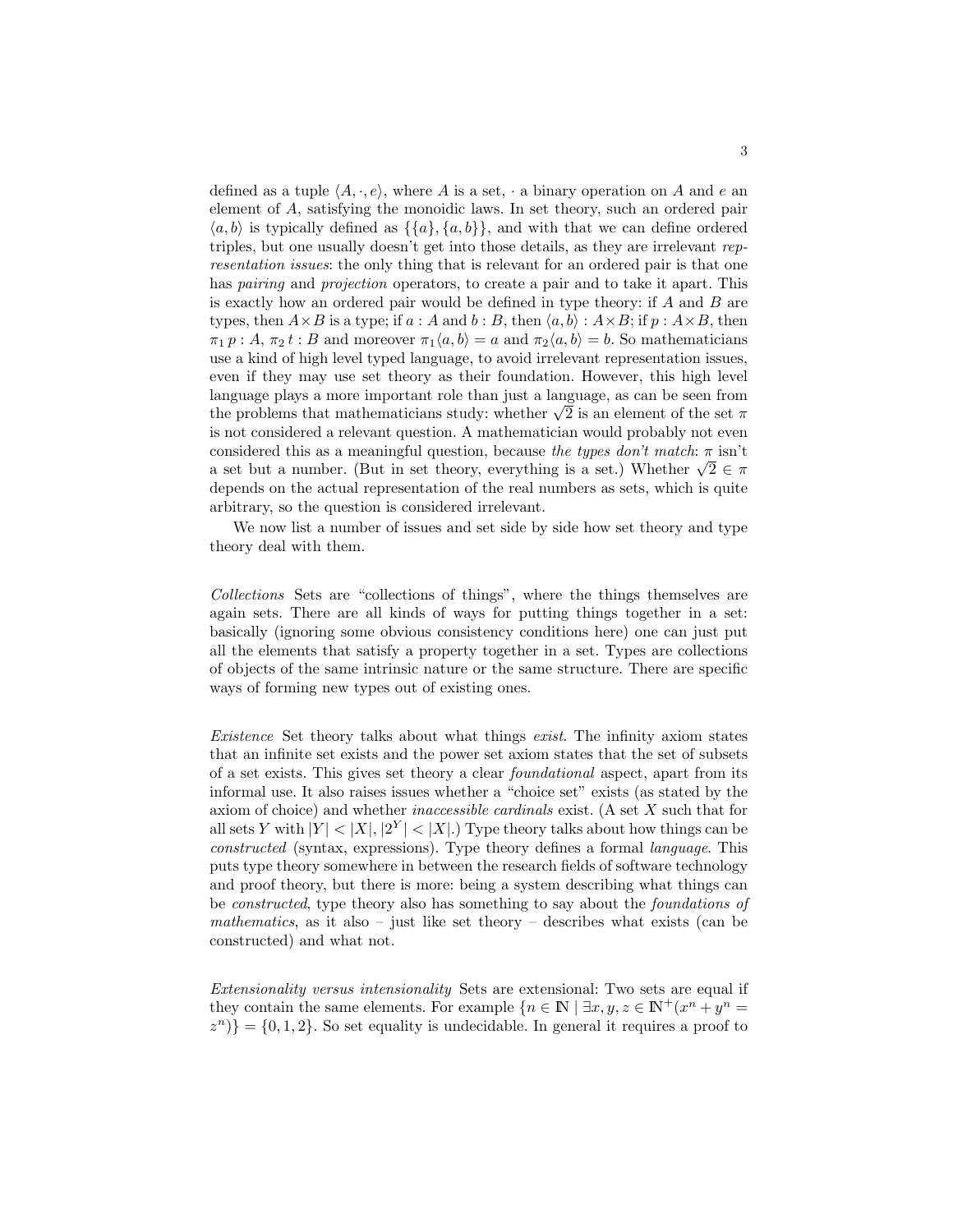establish the equality of two sets. Types are intensional<sup>2</sup>. Two types are equal if they have the same representation, something that can be verified by simple syntactic considerations. So,  $\{n \mid \exists x, y, z : \text{nat}^+(x^n + y^n \neq z^n)\}\neq \{n \mid n =$  $0 \vee n = 1 \vee n = 2$  because these two types don't have the same representation. Of course, one may wonder what types these are exactly, or put differently, what an object of such a type is. We'll come to that below.

Decidability of:, undecidability of  $\in$  Membership is undecidable in set theory, as it requires a proof to establish  $a \in A$ . Typing (and type checking) is decidable<sup>3</sup>. Verifying whether  $M$  is of type  $A$  requires purely syntactic methods, which can be cast into a typing algorithm. As indicated before, types are about syntax:  $3 + (7 * 8)^5$ : nat, because 3, 7, 8 are of type nat and the operations take objects of type nat to nat. Similarly,  $\frac{1}{2} \sum_{n=0}^{\infty} 2^{-n}$  : N is not a typing judgment, because one needs additional information to know that the sum is divisible by 2.

The distinction between syntax and semantics is not always as sharp as it seems. The more we know about semantics (a model), the more we can formalize it and "turn it into syntax". For example, we can turn

$$
\{n \in \mathbb{N} \mid \exists x, y, z \in \mathbb{N}^+(x^n + y^n = z^n)\}
$$

into a (syntactic) type , with decidable type checking , if we take as its terms pairs

$$
\langle n, p \rangle : \{n : \text{nat} \mid \exists x, y, z : \text{nat}^+(x^n + y^n = z^n) \}
$$

where p is a proof of  $\exists x, y, z \in \text{nat}^+(x^n + y^n = z^n)$ . If we have decidable proof checking, then it is decidable whether a given pair  $\langle n, p \rangle$  is typable with the above type or not.

In these notes, we will study the formulas-as-types and proof-as-terms embedding, which gives syntactic representation of proofs that can be type checked to see whether they are correct and what formula (their type) they prove. So with such a representation, proof checking is certainly decidable. We can therefore summarize the difference between set theory and type theory as the difference between proof checking (required to check a typing judgment), which is decidable and *proof finding* (which is required to check an element-of judgment) which is not decidable.

## 2.2 A hierarchy of type theories

In this paper we describe a numbers of type theories. These could be described in one framework of the  $\lambda$ -cube or Pure Type Systems, but we will not do that here. For the general framework we refer to  $[5, 4]$ . This paper should be seen

 $2$  But the first version of Martin-Löf's type theory is extensional – and hence has undecidable type checking. This type theory is the basis of the proof assistant Nuprl[10].

<sup>&</sup>lt;sup>3</sup> But there are type systems with undecidable type checking, for example the Curry variant of system F (see Section 5.2). And there are more exceptions to this rule.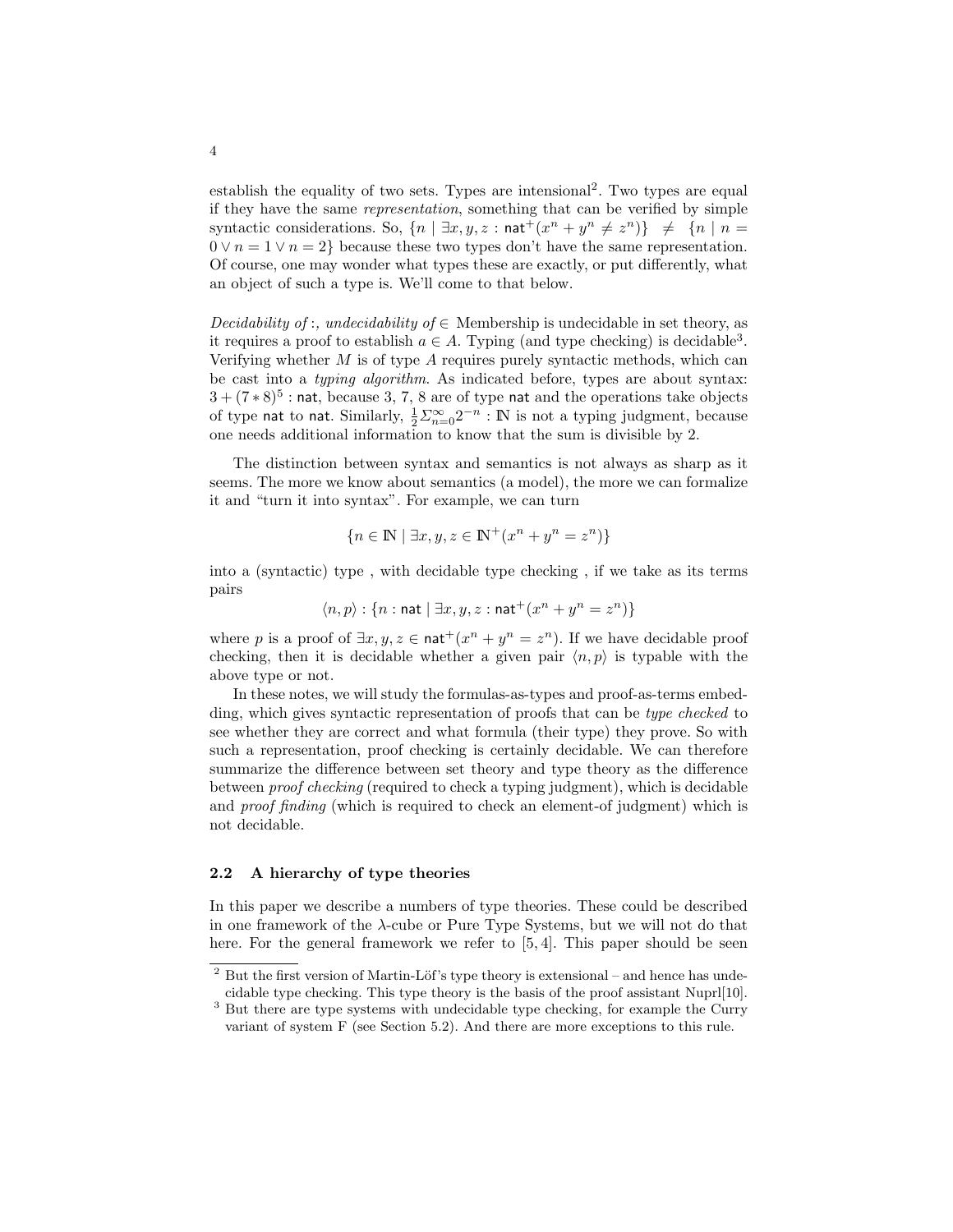(and used) as a very introductory paper, that can be used as study material for researchers interested in type theory, but relatively new to the field.

Historically, untyped  $\lambda$ -calculus was studied in much more depth and detail (see [3]) before the whole proliferation of types and related research took off. Therefore, in overview papers, one still tends to first introduce untyped  $\lambda$ calculus and then the typed variant. However, if one knows nothing about either subjects, typed  $\lambda$ -calculus is more natural then the untyped system, which – at first sight – may seem like a pointless token game with unclear semantics. So, we start off from the simply typed  $\lambda$ - calculus.

The following diagrams give an overview of the lectures I have given at the Alfa Lernet Summer School. The first diagram describes simple type theory and polymorphic type theory, which comes in two flavors:  $\hat{a}$  la Church and  $\hat{a}$  la Curry. Apart from that, I have treated a weakened version of  $\lambda$ 2, corresponding to polymorphism in functional languages like ML. This will also be discussed in this paper. A main line of thought is the formulas-as-types embedding, so the corresponding logics are indicated in the left column.

The second diagram deals with the extension with dependent types. In the lectures I have treated all systems in the diagram, but in these notes, only the first row will be discussed: first order dependent type theory λP and two ways of interpreting logic into it: a direct encoding of minimal predicate logic and a logical framework encoding of many different logics. The first follows the Curry-Howard version of the formulas-as-types embedding, which we also follow for  $\lambda \rightarrow$  and  $\lambda$ 2. The second follows De Bruijn's version of the formulas-as-types embedding, where we encode a logic in a context using dependent types. The rest of the diagram is not treated here, but it is treated on the slides<sup>4</sup>.

| Logic                                                |             | TT a la Also          | TT a la     |
|------------------------------------------------------|-------------|-----------------------|-------------|
|                                                      |             | Church known as Curry |             |
| $\overline{PROP} \overset{f-as-t}{\longrightarrow}$  |             | <b>STT</b>            |             |
| $ {\rm PROP2}\stackrel{\rm f-as-t}{\longrightarrow}$ | $\lambda$ 2 | system F              | $\lambda$ 2 |

|                                                                                       |                                                |         | Remarks                  |
|---------------------------------------------------------------------------------------|------------------------------------------------|---------|--------------------------|
| $ {\rm PRED} \stackrel{{\rm f}-{\rm as}-{\rm t}}{\longrightarrow} \lambda {\sf P}$    | LF                                             | $f = 1$ | Many logics              |
| $^\mathrm{+}$ HOL $\stackrel{\mathrm{f-as-t}}{\longrightarrow}$ $\lambda\mathsf{HOL}$ |                                                |         | language of HOL is STT   |
|                                                                                       | HOL $\xrightarrow{f-as-t}$ CC Calc. of Constr. |         |                          |
| PΤS                                                                                   |                                                |         | different $PTSs$ for HOL |

## 3 Simple type theory  $\lambda \rightarrow$

In our presentation of the simple type theory, we have just arrow types. This is the same as the original system of [9], except for the fact that we allow type variables, whereas Church starts form two base types  $\iota$  and  $o$ . A very natural

 $^4$  url: http:://www.cs.ru.nl/H.Geuvers/Uruguay2008SummerSchool.html/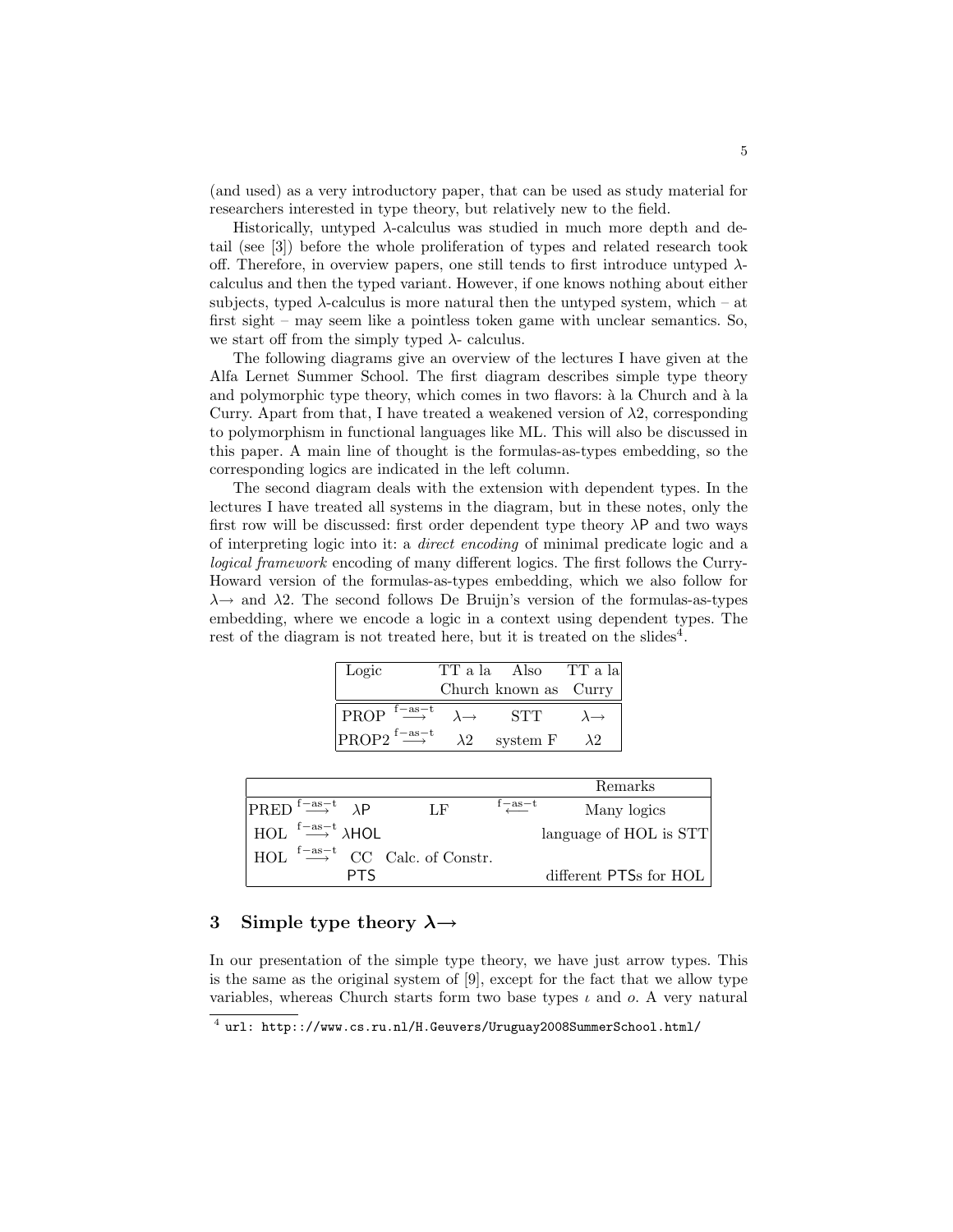extension is the one with product types and possibly other type constructions (like sum types, a unit type,  $\dots$ ). A good reference for the simple type theory extended with product types is [27].

**Definition 1.** The types of  $\lambda \rightarrow$  are

$$
\mathsf{Typ}:=\mathsf{TVar} \mid (\mathsf{Typ} {\rightarrow} \mathsf{Typ})
$$

where TVar denotes the countable set of type variables.

- **Convention 2** Type variables will be denoted by  $\alpha, \beta, \gamma, \ldots$  Types will be denoted by  $\sigma, \tau, \ldots$ 
	- $-$  In types we let brackets associate to the right and we omit outside brackets:  $(\alpha \rightarrow \beta) \rightarrow (\beta \rightarrow \gamma) \rightarrow \alpha \rightarrow \gamma$  denotes  $(\alpha \rightarrow \beta) \rightarrow ((\beta \rightarrow \gamma) \rightarrow (\alpha \rightarrow \gamma))$

*Example 1.* The following are types:  $(\alpha \rightarrow \beta) \rightarrow \alpha$ ,  $(\alpha \rightarrow \beta) \rightarrow ((\beta \rightarrow \gamma) \rightarrow (\alpha \rightarrow \gamma))$ . Note the higher order structure of types: we read  $(\alpha \rightarrow \beta) \rightarrow \alpha$  as the type of functions that take functions from  $\alpha$  to  $\beta$  to values of type  $\alpha$ .

**Definition 3.** The terms of  $\lambda \rightarrow$  are defined as follows

- There are countably many typed variables  $x_1^{\sigma}, x_2^{\sigma}, \ldots$ , for every  $\sigma$ .
- Application: if M : σ→τ and N : σ, then (M N) : τ
- Abstraction: if  $P : \tau$ , then  $(\lambda x^{\sigma}.P) : \sigma \rightarrow \tau$

So the binary application operation is not written. One could write  $M \cdot N$ , but that is not done in  $\lambda$ -calculus. The  $\lambda$  is meant to *bind* the variable in the body: in  $\lambda x^{\sigma} M$ ,  $x^{\sigma}$  is bound in M. We come to that later.

The idea is that  $\lambda x^{\sigma}.M$  is the function  $x \mapsto M$  that takes an input argument P and produces the output  $M[x := P]$ , M with P substituted for x. This will be made precise by the  $\beta$ -reduction rule, which is the computation rule to deal with  $\lambda$ -terms. We come to this in Definition 6.

**Convention 4** – Term variables will be denoted by  $x, y, z, \ldots$  Terms will be denoted by  $M, N, P, \ldots$ .

- $-$  Type annotations on variables will only be written at the  $\lambda$ -abstraction: we write  $\lambda x^{\sigma}.x$  instead of  $\lambda x^{\sigma}.x^{\sigma}.$
- In term applications we let brackets associate to the left and we omit outside brackets and brackets around iterations of abstractions: M N P denotes  $((M N) P)$  and  $\lambda x^{\alpha \rightarrow \beta} \lambda y^{\beta \rightarrow \gamma} \lambda z^{\alpha} . xz(yz)$  denotes  $(\lambda x^{\alpha \rightarrow \beta}.(\lambda y^{\beta \rightarrow \gamma}.(\lambda z^{\alpha}.((xz)(yz))))$

Examples 2. For every type  $\sigma$  we have the term  $I_{\sigma} := \lambda x^{\sigma}.x$  which is of type  $\sigma \rightarrow \sigma$ . This is the *identity combinator* on  $\sigma$ .

For types  $\sigma$  and  $\tau$  we have the term  $\mathbf{K}_{\sigma\tau} := \lambda x^{\sigma} \cdot \lambda y^{\tau} \cdot x$  of type  $\sigma \to \tau \to \sigma$ . This term, called the K combinator takes two inputs and returns the first.

Here are some more interesting examples of typable terms:

 $\lambda x^{\alpha \rightarrow \beta}.\lambda y^{\beta \rightarrow \gamma}.\lambda z^{\alpha}.y(xz) : (\alpha \rightarrow \beta) \rightarrow (\beta \rightarrow \gamma) \rightarrow \alpha \rightarrow \gamma,$  $\lambda x^{\alpha}.\lambda y^{(\beta \to \alpha) \to \alpha}.y(\lambda z^{\beta}.x) : \alpha \to ((\beta \to \alpha) \to \alpha).$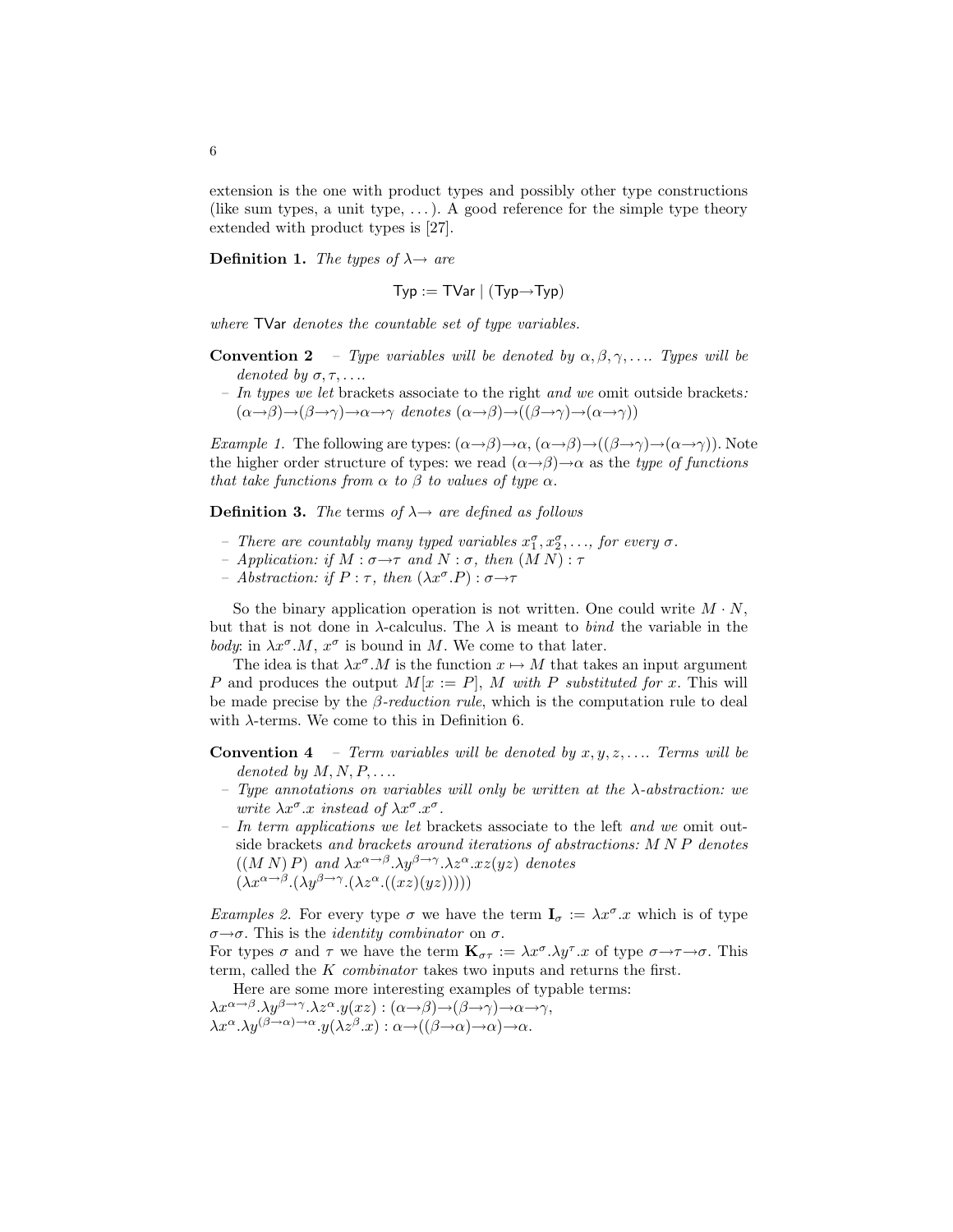To show that a term is of a certain type, we have to "build it up" using the inductive definition of terms (Definition 3). For  $\lambda x^{\alpha \rightarrow \beta} \cdot \lambda y^{\beta \rightarrow \gamma} \cdot \lambda z^{\alpha} \cdot y(xz)$ , we find the type as follows:

- If 
$$
x : \alpha \rightarrow \beta
$$
,  $y : \beta \rightarrow \gamma$  and  $z : \alpha$ , then  $xz : \beta$ ,  
\n- so  $y(xz) : \gamma$ ,  
\n- so  $\lambda z^{\alpha} \cdot y(xz) : \alpha \rightarrow \gamma$ ,  
\n- so  $\lambda y^{\beta \rightarrow \gamma} \cdot \lambda z^{\alpha} \cdot y(xz) : (\beta \rightarrow \gamma) \rightarrow \alpha \rightarrow \gamma$ ,  
\n- so  $\lambda x^{\alpha \rightarrow \beta} \cdot \lambda y^{\beta \rightarrow \gamma} \cdot \lambda z^{\alpha} \cdot y(xz) : (\alpha \rightarrow \beta) \rightarrow (\beta \rightarrow \gamma) \rightarrow \alpha \rightarrow \gamma$ 

In  $\lambda$ -calculus (and type theory) we often take a number of  $\lambda$ -abstractions together, writing  $\lambda x^{\sigma} y^{\tau} .x$  for  $\lambda x^{\sigma} . \lambda y^{\tau} .x$ . The conventions about types and applications fit together nicely. If  $F : \sigma \rightarrow \tau \rightarrow \rho$ ,  $M : \sigma$  and  $P : \tau$ , then

$$
F M : \tau \to \rho \quad \text{and} \quad F M P : \rho
$$

Given the bracket convention for types, every type of  $\lambda \rightarrow$  can be written as

$$
\sigma_1 \rightarrow \sigma_2 \rightarrow \ldots \rightarrow \alpha
$$

with  $\alpha$  a type variable.

The lack of product types is largely circumvented by dealing with functions of multiple arguments by *Currying*: We don't have  $F : \sigma \times \tau \to \rho$  but instead we can use  $F : \sigma \rightarrow \tau \rightarrow \rho$ , because the latter F is a function that takes two arguments, of types  $\sigma$  and  $\tau$ , and produces a term of type  $\rho$ .

#### 3.1 Computation, free and bound variables, substitution

A  $\lambda$ -term of the form  $(\lambda x^{\sigma}.M)P$  is a  $\beta$ -redex (*reducible expression*). A redex can be contracted:

$$
(\lambda x^{\sigma}.M)P \longrightarrow_{\beta} M[x := P]
$$

where  $M[x := P]$  denotes M with P substituted for x.

As an example, we have  $(\lambda x^{\sigma}.\lambda y^{\tau}.x)P \longrightarrow_{\beta} \lambda y^{\tau}.P$ . But what if  $P = y$ ? then  $(\lambda x^{\sigma}.\lambda y^{\tau}.x)y \longrightarrow_{\beta} \lambda y^{\tau}.y$ , which is clearly not what we want, because the free y has become *bound* after reduction. The  $\lambda$  is a binder and we have to make sure that free variables don't get bound by a substitution. The solution is to rename bound variables before substitution.

Definition 5. We define the notions of free and bound variables of a term, FV and BV.

$$
FV(x) = \{x\}
$$
  
\n
$$
FV(MN) = FV(M) \cup FV(N)
$$
  
\n
$$
BV(MN) = BV(M) \cup BV(MN)
$$
  
\n
$$
FV(\lambda x^{\sigma}.M) = FV(M) \setminus \{x\}
$$
  
\n
$$
BV(\lambda x^{\sigma}.M) = BV(M) \cup \{x\}
$$

 $M \equiv N$  or  $M =_{\alpha} N$  if M is equal to N modulo renaming of bound variables. A closed term is a term without free variables; closed terms are sometimes also called combinators.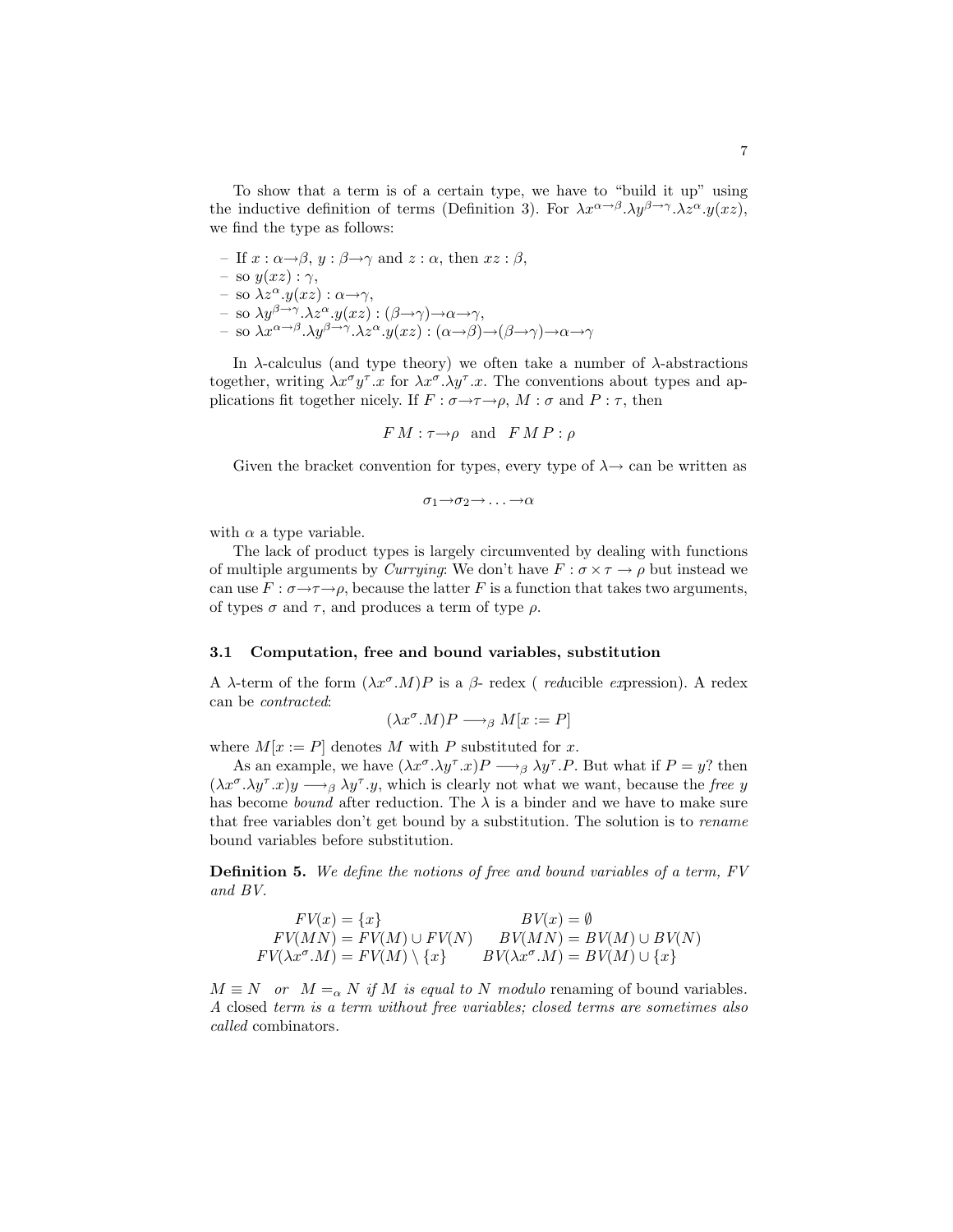The renaming of bound variable  $x$  is done by taking a "fresh" variable (i.e. one that does not yet occur in the term, either free or bound), say  $y$  and replace all bound occurrences of x by y and  $\lambda x$  by  $\lambda y$ .

Examples 3. –  $\lambda x^{\sigma} \cdot \lambda y^{\tau} \cdot x \equiv \lambda x^{\sigma} \cdot \lambda z^{\tau} \cdot x$ 

- $-\lambda x^{\sigma}.\lambda y^{\tau}.x \equiv \lambda y^{\sigma}.\lambda x^{\tau}.y.$  This equality can be obtained by first renaming y to z, then x to y and then z to y.
- NB we also have  $\lambda x^{\sigma}.\lambda y^{\tau} .y \equiv \lambda x^{\sigma}.\lambda x^{\tau} .x$ . This equality is obtained by renaming the second  $x$  to  $y$  in the second term.

In the last example, we observe that our description of renaming above is slightly too informal. It is not symmetric, as we cannot rename  $y$  in the first term to  $x$ , and we may at some point not wish to rename with a completely fresh variable, but just with one that is not "in scope". We leave it at this and will not give a completely formal definition, as we think that the reader will be capable of performing  $\alpha$ -conversion in the proper way. Fully spelled out definitions can be found in [11, 24, 3].

The general idea of (typed)  $\lambda$ -calculus is that we don't distinguish between terms that are  $\alpha$  convertible: we consider terms modulo  $\alpha$ -equality and we don't distinguish between  $\lambda x^{\sigma} \cdot \lambda y^{\tau} \cdot x$  and  $\lambda x^{\sigma} \cdot \lambda z^{\tau} \cdot x$ . This implies that all our operations and predicates should be defined on  $\alpha$ -equivalence classes, a property that we don't verify for every operation we define, but that we should be aware of.

When reasoning about  $\lambda$ -terms we use concrete terms (and not  $\alpha$ -equivalence classes). We will avoid terms like  $\lambda x^{\sigma} \cdot \lambda x^{\tau} \cdot x$ , because they can be confusing. In examples we always rename bound variables such that no clashes can arise. This is known as the *Barendregt convention*: when talking about a set of  $\lambda$ -terms, we may always assume that all free variables are different from the bound ones

and that all bound variables are distinct.

Before reduction or substitution, we rename (if necessary):

$$
(\lambda x^{\sigma}.\lambda y^{\tau}.x)y \equiv (\lambda x^{\sigma}.\lambda z^{\tau}.x)y \longrightarrow_{\beta} \lambda z^{\tau}.y
$$

**Definition 6.** The notions of one-step  $\beta$ -reduction,  $\rightarrow$ <sub> $\beta$ </sub>, multiple-step  $\beta$ -reduction,  $\rightarrow$ <sub>β</sub>, and β-equality,  $=$ <sub>β</sub> are defined as follows.

$$
(\lambda x^{\sigma}.M)N \longrightarrow_{\beta} M[x := N]
$$

$$
M \longrightarrow_{\beta} N \Rightarrow MP \longrightarrow_{\beta} NP
$$

$$
M \longrightarrow_{\beta} N \Rightarrow PM \longrightarrow_{\beta} PN
$$

$$
M \longrightarrow_{\beta} N \Rightarrow \lambda x^{\sigma}.M \longrightarrow_{\beta} \lambda x^{\sigma}.N
$$

 $\longrightarrow_{\beta}$  is the transitive reflexive closure of  $\longrightarrow_{\beta}$ . =<sub>β</sub> is the transitive reflexive symmetric closure of  $\longrightarrow_{\beta}$ .

The type  $(\sigma \rightarrow \sigma) \rightarrow \sigma \rightarrow \sigma$  is called the type of numerals over  $\sigma$ , nat<sub> $\sigma$ </sub>. The way to encode natural numbers as closed terms of type  $nat_{\sigma}$  is as follows.

$$
c_n := \lambda f^{\sigma \to \sigma}.\lambda x^{\sigma}.f^n(x)
$$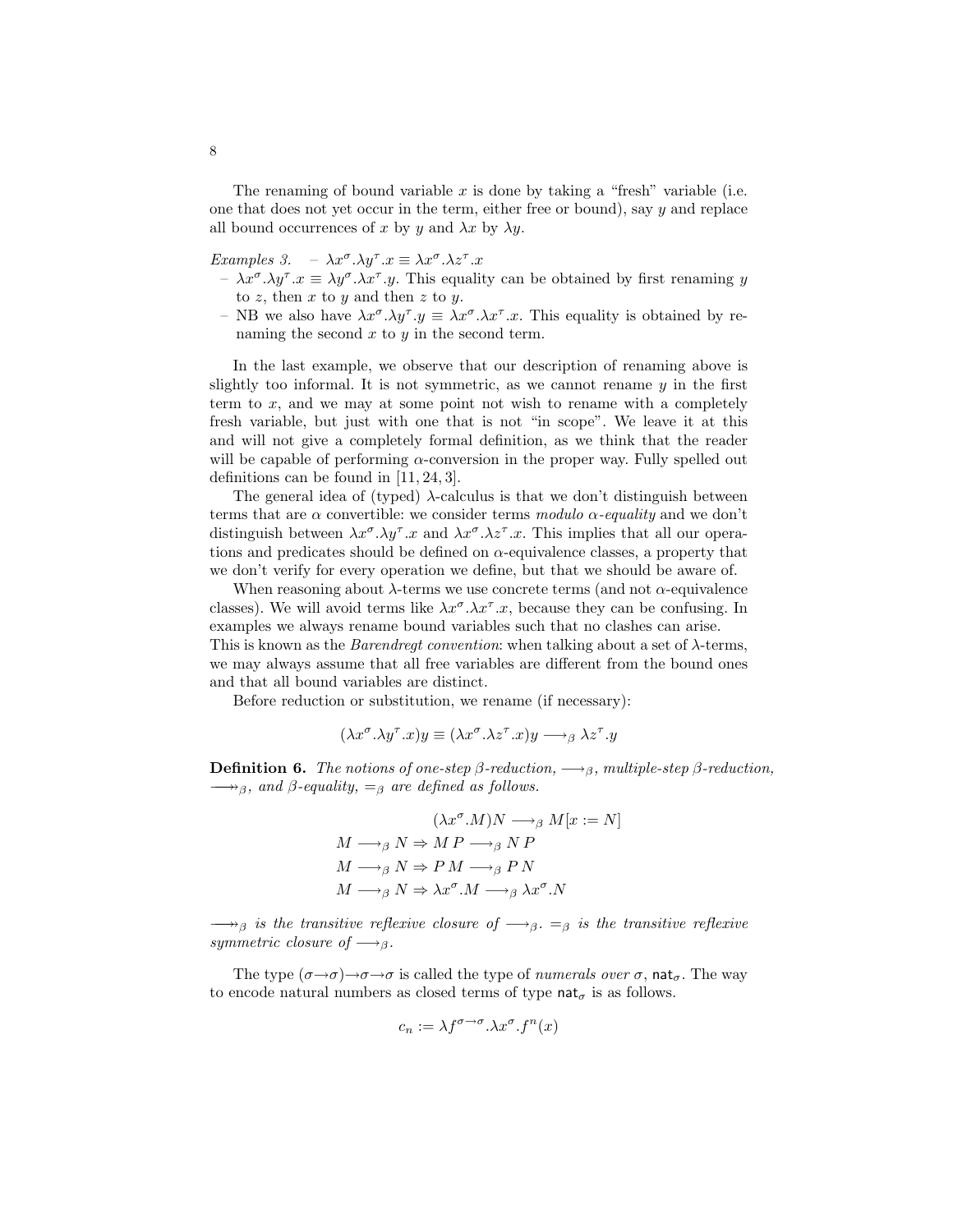where

$$
f^{n}(x) \text{ denotes } \underbrace{f(\ldots f(f \ x))}_{n \text{ times } f}
$$

So  $c_2 := \lambda f^{\sigma \to \sigma} \cdot \lambda x^{\sigma} \cdot f(f \, x)$ . These are also known as the *Church numerals*. (For readability we don't denote the dependency of  $c_n$  on the type  $\sigma$ , but leave it implicit.) A Church numeral  $c_n$  denotes the *n*-times iteration: it is a higher order function that takes a function  $f : \sigma \rightarrow \sigma$  and returns the *n*-times iteration of  $f$ .

*Example 4.* We show a computation with the Church numeral  $c_2$ : we apply it to the identity  $\mathbf{I}_{\sigma}$ .

$$
\lambda z^{\sigma}.c_2 \mathbf{I}_{\sigma} z \equiv \lambda z^{\sigma}.(\lambda f^{\sigma \to \sigma}. \lambda x^{\sigma}. f(f x)) \mathbf{I}_{\sigma} z
$$
  
\n
$$
\longrightarrow_{\beta} \lambda z^{\sigma}.(\lambda x^{\sigma}. \mathbf{I}_{\sigma}(\mathbf{I}_{\sigma} x)) z
$$
  
\n
$$
\longrightarrow_{\beta} \lambda z^{\sigma}. \mathbf{I}_{\sigma}(\mathbf{I}_{\sigma} z)
$$
  
\n
$$
\longrightarrow_{\beta} \lambda z^{\sigma}. \mathbf{I}_{\sigma} z
$$
  
\n
$$
\longrightarrow_{\beta} \lambda z^{\sigma}. z \equiv \mathbf{I}_{\sigma}
$$

In the above example, we see that at a certain point there are several ways to reduce: we can contract the inner or the outer redex with  $I_{\sigma}$ . In this case the result is exactly the same. In general there are many redexes within a term that can be reduced, and they may all yield a different result. Often we want to fix a certain method for reducing terms, or we only want to contract redexes of a certain shape. This can be observed in the following example.

Examples 5. Define the S combinator as follows.

$$
\mathbf{S}:=\lambda x^{\sigma\rightarrow \sigma\rightarrow \sigma}.\lambda y^{\sigma\rightarrow \sigma}.\lambda z^{\sigma}.x\,z(y\,z)\ :\ (\sigma\rightarrow \sigma\rightarrow \sigma)\rightarrow (\sigma\rightarrow \sigma)\rightarrow \sigma\rightarrow \sigma
$$

Then  $\mathbf{S} \mathbf{K}_{\sigma\sigma} \mathbf{I}_{\sigma} : \sigma \rightarrow \sigma$  and

$$
\mathbf{S} \mathbf{K}_{\sigma\sigma} \mathbf{I}_{\sigma} \longrightarrow_{\beta} (\lambda y^{\sigma\to\sigma}.\lambda z^{\sigma}.\mathbf{K}_{\sigma\sigma} z(y\,z)) \mathbf{I}_{\sigma}
$$

There are several ways of reducing this term further:

$$
(\lambda y^{\sigma \to \sigma}.\lambda z^{\sigma}.\mathbf{K}_{\sigma \sigma} z(y z)) \mathbf{I}_{\sigma} \text{ is a redex}
$$

$$
\mathbf{K}_{\sigma \sigma} z \text{ is a redex}
$$

$$
(\lambda y^{\sigma \to \sigma}.\lambda z^{\sigma}.\mathbf{K}_{\sigma\sigma} z(y z))\mathbf{I}_{\sigma} \longrightarrow_{\beta} \lambda z^{\sigma}.\mathbf{K}_{\sigma\sigma} z(\mathbf{I}_{\sigma} z)
$$
  
\n
$$
\equiv \lambda z^{\sigma}.\langle \lambda p^{\sigma} q^{\sigma} . p \rangle z(\mathbf{I}_{\sigma} z)
$$
  
\n
$$
\longrightarrow_{\beta} \lambda z^{\sigma}.\langle \lambda q^{\sigma} . z \rangle (\mathbf{I}_{\sigma} z)
$$
  
\nCall by Value  
\n
$$
\longrightarrow_{\beta} \lambda z^{\sigma}.\langle \lambda q^{\sigma} . z \rangle z
$$
  
\n
$$
\longrightarrow_{\beta} \lambda z^{\sigma} . z
$$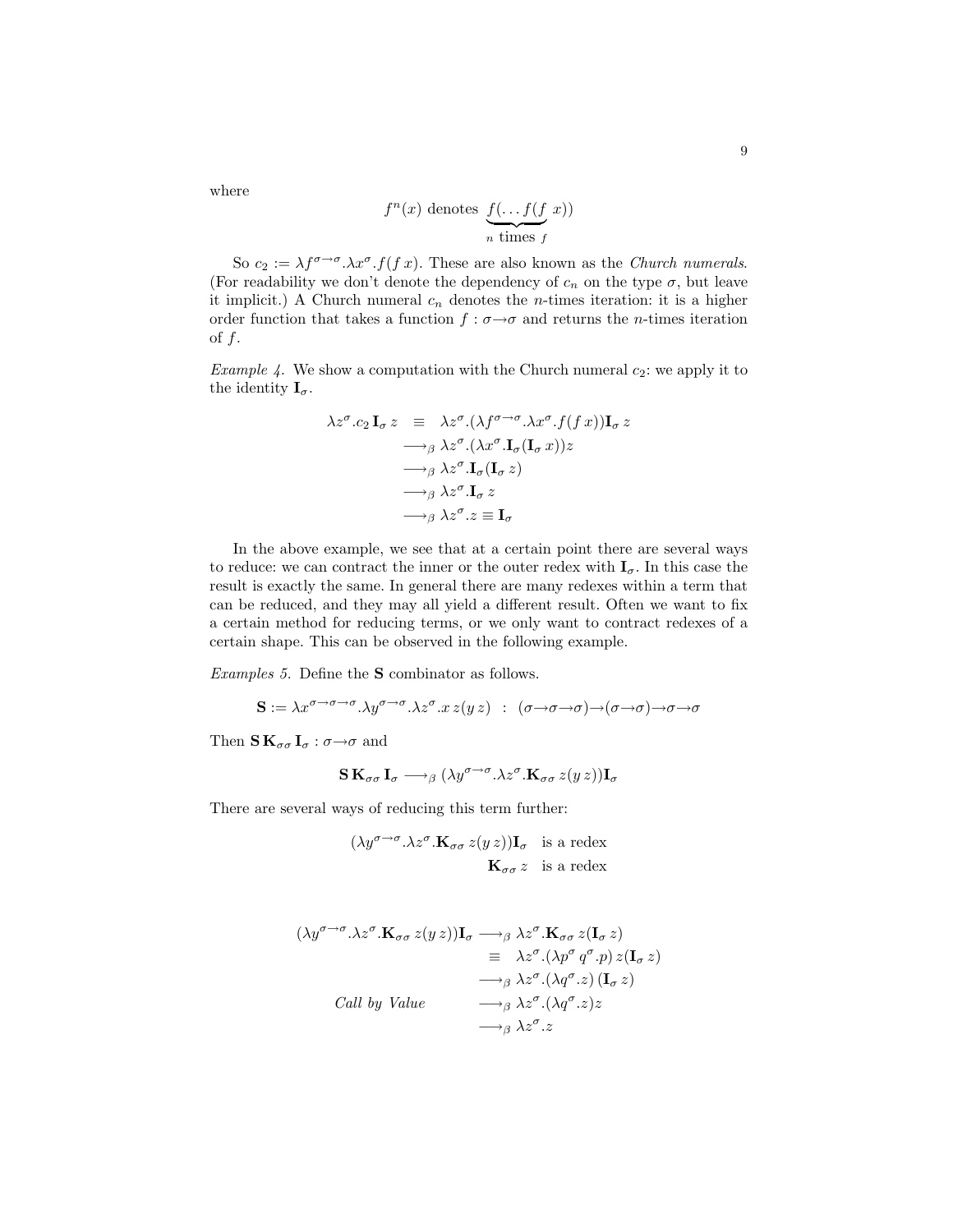But also

$$
(\lambda y^{\sigma \to \sigma}.\lambda z^{\sigma}.\mathbf{K}_{\sigma\sigma} z(y z))\mathbf{I}_{\sigma} \equiv (\lambda y^{\sigma \to \sigma}.\lambda z^{\sigma}.\langle \lambda p^{\sigma} q^{\sigma}.p) z(y z))\mathbf{I}_{\sigma}
$$
  

$$
\longrightarrow_{\beta} (\lambda y^{\sigma \to \sigma}.\lambda z^{\sigma}.(\lambda q^{\sigma}.z)(y z))\mathbf{I}_{\sigma}
$$
  

$$
\longrightarrow_{\beta} \lambda z^{\sigma}.(\lambda q^{\sigma}.z)(\mathbf{I}_{\sigma} z)
$$
  
Call by Name  

$$
\longrightarrow_{\beta} \lambda z^{\sigma}.z
$$

In the previous example we have seen that the term  $\lambda z^{\sigma}$ .  $(\lambda q^{\sigma} z)(\mathbf{I}_{\sigma} z)$  can be reduced in several ways. Call-by-name is the ordinary  $\beta$ -reduction, where one can contract any  $\beta$ -redex. In *call-by-value*, one is only allowed to reduce  $(\lambda x.M)N$  if N is a value, where a value is an abstraction term or a variable ([34]). So to reduce a term of the form  $(\lambda x.M)((\lambda y.N)P)$  "call-by-value", we first have to contract  $(\lambda y.N)P$ . Call-by-value restricts the number of redexes that is allowed to be contracted, but it does not prescribe which is the next redex to contract. More restrictive variations of  $\beta$ -reduction are obtained by defining a reduction strategy which is a recipe that describes for every term which redex to contract. Well-known reduction strategies are left-most outermost or rightmost innermost. To understand these notions it should be observed that redexes can be contained in another, e.g. in  $(\lambda x.M)((\lambda y.N)P)$  or in  $(\lambda x.(\lambda y.N)P)Q$ , but they can also be disjoint, in which case there's always one to the left of the other. Other reduction strategies select a set of redexes and contract these simultaneously (a notion that should be defined first of course). For example, it is possible to define the simultaneous contraction of all redexes in a term, which is usually called a complete development. We don't go into the theory of reduction strategies or developments here, but refer to the literature [3]. Reduction in simple type theory enjoys some important properties that we list here. We don't give any proofs, as they can be found in the standard literature [5].

Theorem 1. The simple type theory enjoys the following important properties.

- Subject Reduction
	- If  $M : \sigma$  and  $M \longrightarrow_{\beta} P$ , then  $P : \sigma$ .
- Church-Rosser

If M is a well-typed term in  $\lambda \to$  and  $M \longrightarrow_{\beta} P$  and  $M \longrightarrow_{\beta} N$ , then there is a (well-typed) term Q such that  $P \longrightarrow_{\beta} Q$  and  $N \longrightarrow_{\beta} Q$ .

– Strong Normalization If M is well-typed in  $\lambda \rightarrow$ , then there is no infinite β-reduction path starting from M.

Subject reduction states – looking at it from a programmers point of view – that well-typed programs don't go wrong: evaluating a program  $M : \sigma$  to a value indeed returns a value of type  $\sigma$ . Church-Rosser states that it doesn't make any difference for the final value how we reduce: we always get the same value. Strong Normalization states that no matter how one evaluates, one always obtains a value: there are no infinite computations possible.

10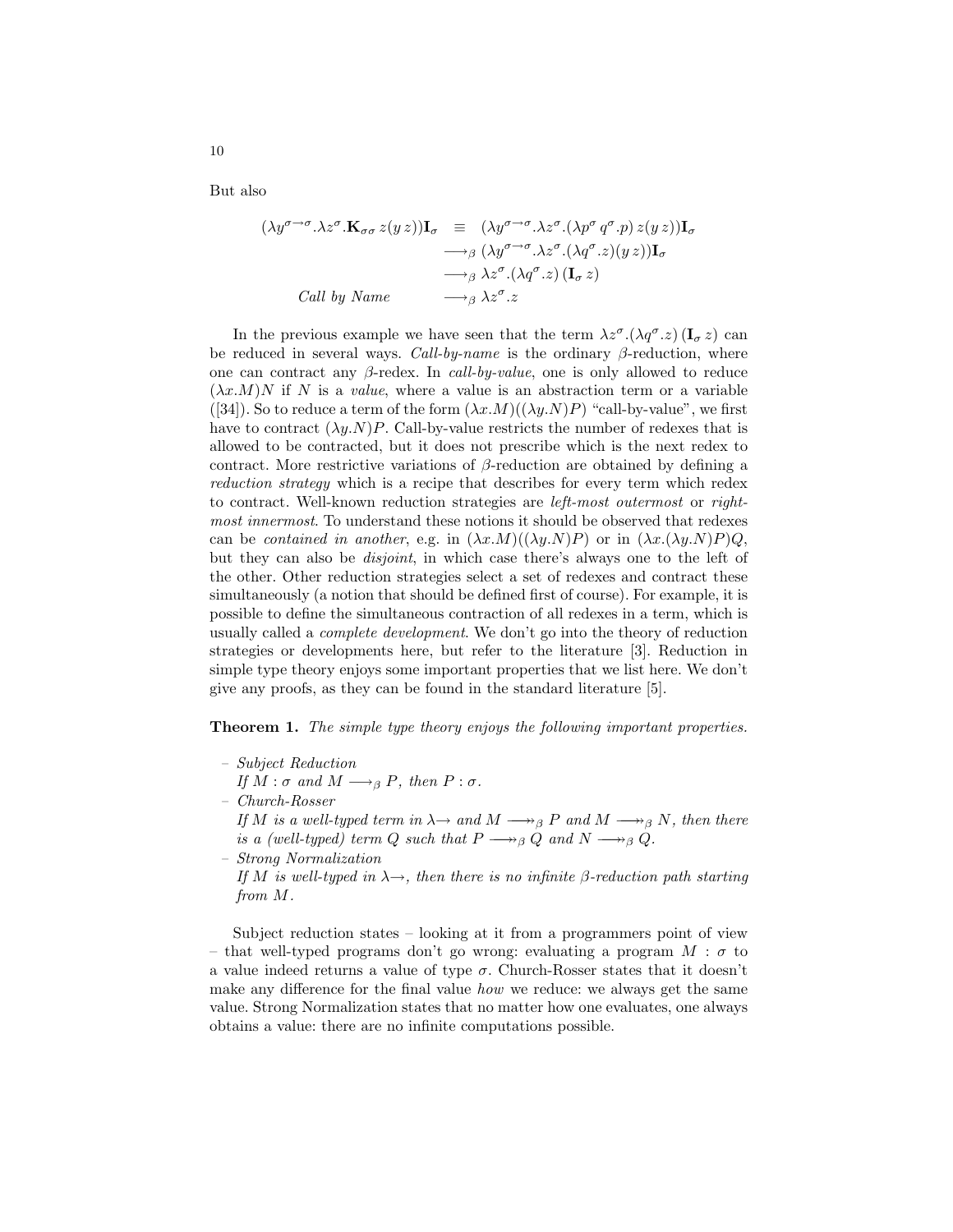#### 3.2 Simple type theory presented with derivation rules

Our definition of  $\lambda \rightarrow$  terms (Definition 3) is given via a standard inductive definition of the terms. This is very close to Church' [9] original definition. A different presentation can be given by presenting the inductive definition of the terms in rule form:

$$
\frac{}{\overline{x^{\sigma}}:\sigma} \frac{M:\sigma\to\tau N:\sigma}{MN:\tau} \frac{}{\lambda x^{\sigma}.P:\sigma\to\tau}
$$

The advantage is that now we also have a derivation tree, a proof of the fact that the term has that type. We can reason over these derivations.

In the above presentations, the set of free variables of a term is a global notion, that can be computed by the function FV. This is sometimes felt as being a bit imprecise and then a presentation is given with contexts to explicitly declare the free variables of a term.

$$
x_1 : \sigma_1, x_2 : \sigma_2, \ldots, x_n : \sigma_n
$$

is a context, if all the  $x_i$  are distinct and the  $\sigma_i$  are all  $\lambda \rightarrow$ -types. Contexts are usually denoted by  $\Gamma$  and we write  $x \in \Gamma$  if  $x$  is one of the variables declared in Γ.

**Definition 7.** The derivation rules of  $\lambda \rightarrow \hat{a}$  la Church are as follows.

$$
\frac{x:\sigma \in \Gamma}{\Gamma \vdash x:\sigma} \quad \frac{\Gamma \vdash M : \sigma \rightarrow \tau \quad \Gamma \vdash N : \sigma}{\Gamma \vdash MN : \tau} \quad \frac{\Gamma, x:\sigma \vdash P : \tau}{\Gamma \vdash \lambda x:\sigma.P : \sigma \rightarrow \tau}
$$

We write  $\Gamma \vdash_{\lambda \to} M : \sigma$  if there is a derivation using these rules with conclusion  $\Gamma \vdash M : \sigma.$ 

So note that – apart from the context – we now also write the type as a declaration in the  $\lambda$ -abstraction (and not as a superscript):  $\lambda x : \sigma x$  instead of  $\lambda x^{\sigma}.x$ . This presents us with a slightly different view on the base syntax: we don't see the variables as being typed  $(x^{\sigma})$ , but we take the view of a countably infinite collection of untyped variables that we assign a type to in the context (the free variables) or in the  $\lambda$ -abstraction (the bound variables).

To relate this Definition with the one of 3, we state – without proof – the following fact, where we ignore the obvious isomorphism that "lifts" the types in the  $\lambda$ -abstraction to a superscript.

**Fact 1.** If  $\Gamma \vdash M : \sigma$ , then  $M : \sigma$  (Definition 3) and  $FV(M) \subseteq \Gamma$ . If  $M : \sigma$  (Definition 3), then  $\Gamma \vdash M : \sigma$ , where  $\Gamma$  consists exactly of declarations of all the  $x \in FV(M)$  to their corresponding types.

As an example, we give a complete derivation of  $\vdash \mathbf{K}_{\sigma\tau} : \sigma \to \tau \to \sigma$ .

$$
x : \sigma, y : \tau \vdash x : \sigma
$$

$$
x : \sigma \vdash \lambda y : \tau.x : \tau \to \sigma
$$

$$
\vdash \lambda x : \sigma.\lambda y : \tau.x : \sigma \to \tau \to \sigma
$$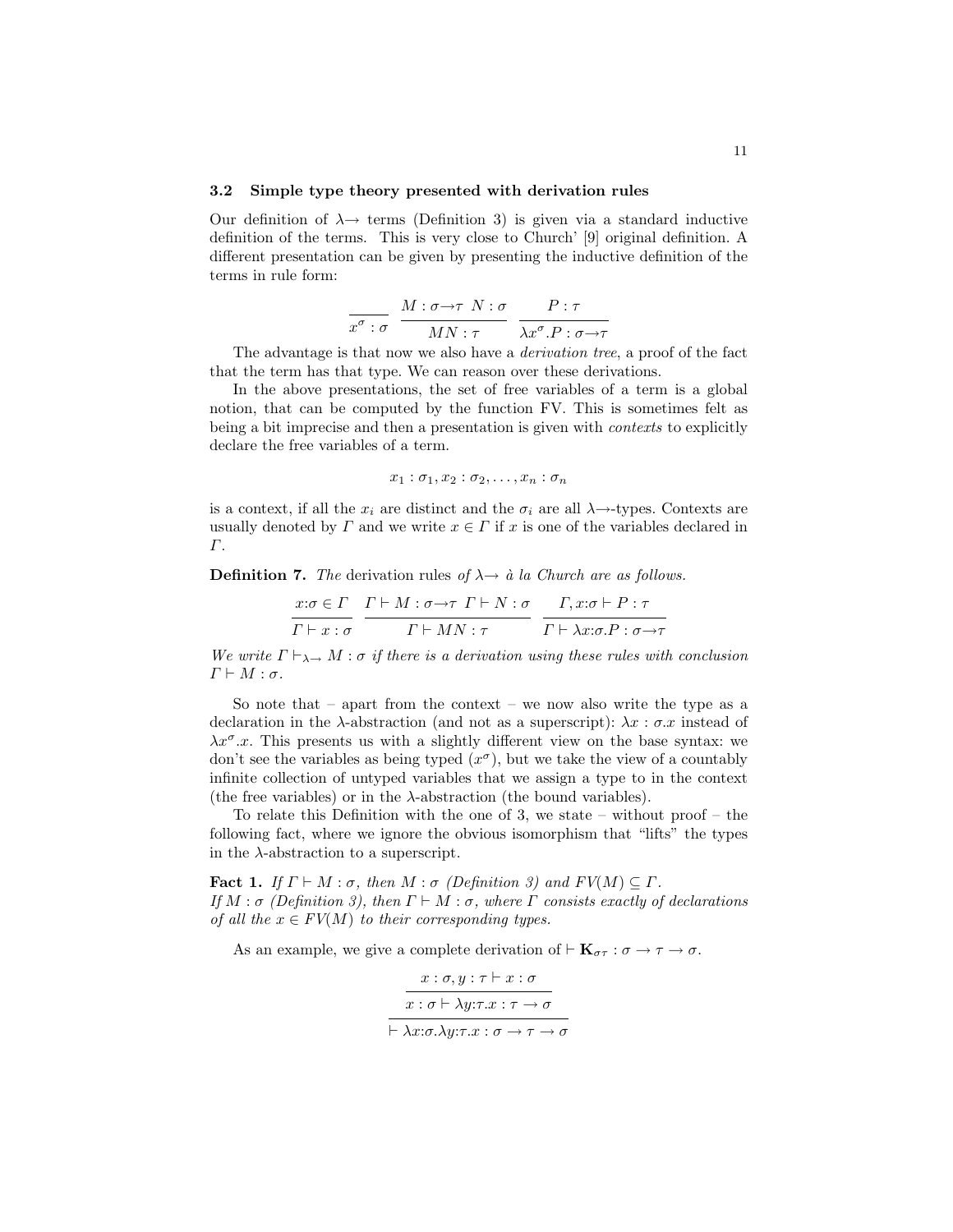Derivations of typing judgments tend to get quite broad, because we are constructing a derivation tree. Moreover, this tree may contain quite a lot of duplications. So, when we are looking for a term of a certain type, the tree format may not be the most efficient and easy-to-use. We therefore introduce a Fitch style representation of typing derivations, named after the logician Fitch, who has developed a natural deduction system for logic in this format, also called flag deduction style [16]. We don't show that these two derivation styles derive the same set of typable terms, because it should be fairly obvious. (And a precise proof involves quite some additional notions and notation.)

### **Definition 8.** The Fitch style presentation of the rules of  $\lambda \rightarrow$  is as follows.



In a Fitch deduction, a hypothesis is introduced by "raising a flag", e.g. the  $x : \sigma$  in the left rule. A hypothesis is discharged when we "withdraw the flag". which happens at line 5. In a Fitch deduction one usually numbers the lines and refers to them in the *motivation* of the lines: the "abs,  $1, 4$ " and the "app,  $3, 6$ " at the end of lines 5 and 7.

Some remarks apply.

- It should be understood that one can raise a flag under an already open flag (one can nest flags), but the variable  $x$  in the newly raised flag should be fresh: it should not be declared in any of the open flags.
- In the app-rule, the order of the  $M$  and  $N$  can of course be different. Also the terms can be in a "smaller scope", that is:  $M : \sigma$  may be higher in the deduction under less flags. Basically the  $M$  and  $N$  should just be "in scope", where a flag-ending ends the scope of all terms that are under that flag.

We say that a Fitch deduction derives the judgement  $\Gamma \vdash M : \sigma$  if  $M : \sigma$  is on the last line of the deduction the raised flags together form the context  $\Gamma$ .

Example 6. We show an example of a derivation of a term of type

$$
(\alpha \rightarrow \beta \rightarrow \gamma) \rightarrow (\alpha \rightarrow \beta) \rightarrow \alpha \rightarrow \gamma
$$

12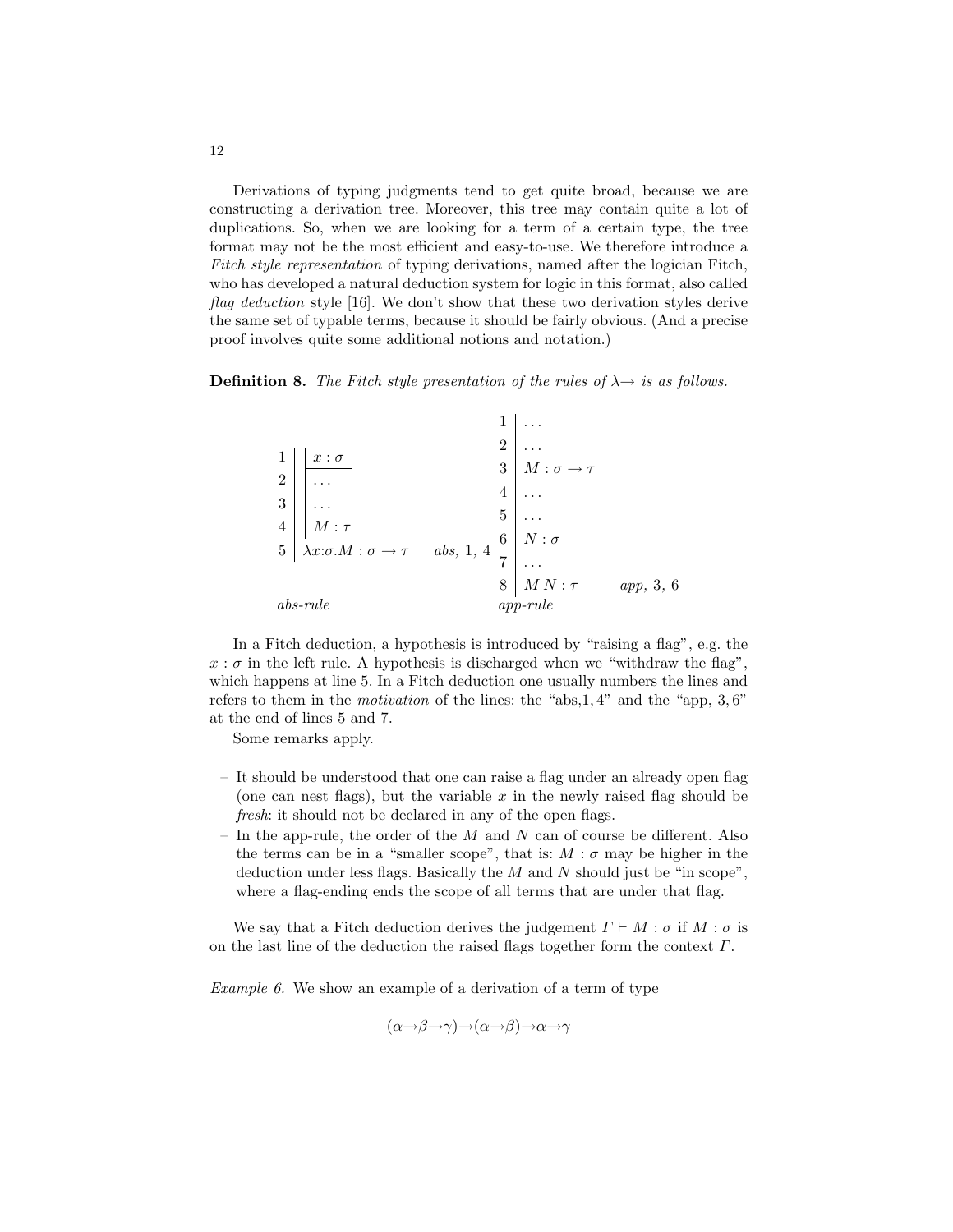We show the derivation in two stages, to indicate how one can use the Fitch deduction rules to incrementally construct a term of a given type.

1  
\n1  
\n2  
\n3  
\n4  
\n5  
\n6  
\n7  
\n8  
\n1  
\n
$$
y : \alpha \rightarrow \beta
$$
  
\n $z : \alpha$   
\n $\overline{?}$   
\n $\overline{?}$   
\n6  
\n $\lambda z : \alpha$   
\n $\lambda z : \alpha$   
\n $\lambda z : \alpha$   
\n $\lambda$   
\n $\lambda$   
\n $\lambda$   
\n $\lambda$   
\n $\lambda$   
\n $\lambda$   
\n $\lambda$   
\n $\lambda$   
\n $\lambda$   
\n $\lambda$   
\n $\lambda$   
\n $\lambda$   
\n $\lambda$   
\n $\lambda$   
\n $\lambda$   
\n $\lambda$   
\n $\lambda$   
\n $\lambda$   
\n $\lambda$   
\n $\lambda$   
\n $\lambda$   
\n $\lambda$   
\n $\lambda$   
\n $\lambda$   
\n $\lambda$   
\n $\lambda$   
\n $\lambda$   
\n $\lambda$   
\n $\lambda$   
\n $\lambda$   
\n $\lambda$   
\n $\lambda$   
\n $\lambda$   
\n $\lambda$   
\n $\lambda$   
\n $\lambda$   
\n $\lambda$   
\n $\lambda$   
\n $\lambda$   
\n $\lambda$   
\n $\lambda$   
\n $\lambda$   
\n $\lambda$   
\n $\lambda$   
\n $\lambda$   
\n $\lambda$   
\n $\lambda$   
\n $\lambda$   
\n $\lambda$   
\n $\lambda$   
\n $\lambda$   
\n $\lambda$   
\n $\lambda$   
\n $\lambda$   
\n $\lambda$   
\n $\lambda$   
\n $\lambda$   
\n $\lambda$   
\n $\lambda$   
\n $\lambda$   
\n $\lambda$   
\n $\lambda$   
\n $\lambda$ 

1 x : α→β→γ 2 y : α→β 3 z : α 4 x z : β→γ 5 y z : β 6 x z(y z) : γ 7 λz:α.x z(y z) : α→γ 8 λy:α→β.λz:α.x z(y z) : (α→β)→α→γ 9 λx:α→β→γ.λy:α→β.λz:α.x z(y z) : (α→β→γ)→(α→β)→α→γ

*Exercises 1.* 1. Construct a term of type  $(\delta \rightarrow \delta \rightarrow \alpha) \rightarrow (\alpha \rightarrow \beta \rightarrow \gamma) \rightarrow (\delta \rightarrow \beta) \rightarrow \delta \rightarrow \gamma$ 

- 2. Construct two terms of type  $(\delta \rightarrow \delta \rightarrow \alpha) \rightarrow (\gamma \rightarrow \alpha) \rightarrow (\alpha \rightarrow \beta) \rightarrow \delta \rightarrow \gamma \rightarrow \beta$
- 3. Construct a term of type  $((\alpha \rightarrow \beta) \rightarrow \alpha) \rightarrow (\alpha \rightarrow \alpha \rightarrow \beta) \rightarrow \alpha$
- 4. Construct a term of type  $((\alpha \rightarrow \beta) \rightarrow \alpha) \rightarrow (\alpha \rightarrow \alpha \rightarrow \beta) \rightarrow \beta$  (Hint: use the previous exercise.)

### 3.3 The Curry-Howard formulas-as-types correspondence

Using the presentation of  $\lambda \rightarrow$  with derivation rules, it is easier to make the Curry-Howard formulas-as-types correspondence precise. The idea is that there are two readings of a judgement  $M : \sigma$ :

- 1. term as algorithm/program, type as specification : M is a function of type  $\sigma$
- 2. type as a proposition, term as its proof : M is a proof of the proposition  $\sigma$

More precisely, the Curry-Howard formulas-as-types correspondence states that there is a natural one-to-one correspondence between typable terms in  $\lambda \rightarrow$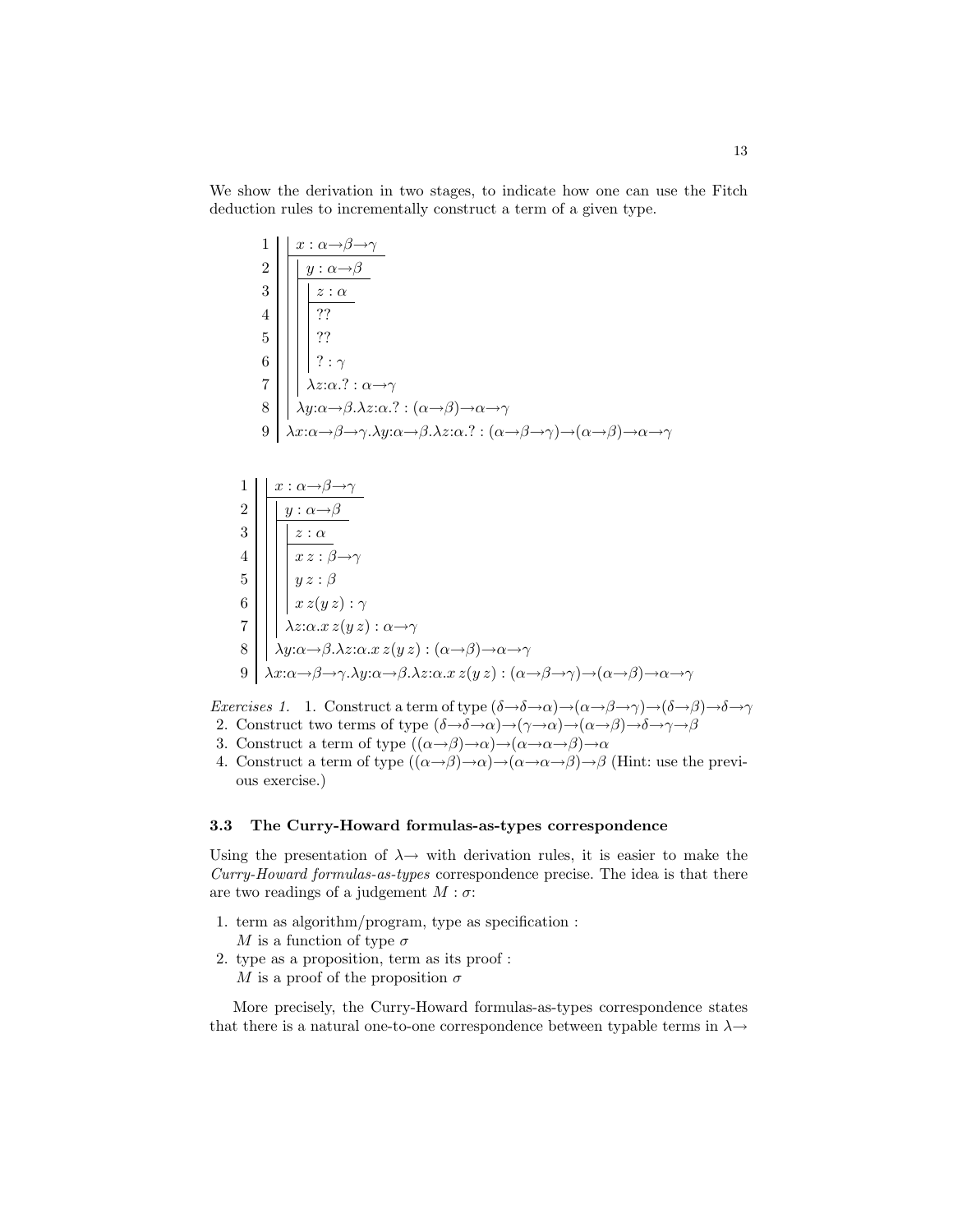and derivations in minimal proposition logic. Looking at it from the logical point of view: the judgement  $x_1 : \tau_1, x_2 : \tau_2, \ldots, x_n : \tau_n \vdash M : \sigma$  can be read as M is a proof of  $\sigma$  from the assumptions  $\tau_1, \tau_2, \ldots, \tau_n$ .

Definition 9. The system of minimal proposition logic PROP consists of

– implicational propositions, generated by the following abstract syntax:

$$
prop ::= PropVar|(prop \rightarrow prop)
$$

 $\overline{\phantom{a}}$  – derivation rules ( $\Delta$  is a set of propositions,  $\sigma$  and  $\tau$  are propositions)

$$
\frac{\sigma \rightarrow \tau \quad \sigma}{\tau} \rightarrow E \quad \begin{array}{c} [\sigma]^j \\ \vdots \\ [\sigma \rightarrow \tau \quad \sigma \rightarrow \tau \quad \sigma \rightarrow I \end{array}
$$

We write  $\Delta \vdash_{\text{PROP}} \sigma$  if there is a derivation using these rules with conclusion  $\sigma$  and non-discharged assumptions in  $\Delta$ .

Note the difference between a context, which is basically a list, and a set of assumptions. Logic (certainly in natural deduction) is usually presented using a set of assumptions, but there is no special reason for not letting the assumptions be a list, or a multi-set.

We now give a precise definition of the formulas-as-types correspondence. For this we take the presentation of PROP with lists (so  $\Delta$  is a list in the following definition). As a matter of fact the formulas-as-types part of the definition is trivial: a proposition in PROP is just a type in  $\lambda \rightarrow$ , but the most interesting part of the correspondence is the proofs-as-terms embedding, maybe best called the deductions-as-term embedding. For PROP, this part is also quite straightforward, but we describe it in detail nevertheless.)

Definition 10. The deductions-as-terms embedding from derivation of PROP to term of  $\lambda \rightarrow i$  is defined inductively as follows. We associate to a list of propositions  $\Delta$  a context  $\Gamma$  in the obvious way by replacing  $\sigma_i$  in  $\Delta$  with  $x_i : \sigma_i \in \Gamma$ . On the left we give the inductive clause for the derivation and on the right we describe on top of the line the terms we have (by induction) and below the line the term that the derivation gets mapped to.

$$
\overline{\Delta \vdash \sigma} \ \sigma \in \Delta \ \leadsto \ \overline{\Gamma \vdash x : \sigma} \ x : \sigma \in \Gamma
$$
\n
$$
\sigma \rightarrow \tau \ \sigma
$$
\n
$$
\tau \rightarrow -E \ \leadsto \ \frac{\Gamma_1 \vdash M : \sigma \rightarrow \tau \ \Gamma_2 \vdash N : \sigma}{\Gamma_1 \cup \Gamma_2 \vdash M \ N : \tau}
$$
\n
$$
[\sigma]^j
$$
\n
$$
\vdots \qquad \qquad \overline{\Gamma \vdash \lambda x : \sigma \vdash M : \tau}
$$
\n
$$
\overline{\sigma \rightarrow \tau}
$$
\n
$$
[\sigma] \rightarrow -I
$$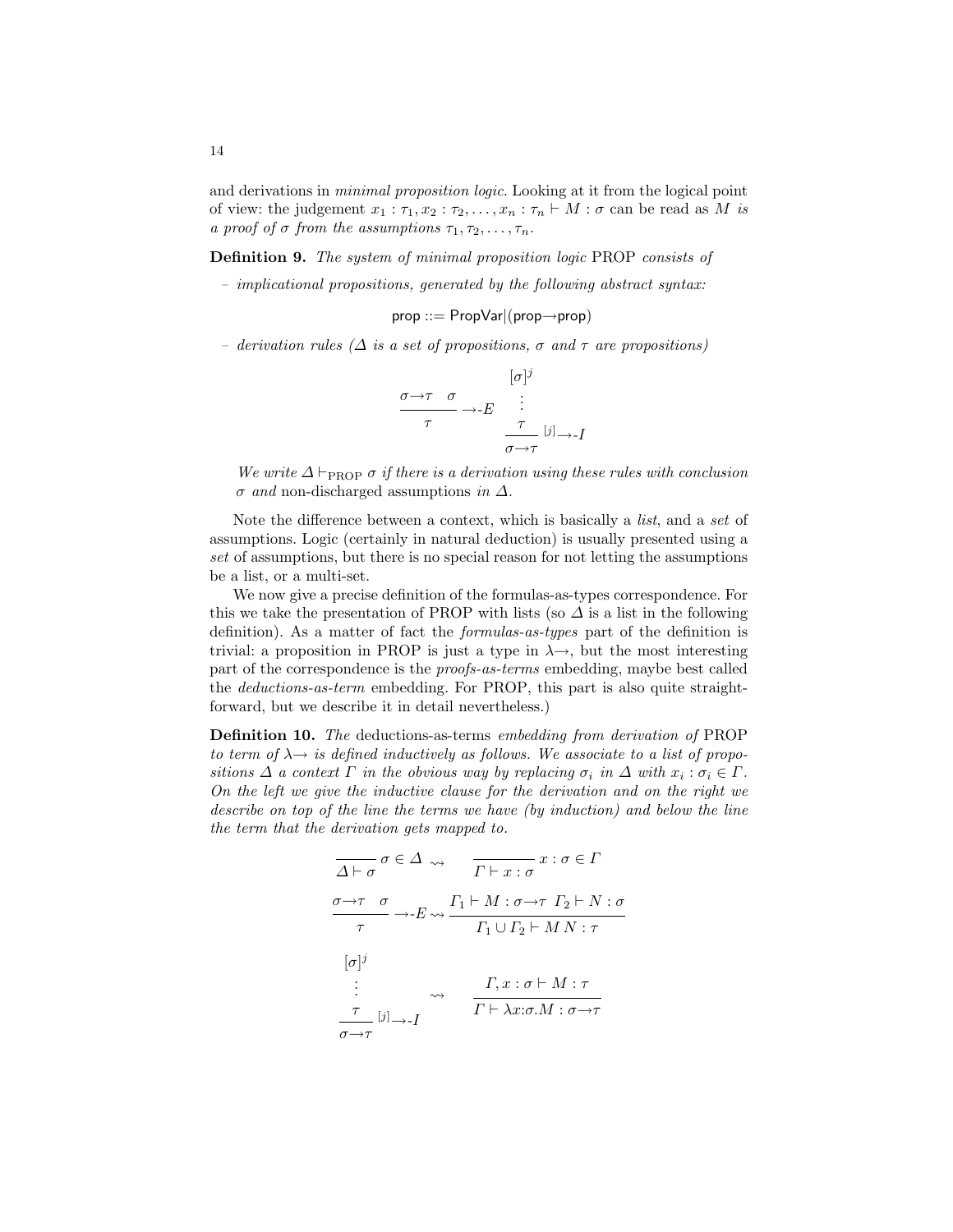We denote this embedding by  $\overline{-}$ , so if  $\mathcal D$  is a derivation from PROP,  $\mathcal D$  is a  $\lambda \rightarrow$ -term.

For a good understanding we give a detailed example.

Example 7. Consider the following natural deduction derivation PROP and the term in  $\lambda \rightarrow i\text{t}$  gets mapped to.

$$
\frac{\frac{[\alpha \to \beta \to \gamma]^3 [\alpha]^1}{\beta \to \gamma} \frac{[\alpha \to \beta]^2 [\alpha]^1}{\beta}}{\frac{\gamma}{\alpha \to \gamma} 1} \to \frac{\lambda x : \alpha \to \beta \to \gamma \ldots \lambda y : \alpha \to \beta \ldots \lambda z : \alpha x z (yz)}{\dots (\alpha \to \beta) \to \alpha \to \gamma} 2
$$
\n
$$
\frac{\frac{\gamma}{(\alpha \to \beta) \to \alpha \to \gamma} 2}{\dots (\alpha \to \beta \to \gamma) \to (\alpha \to \beta) \to \alpha \to \gamma} 3
$$

To create the term on the right, it is best to decorate the deduction tree with terms, starting from the leaves (decorated by variables) and working downwards, finally creating a term for the root node that is the  $\lambda$ -term that corresponds to the whole deduction.

$$
\frac{\left[x:\alpha\rightarrow\beta\rightarrow\gamma\right]^{3}\left[z:\alpha\right]^{1}}{xz:\beta\rightarrow\gamma} \quad \frac{\left[y:\alpha\rightarrow\beta\right]^{2}\left[z:\alpha\right]^{1}}{yz:\beta}
$$
\n
$$
\frac{xz(yz):\gamma}{\lambda z:\alpha.xz(yz):\alpha\rightarrow\gamma}1
$$
\n
$$
\frac{\lambda y:\alpha\rightarrow\beta.\lambda z:\alpha.xz(yz):\left(\alpha\rightarrow\beta\right)\rightarrow\alpha\rightarrow\gamma}{\lambda x:\alpha\rightarrow\beta\rightarrow\gamma.\lambda y:\alpha\rightarrow\beta.\lambda z:\alpha.xz(yz):\left(\alpha\rightarrow\beta\rightarrow\gamma\right)\rightarrow\left(\alpha\rightarrow\beta\right)\rightarrow\alpha\rightarrow\gamma}
$$

### Theorem 2 (Soundness, Completeness of formulas-as-types).

1. If  $\mathcal D$  is a natural deduction in PROP with conclusion  $\sigma$  and non-discharged assumption in  $\Delta$ , then

$$
\boldsymbol{x}:\boldsymbol{\varDelta} \vdash \overline{\mathcal{D}}:\sigma\,\,in\,\,\lambda \rightarrow.
$$

2. If  $\Gamma \vdash M : \sigma$  in  $\lambda \rightarrow$ , then there is a derivation of  $\sigma$  from the  $\Delta$  in PROP, where  $\Delta$  is  $\Gamma$  without the variable-assignments.

We don't give the proofs, as they are basically by a straightforward induction. The second part of the Theorem can be strengthened a bit: we can construct a derivation D out of the term M, as an inverse to the mapping  $\overline{-}$ . So, the formulas-as-types correspondence constitutes an isomorphism between derivations in PROP and well-typed terms in  $\lambda \rightarrow$ .

*Exercise 2.* Add types to the  $\lambda$ -abstractions and give the derivation that corresponds to the term  $\lambda x.\lambda y.y(\lambda z.yx) : (\gamma \rightarrow \varepsilon) \rightarrow ((\gamma \rightarrow \varepsilon) \rightarrow \varepsilon) \rightarrow \varepsilon$ .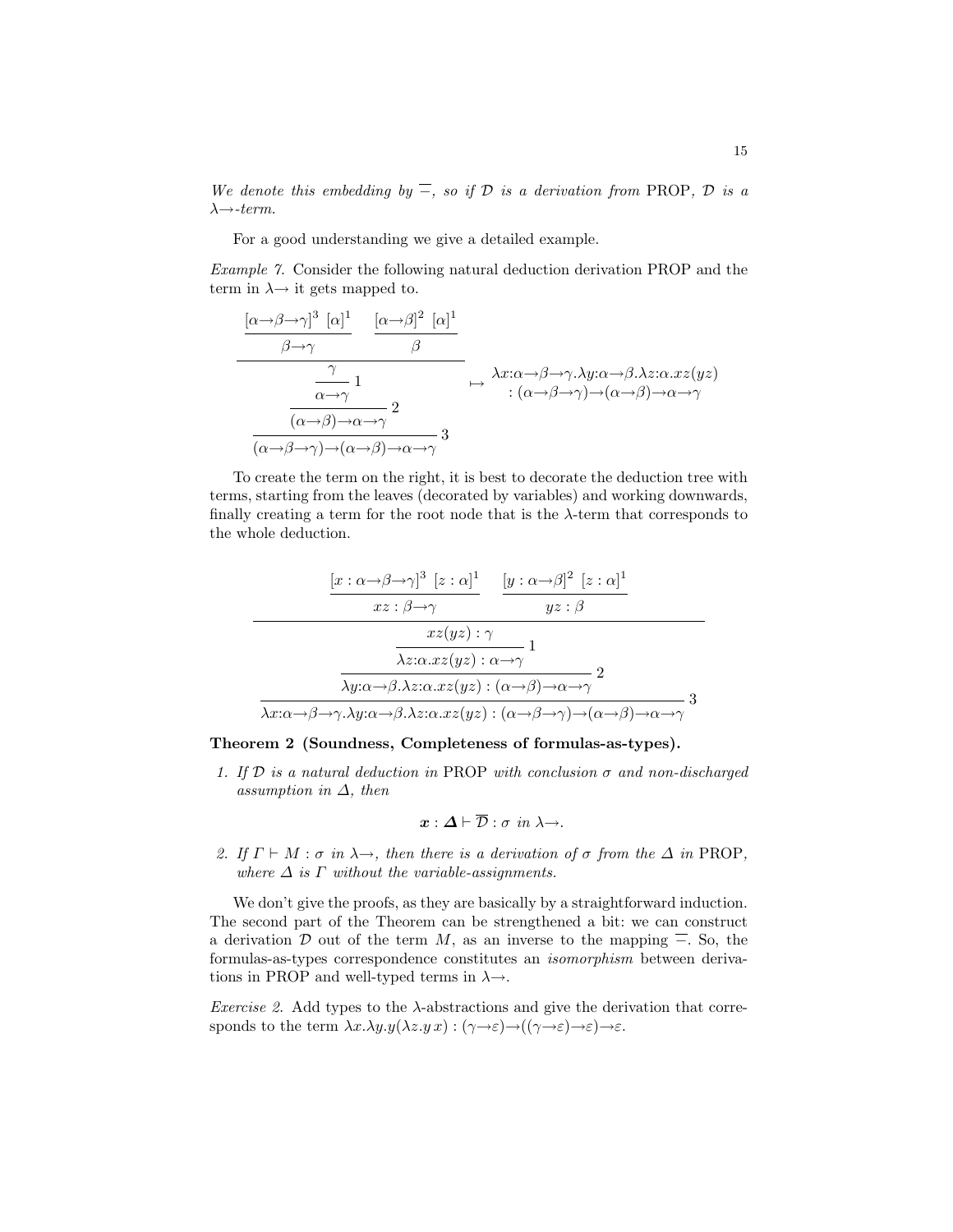In the  $\lambda$ -calculus we have a notion of computation, given by  $\beta$ -reduction:  $(\lambda x:\sigma.M)P \longrightarrow_{\beta} M[x := P]$ . Apart from that, there is also a notion of  $\eta$ reduction:  $\lambda x:\sigma.M x \longrightarrow_{\eta} M$  if  $x \notin FV(M)$ . The idea of considering these terms as equal is quite natural, because they behave exactly the same as functions:  $(\lambda x:\sigma.M\ x)P \longrightarrow_{\beta} MP.$  In a typed setting, it is very natural to consider the rule in the opposite direction, because then one can make sure that every term of a function type has a normal form that is a  $\lambda$ -abstraction. Of course this requires a proviso to prevent an infinite *η*-reduction of the form  $x \rightarrow \gamma$   $\lambda y: \sigma x y \rightarrow \gamma$  $\lambda y$ : $\sigma.(\lambda z:\sigma.x z)y...$ 

In natural deduction we also have a notion of computation: cut-elimination or detour-elimination. If one introduces a connective and then immediately eliminates it again, this is called a cut or a detour. A cut is actually a rule in the sequent calculus representation of logic and the cut-elimination theorem in sequent calculus states that the cut-rule is derivable and thus superfluous. In natural deduction, we can eliminate detours, which are often also called cuts, a terminology that we will also use here.

Definition 11. A cut in a deduction in minimal propositional logic is a place where an  $\rightarrow$ -I is immediately followed by an elimination of that same  $\rightarrow$ . Graphically  $(D_1 \text{ and } D_2 \text{ denote deductions})$ :

$$
\begin{array}{c}\n[\sigma]^1 \\
\mathcal{D}_1 \\
\frac{\tau}{\sigma \to \tau} 1 \quad \frac{\mathcal{D}_2}{\sigma} \\
\tau\n\end{array}
$$

Cut-elimination is defined by replacing the cut in a deduction in the way given below.

$$
\begin{array}{ccc}\n[\sigma]^1 & & \mathcal{D}_2 \\
\frac{\tau}{\sigma \to \tau} & 1 & \frac{\mathcal{D}_2}{\sigma} & \longrightarrow & \mathcal{D}_1 \\
\frac{\sigma \to \tau}{\tau} & & \tau\n\end{array}
$$

So every occurrence of the discharged assumption  $[\sigma]^1$  in  $\mathcal{D}_1$  is replaced by the  $deduction$   $\mathcal{D}_2$ .

It is not hard to prove that eliminating a cut yields a well-formed natural deduction again, with the same conclusion. The set of non-discharged assumptions remains the same or shrinks. (In case there is no occurrence of  $[\sigma]^1$  at all; then  $\mathcal{D}_2$  is removed and also its assumptions.) That this process terminates is not obvious: if  $[\sigma]^1$  occurs several times,  $\mathcal{D}_2$  gets copied, resulting in a larger deduction.

16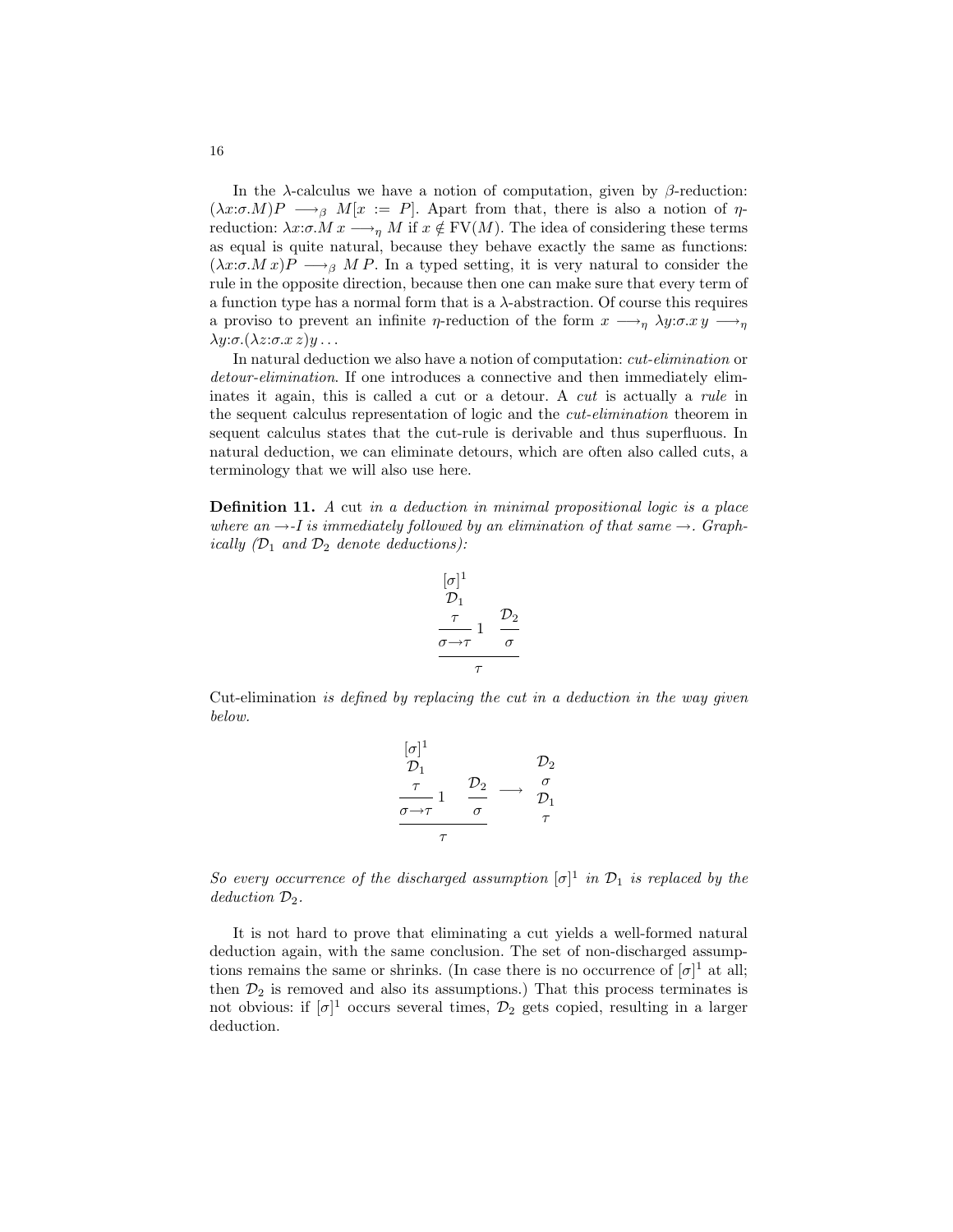**Lemma 2.** Cut-elimination in PROP corresponds to  $\beta$ -reduction in  $\lambda \rightarrow$ : if  $\mathcal{D}_1 \longrightarrow_{cut} \mathcal{D}_2$ , then  $\overline{\mathcal{D}_1} \longrightarrow_{\beta} \overline{\mathcal{D}_2}$ 

The proof of this Lemma is indicated in the following diagram.

$$
\begin{array}{ccc}\n[x:\sigma]^1 & & \mathcal{D}_1 \\
M:\tau & & \mathcal{D}_2 \\
\hline\n\frac{M:\tau}{\lambda x:\sigma.M:\sigma\to\tau} & P:\sigma & & P:\sigma \\
\hline\n(\lambda x:\sigma.M)P:\tau & & & M[x:=P]:\tau\n\end{array}
$$

To get a better understanding of the relation between cut-elimination and  $\beta$ -reduction, we now study an example.

Example 8. Consider the following proof of  $A \rightarrow A \rightarrow B$ ,  $(A \rightarrow B) \rightarrow A \vdash B$ .

|                                                    |                                   | $A \rightarrow A \rightarrow B$ $[A]$ <sup>1</sup> |                    |
|----------------------------------------------------|-----------------------------------|----------------------------------------------------|--------------------|
| $A \rightarrow A \rightarrow B$ $[A]$ <sup>1</sup> |                                   | $A \rightarrow B$                                  | $[A]$ <sup>1</sup> |
| $[A]$ <sup>1</sup><br>$A \rightarrow B$            |                                   | B                                                  |                    |
| В                                                  | $(A \rightarrow B) \rightarrow A$ | $A \rightarrow B$                                  |                    |
| $A \rightarrow B$                                  |                                   |                                                    |                    |
|                                                    |                                   |                                                    |                    |

It contains a cut: a  $\rightarrow$ -I directly followed by an  $\rightarrow$ -E. We now present the same proof after reduction

$$
\begin{array}{c|c}\nA \rightarrow A \rightarrow B & [A]^1 \\
\hline\n & A \rightarrow B & [A]^1 \\
\hline\n & B & \\
A \rightarrow A \rightarrow B & [A]^1 \\
\hline\n & A & A \rightarrow B & \\
\hline\n & A & \\
\hline\n & A \rightarrow B & \\
\hline\n & A \rightarrow B & \\
\hline\n & A \rightarrow B & \\
\hline\n & A \rightarrow B & \\
\hline\n & A \rightarrow B & \\
\hline\n & A \rightarrow B & \\
\hline\n & A \rightarrow B & \\
\hline\n & A \rightarrow B & \\
\hline\n & A \rightarrow B & \\
\hline\n & A \rightarrow B & \\
\hline\n & A \rightarrow B & \\
\hline\n & A \rightarrow B & \\
\hline\n & A \rightarrow B & \\
\hline\n & A \rightarrow B & \\
\hline\n & A \rightarrow B & \\
\hline\n & A \rightarrow B & \\
\hline\n & A \rightarrow B & \\
\hline\n & A \rightarrow B & \\
\hline\n & A \rightarrow B & \\
\hline\n & A \rightarrow B & \\
\hline\n & A \rightarrow B & \\
\hline\n & A \rightarrow B & \\
\hline\n & A \rightarrow B & \\
\hline\n & A \rightarrow B & \\
\hline\n & A \rightarrow B & \\
\hline\n & A \rightarrow B & \\
\hline\n & A \rightarrow B & \\
\hline\n & A \rightarrow B & \\
\hline\n & A \rightarrow B & \\
\hline\n & A \rightarrow B & \\
\hline\n & A \rightarrow B & \\
\hline\n & A \rightarrow B & \\
\hline\n & A \rightarrow B & \\
\hline\n & A \rightarrow B & \\
\hline\n & A \rightarrow B & \\
\hline\n & A \rightarrow B & \\
\hline\n & A \rightarrow B & \\
\hline\n & A \rightarrow B & \\
\hline\n & A \rightarrow B & \\
\hline\n & A \rightarrow B & \\
\hline\n & A \rightarrow B & \\
\hline\n & A \rightarrow B & \\
\hline\n & A \rightarrow B & \\
\hline\n & A \rightarrow B & \\
\hline\n & A \rightarrow B & \\
\hline\n & A \rightarrow B & \\
\hline\n & A \rightarrow B & \\
\hline\n & A \rightarrow B & \\
\hline\n & A \rightarrow B & \\
\hline\n & A \rightarrow B & \\
\hline\n & A \rightarrow B & \\
\hline\n & A \rightarrow B & \\
\hline\n & A \rightarrow B & \\
\hline\n & A \rightarrow B & \\
\hline\n & A \rightarrow B & \\
\hline\n & A \rightarrow B & \\
\hline\n & A \rightarrow B & \\
\hline\n & A \rightarrow B & \\
\hline\n & A \rightarrow B & \\
\hline\n & A \rightarrow B & \\
\hline\n & A \rightarrow B & \\
\hline\n & A \rightarrow B
$$

We now present the same derivations of  $A\rightarrow A\rightarrow B, (A\rightarrow B)\rightarrow A \vdash B$ , now with term information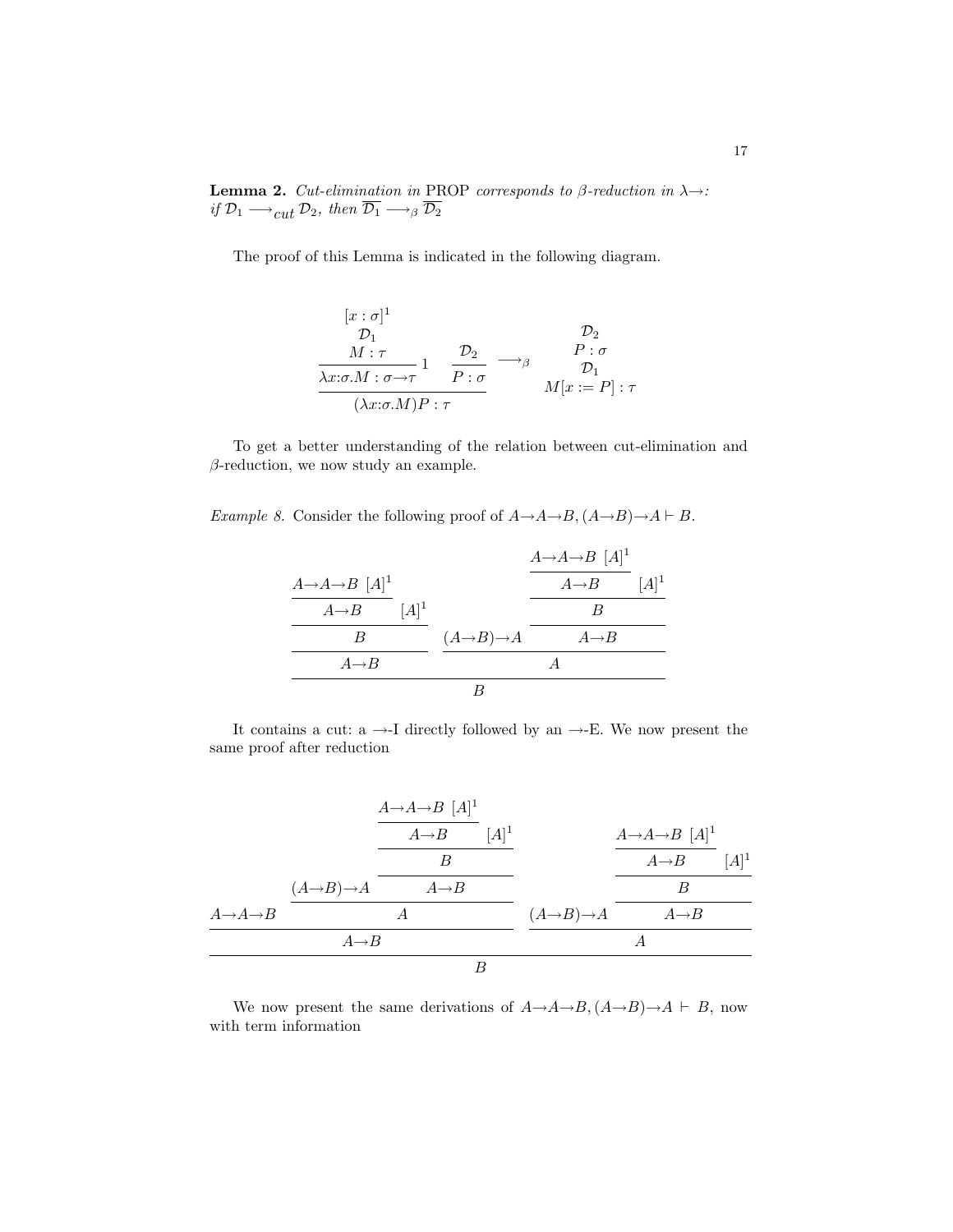|                                                      |                                                     | $p: A \rightarrow A \rightarrow B$ $[x: A]$ <sup>1</sup> |           |
|------------------------------------------------------|-----------------------------------------------------|----------------------------------------------------------|-----------|
| $p:A\rightarrow A\rightarrow B$ $[x:A]$ <sup>1</sup> |                                                     | $p x : A \rightarrow B$                                  | $[x:A]^1$ |
| $[x:A]^{\perp}$<br>$p x : A \rightarrow B$           |                                                     | p x x : B                                                |           |
| p x x : B                                            | $q:(A\rightarrow B)\rightarrow A$                   | $\lambda x:A.p x x:A \rightarrow B$                      |           |
| $\lambda x:A.p x x:A \rightarrow B$                  |                                                     | $q(\lambda x:A.p x x): A$                                |           |
|                                                      | $(\lambda x:A.p\ x\ x)(q(\lambda x:A.p\ x\ x)) : B$ |                                                          |           |

The term contains a  $\beta$ -redex:  $(\lambda x:A.p\ x\ x)(q(\lambda x:A.p\ x\ x))$  We now present the reduced proof of  $A\rightarrow A\rightarrow B$ ,  $(A\rightarrow B)\rightarrow A \vdash B$  with term info. For reasons of page size we summarize the derivation of  $q(\lambda x:A.p.x x) : A$  as  $D.$  So

$$
\frac{p:A\rightarrow A\rightarrow B[x:A]^{1}}{px:A\rightarrow B[x:A]^{1}}
$$

$$
\frac{p:A\rightarrow A\rightarrow B[x:A]^{1}}{px:A\rightarrow B[x:A]^{1}}
$$

$$
\frac{p:x:A\rightarrow B[x:A]^{1}}{px:x:B}
$$

$$
\frac{p:x:A\rightarrow B[x:A]^{1}}{qx:A\rightarrow B[x:A]^{1}}
$$

$$
\frac{p:x:A\rightarrow B[x:A]^{1}}{qx:A\rightarrow B[x:A]^{1}}
$$

$$
\frac{p:x:A\rightarrow B[x:A]^{1}}{qx:A\rightarrow B[x:A]^{1}}
$$

This is the sub-derivation that gets copied under cut-elimination ( $\beta$ -reduction).



## 4 Type assignment versus typed terms

#### 4.1 Untyped  $\lambda$ -calculus

Simple Type Theory is not very expressive: one can only represent a limited number of functions over the nat<sub> $\sigma$ </sub> (see the paragraph after Definition 6) data types in  $\lambda \rightarrow$ . We can allow more functions to be definable by relaxing the type constraints. The most flexible system is to have no types at all.

**Definition 12.** The terms of the untyped  $\lambda$ -calculus,  $\Lambda$ , are defined as follows.

$$
\Lambda ::= Var | (\Lambda \Lambda) | (\lambda \text{Var}.\Lambda)
$$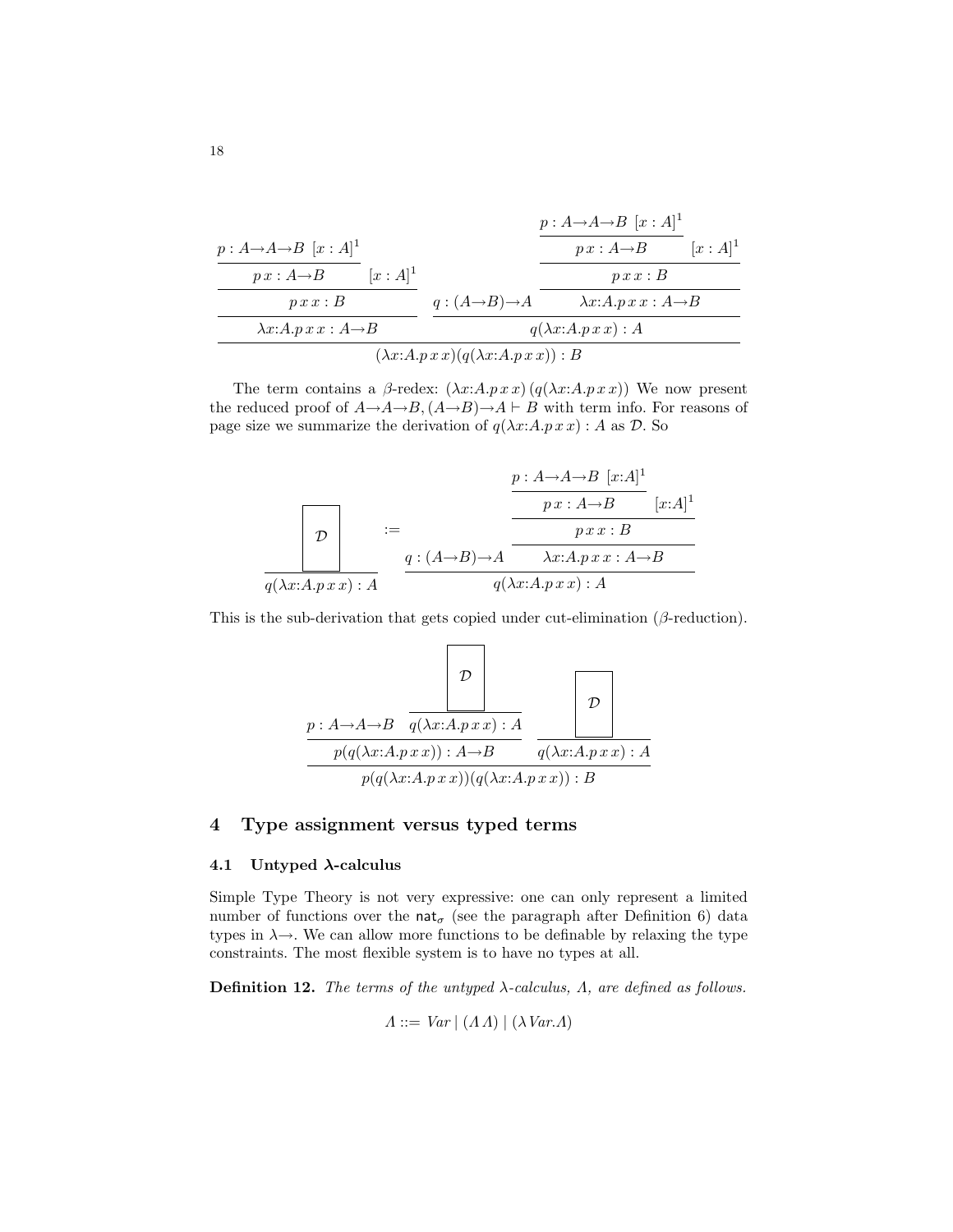Examples are the well-known combinators that we have already seen in a typed fashion:  $\mathbf{K} := \lambda x y \cdot x$ ,  $\mathbf{S} := \lambda x y \cdot x \cdot z(y \cdot z)$ . But we can now do more: here are some well-known untyped  $\lambda$ -terms  $\omega := \lambda x \cdot x, \Omega := \omega \omega$ . The notions of β-reduction and β-equality generalize from the simple typed case, so we don't repeat it here. An interesting aspect is that we can now have *infinite reduc*tions. (Which is impossible in  $\lambda \rightarrow$ , as that system is Strongly Normalizing.) The simplest infinite reduction is the following *loop*:

$$
\Omega \longrightarrow_{\beta} \Omega
$$

A term that doesn't loop but whose reduction path contains infinitely many different terms is obtained by putting  $\omega_3 := \lambda x.x x x$ ,  $\Omega_3 := \omega_3 \omega_3$ . Then:

$$
\Omega_3 \longrightarrow_{\beta} \omega_3 \omega_3 \omega_3 \longrightarrow_{\beta} \omega_3 \omega_3 \omega_3 \omega_3 \longrightarrow_{\beta} \ldots
$$

The untyped  $\lambda$ -calculus was defined by Church [9] and proposed as a system to capture the notion of mechanic computation, for which Turing proposed the notion of Turing machine. An important property of the untyped  $\lambda$ -calculus is that it is Turing complete, which was proved by Turing in 1936, see [13]. The power of  $\Lambda$  lies in the fact that you can *solve recursive equations*.

A recursive equation is a question of the following kind:

– Is there a term  $M$  such that

$$
M x =_{\beta} x M x?
$$

– Is there a term  $M$  such that

$$
M\,x =_\beta \text{ if } (\textsf{Zero}\,x) \text{ then } 1 \text{ else Mult } x\,(M\,(\textsf{Pred}\,x))?
$$

So, we have two expressions on either side of the  $=6$  sign, both containing an unknown M and we want to know whether a solution for M exists.

The answer is: yes, if we can rewrite the equation to one of the form

$$
M = \beta \left[ \dots M \dots \right] \tag{1}
$$

Note that this is possible for the equations written above. For example the first equation is solved by a term M that satisfies  $M = \beta \lambda x.x M x$ .

That we can solve equation of the form (1) is because every term in the λ-calculus has a fixed point. Even more: we have a fixed point combinator.

**Definition 13.** – The term M is a fixed point of the term P if  $PM =_{\beta} M$ .

– The term Y is a fixed point combinator if for every term  $P, Y P$  is a fixed point of P, that is if

$$
P(YP) =_{\beta} YP.
$$

In the  $\lambda$ -calculus we have various fixed point combinators, of which the Ycombinator is the most well-known one:  $Y := \lambda f.(\lambda x.f(x x))(\lambda x.f(x x)).$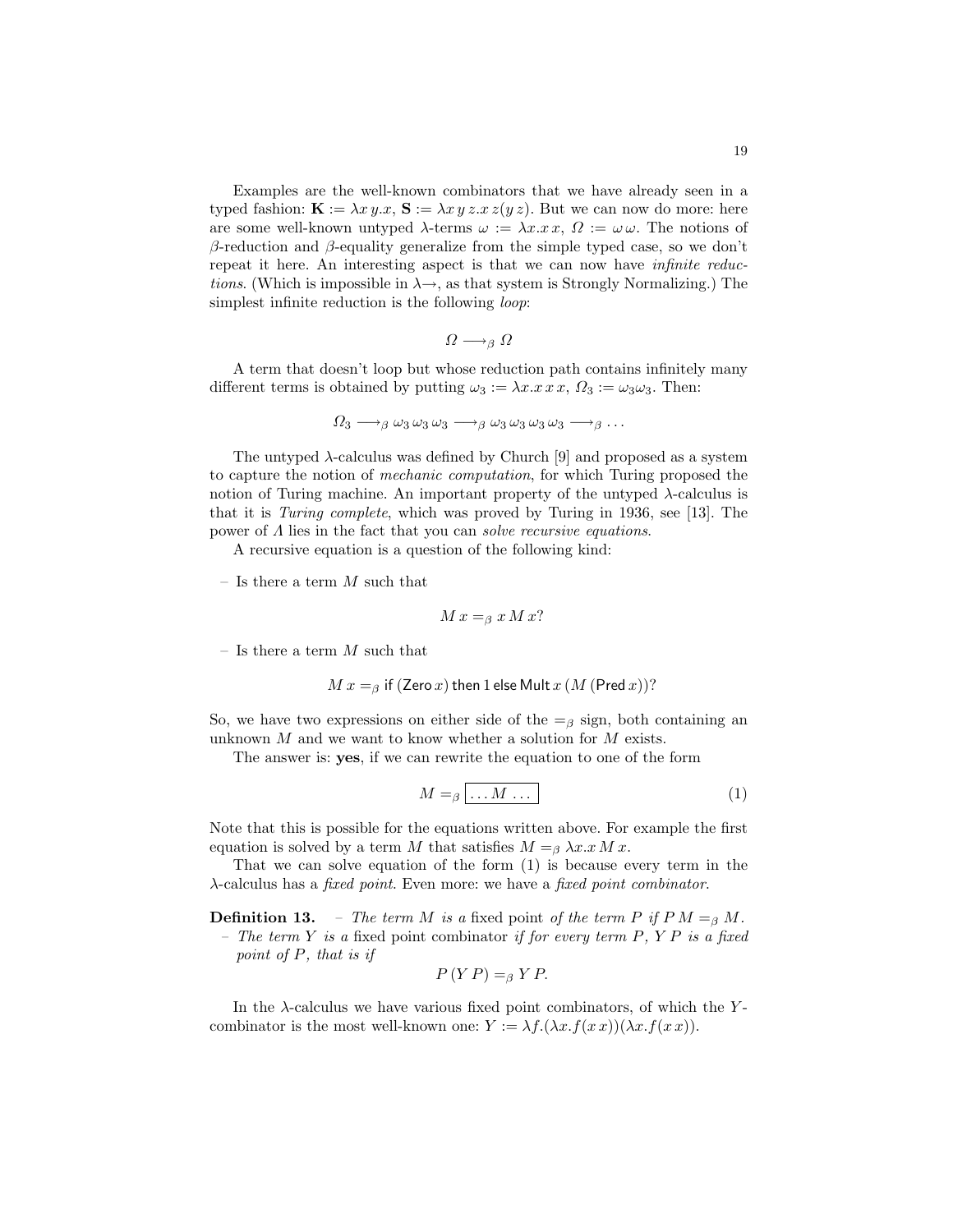*Exercise 3.* Verify that the  $Y$  as defined above is a fixed point combinator:  $P(Y P) =_{\beta} Y P$  for every  $\lambda$ -term P.

Verify that  $\Theta := (\lambda x y. y(x x y))(\lambda x y. y(x x y))$  is also a fixed point combinator that is even *reducing*:  $\Theta P \longrightarrow_{\beta} P(\Theta P)$  for every  $\lambda$ -term P.

The existence of fixed-points is the key to the power of the  $\lambda$ -calculus. But we also need natural numbers and booleans to be able to write programs. In Section 3 we have already seen the *Church numerals*:

$$
c_n := \lambda f. \lambda x. f^n(x)
$$

where

$$
f^{n}(x) \text{ denotes } \underbrace{f(\ldots f(f \mid x))}_{n \text{ times } f}
$$

The successor is easy to define for these numerals:  $\mathsf{Suc} := \lambda n.\lambda f \, x.f(n \, f \, x).$ Addition can also be defined quite easily, but if we are lazy we can also use the fixed-point combinator. We want to solve

Add 
$$
n m := \text{if}(\text{Zero } n)
$$
 then  $m$  else Add (Pred  $n$ )  $m$ )

where Pred is the predecessor function, Zero is a test for zero and if . . . then . . . else is a case distinction on booleans. The booleans can be defined by

$$
\begin{aligned} \mathsf{true} &:= \lambda x \, y.x \\ \mathsf{false} &:= \lambda x \, y.y \\ \text{if } b \, \mathsf{then} \, P \, \mathsf{else} \, Q &:= b \, P \, Q. \end{aligned}
$$

Exercise 4. 1. Verify that the booleans behave as expected: if true then P else  $Q =_{\beta} P$  and if false then P else  $Q =_{\beta} Q$ .

2. Define a test-for-zero Zero on the Church numerals :Zero  $c_0 =_\beta$  true and Zero  $c_{n+1} = \beta$  false. (Defining the predecessor is remarkably tricky!)

Apart from the natural numbers and booleans, it is not difficult to find encodings of other data, like lists and trees. Given the expressive power of the untyped  $\lambda$ -calculus and the limited expressive power of  $\lambda \rightarrow$ , one may wonder why we want types. There are various good reasons for that, most of which apply to the the "typed versus untyped programming languages" issue in general.

Types give a (partial) specification. Types tell the programmer – and a person reading the program — what a program  $(\lambda$ -term) does, to a certain extent. Types only give a very partial specification, like  $f : \mathbb{N} \to \mathbb{N}$ , but depending on the type system, this information can be enriched, for example:  $f : \Pi n : \mathbb{N} \to \mathbb{N}$ . $m >$ n, stating that f is a program that takes a number n and returns an  $m$  that is larger than n. In the Chapter by Bove and Dybjer, one can find examples of that type and we will also come back to this theme in this Chapter in Section 6.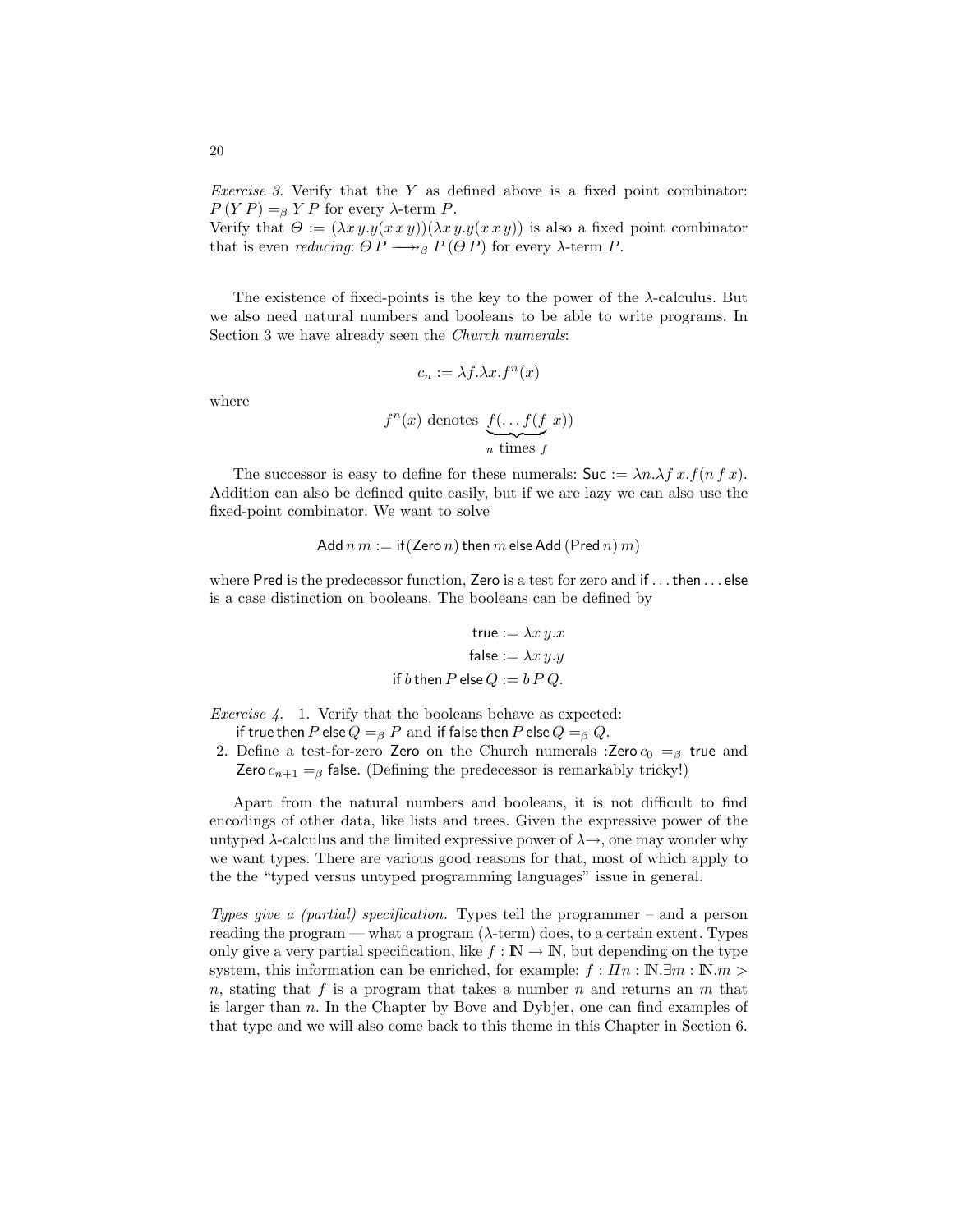"Well-typed programs never go wrong" (Milner). The Subject Reduction property guarantees that a term of type  $\sigma$  remains to be of type  $\sigma$  under evaluation. So, if  $M$  : nat evaluates to a value v, we can be sure that v is a natural number.

The type checking algorithm detects (simple) mistakes. Types can be checked at compile time (statically) and this is a simple but very useful method to detect simple mistakes like typos and applying functions to the wrong arguments. Of course, in a more refined type system, type checking can also detect more subtle mistakes.

Typed terms always terminate(?) In typed  $\lambda$ -calculi used for representing proofs (following the Curry-Howard isomorphism), the terms are always terminating, and this is seen as an advantage as it helps in proving consistency of logical theories expressed in these calculi. In general, termination very much depends on the typing system. In this paper, all type systems only type terminating (strongly normalizing)  $\lambda$ -terms, which also implies that these systems are not Turing complete. Type systems for programming languages will obviously allow also non-terminating calculations. A simple way to turn  $\lambda \rightarrow$  into a Turing complete language is by adding fixed point combinators (for every type  $\sigma$ )  $Y_{\sigma}$ :  $(\sigma \rightarrow \sigma) \rightarrow \sigma$  with the reduction rule  $Y f \rightarrow f(Y f)$ . This is basically the system PCF, first defined and studied by Plotkin [35].

Given that we want types, the situation with a system like  $\lambda \rightarrow$  as presented in Section 3, is still unsatisfactory from a programmers point of view. Why would the programmer have to write all those types? The compiler should compute the type information for us!

For M an untyped term, we want the type system to assign a type  $\sigma$  to M (or say that  $M$  is not typable). Such a type system is called a *type assignment* system, or also typing  $\dot{a}$  la Curry (as opposed to the typing  $\dot{a}$  la Church that we have seen up to now).

### 4.2 Simple type theory à la Church and à la Curry

We now set the two systems side-by-side:  $\lambda \rightarrow \lambda$  la Church and  $\lambda$  la Curry.

**Definition 14.** In  $\lambda \rightarrow \hat{a}$  la Curry, the terms are

$$
\Lambda ::= Var | (\Lambda \Lambda) | (\lambda \text{Var}.\Lambda)
$$

In  $\lambda \rightarrow \dot{a}$  la Church, the terms are

$$
\Lambda_{Ch} ::= Var \mid (\Lambda_{Ch} \Lambda_{Ch}) \mid (\lambda \text{Var:} \sigma. \Lambda_{Ch})
$$

where  $\sigma$  ranges over the simple types, as defined in Definition 1.

These sets of terms are just the preterms. The typing rules will select the welltyped terms from each of these sets.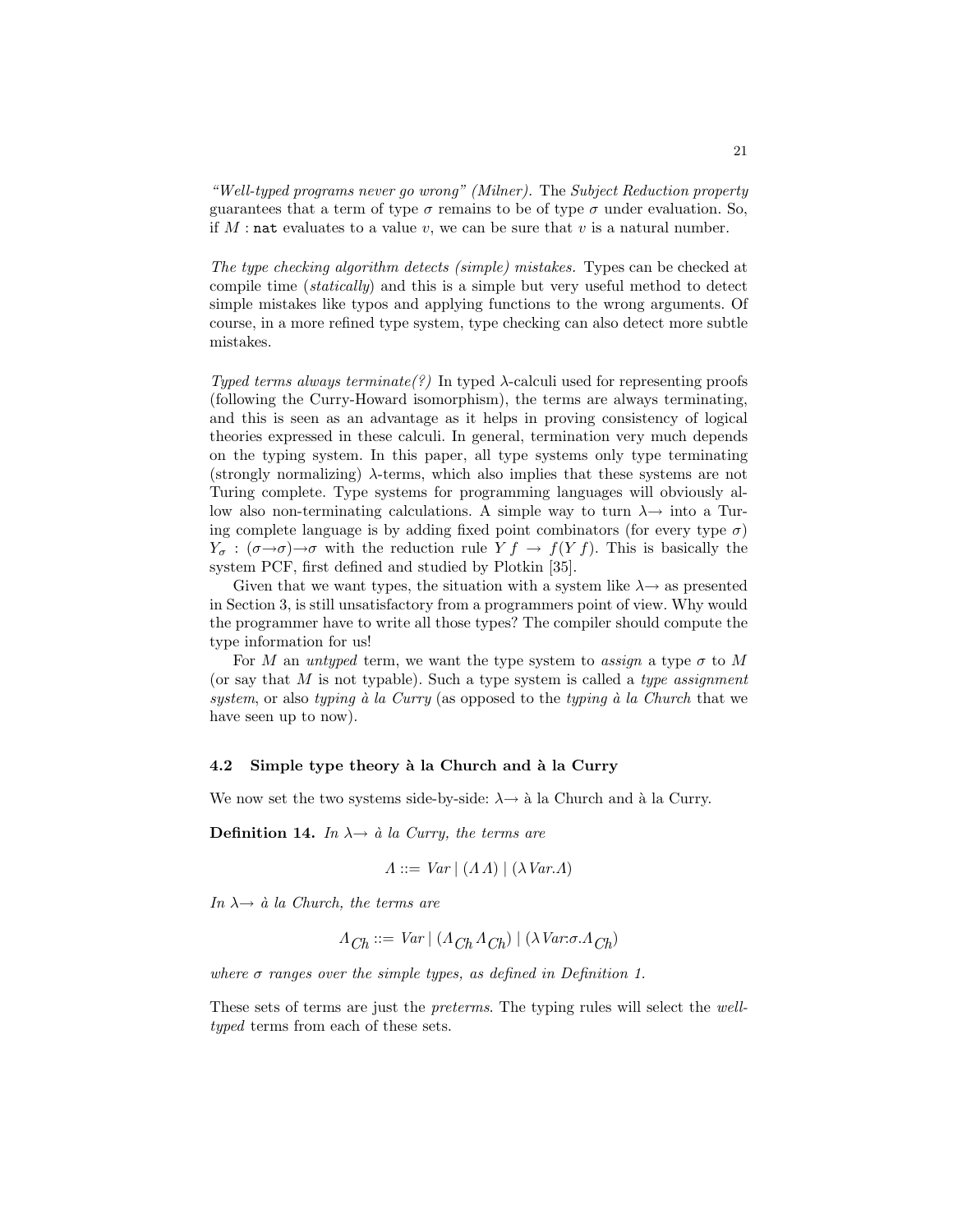**Definition 15.** The typing rules of  $\lambda \rightarrow \hat{a}$  la Church and  $\lambda \rightarrow \hat{a}$  la Curry are as follows. (The ones for the Church system are the same as the ones in Definition 7.)

 $\lambda \rightarrow$  (à la Church):

$$
\frac{x:\sigma \in \Gamma}{\Gamma \vdash x:\sigma} \quad \frac{\Gamma \vdash M:\sigma \to \tau \ \Gamma \vdash N:\sigma}{\Gamma \vdash MN:\tau} \quad \frac{\Gamma, x:\sigma \vdash P:\tau}{\Gamma \vdash \lambda x:\sigma.P:\sigma \to \tau}
$$

 $\lambda \rightarrow$  (à la Curry):

$$
\frac{x:\sigma \in \Gamma}{\Gamma \vdash x:\sigma} \quad \frac{\Gamma \vdash M : \sigma \rightarrow \tau \quad \Gamma \vdash N : \sigma}{\Gamma \vdash MN : \tau} \quad \frac{\Gamma, x:\sigma \vdash P : \tau}{\Gamma \vdash \lambda x.P : \sigma \rightarrow \tau}
$$

The rules à la Curry can of course also be given in the Fitch style, which is the style we use when giving derivations of typings.

Exercise 5. Give a full derivation of

$$
\vdash \lambda x. \lambda y. y (\lambda z. y x) : (\gamma \rightarrow \varepsilon) \rightarrow ((\gamma \rightarrow \varepsilon) \rightarrow \varepsilon) \rightarrow \varepsilon
$$

in Curry style  $\lambda \rightarrow$ 

We can summarize the differences between Typed Terms and Type Assignment as follows:

- $-$  With typed terms (typing à la Church), we have terms with type information in the  $\lambda$ -abstraction:  $\lambda x:\alpha.x:\alpha \rightarrow \alpha$ . As a consequence:
	- Terms have unique types,
	- The type is directly computed from the type info in the variables.
- With type assignment (typing à la Curry), we assign types to untyped  $\lambda$ terms:  $\lambda x.x : \alpha \rightarrow \alpha$ . As a consequence:
	- Terms do not have unique types,
	- A principal type can be computed (using unification).

Examples 9. – Typed Terms:

$$
\lambda x:\alpha.\lambda y:(\beta\rightarrow\alpha)\rightarrow\alpha.y(\lambda z:\beta.x)
$$

has only the type  $\alpha \rightarrow ((\beta \rightarrow \alpha) \rightarrow \alpha) \rightarrow \alpha$ 

- Type Assignment:  $\lambda x.\lambda y.y(\lambda z.x)$  can be assigned the types
	- $\alpha \rightarrow ((\beta \rightarrow \alpha) \rightarrow \alpha) \rightarrow \alpha$
	- $(\alpha \rightarrow \alpha) \rightarrow ((\beta \rightarrow \alpha \rightarrow \alpha) \rightarrow \gamma) \rightarrow \gamma$
	- $\bullet$  ...

with  $\alpha \rightarrow ((\beta \rightarrow \alpha) \rightarrow \gamma) \rightarrow \gamma$  being the *principal type*, a notion to be defined and discussed later.

There is an obvious connection between Church and Curry typed  $\lambda \rightarrow$ , given by the erasure map.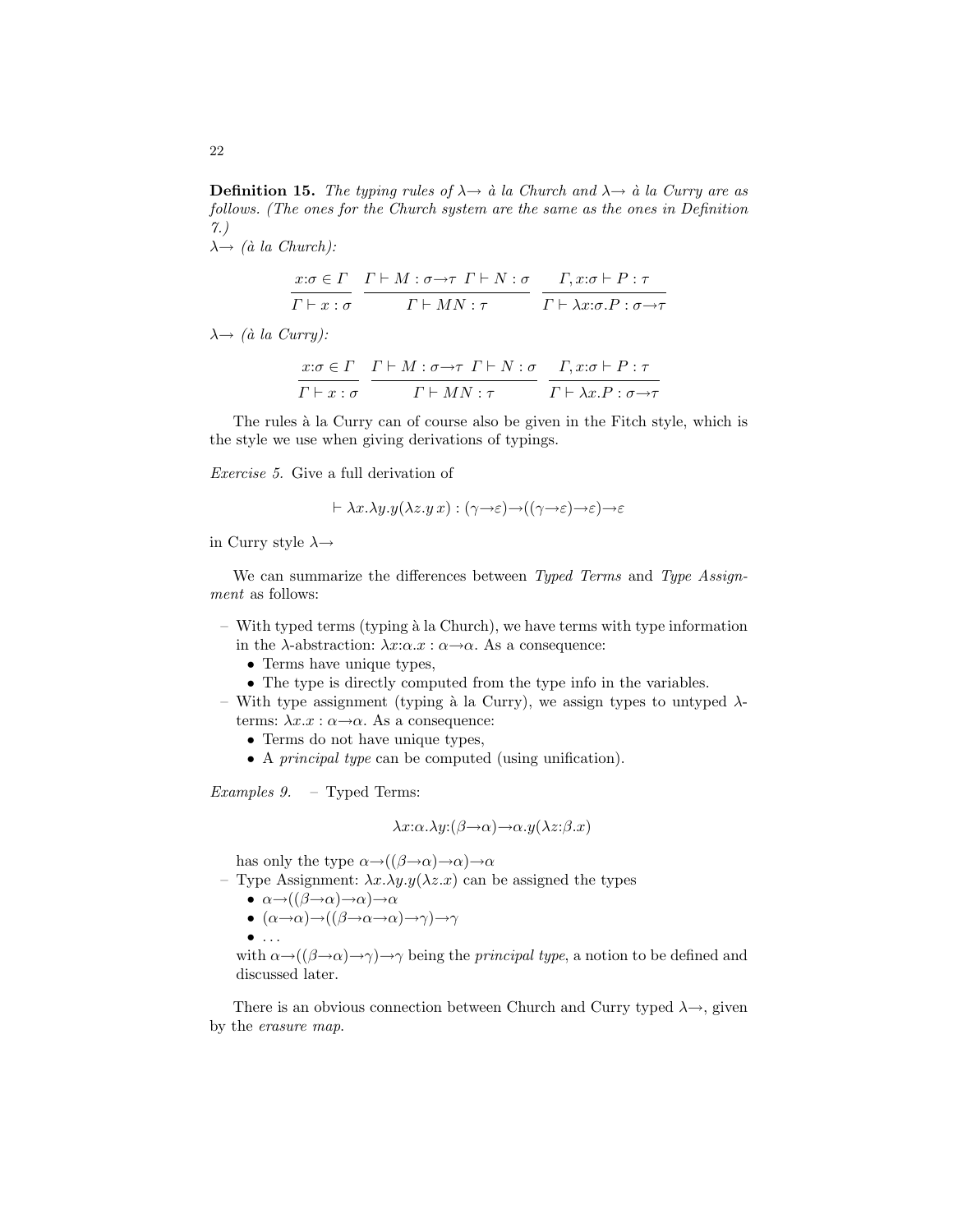**Definition 16.** The erasure map  $| - |$  from  $\lambda \rightarrow \hat{a}$  la Church to  $\lambda \rightarrow \hat{a}$  la Curry is defined by erasing all type information:

$$
|x| := x
$$

$$
|MN| := |M| |N|
$$

$$
|\lambda x : \sigma.M| := \lambda x. |M|
$$

So, e.g.  $|\lambda x:\alpha.\lambda y: (\beta \rightarrow \alpha) \rightarrow \alpha.y(\lambda z: \beta.x)| = \lambda x.\lambda y.y(\lambda z.x)$ .

**Theorem 3.** If  $M : \sigma$  in  $\lambda \rightarrow \hat{a}$  la Church, then  $|M| : \sigma$  in  $\lambda \rightarrow \hat{a}$  la Curry. If  $P : \sigma \in \Lambda \to \mathfrak{d}$  la Curry, then there is an M such that  $|M| \equiv P$  and  $M : \sigma \in \mathfrak{m}$  $\lambda \rightarrow \dot{a}$  la Church.

The proof is by an easy induction on the derivation.

### 4.3 Principal types

We now discuss the notion of a principal type in  $\lambda \rightarrow \lambda$  la Curry. We will describe an algorithm, the principal type algorithm, that, given a closed untyped term M, computes a type  $\sigma$  if M is typable with type  $\sigma$  in  $\lambda \rightarrow$ , and "reject" if M is not typable. Moreover, the computed type  $\sigma$  is "minimal" in the sense that all possible types for M are substitution instances of  $\sigma$ .

Computing a principal type for M in  $\lambda \rightarrow \lambda$  as Curry proceeds as follows:

- 1. Assign a type variable to every variable  $x$  in  $M$ .
- 2. Assign a type variable to every *applicative sub-term* of M.
- 3. Generate a (finite) set of equations  $E$  between types that need to hold in order to ensure that M is typable.
- 4. Compute a "minimal substitution" S, substituting types for type variables, that makes all equations in  $E$  hold. (This is a *most general unifier* for  $E$ .)
- 5. With  $S$  compute the type of  $M$ .

The algorithm described above can fail only if their is no unifying substitution for  $E$ . In that case we return "reject" and conclude that  $M$  is not typable. An applicative sub-term is a term that is not a variable and does not start with a  $\lambda$ . (So it is a sub-term of the form  $PQ$ ). One could label all sub-terms with a type variable, but that just adds superfluous overhead. We show how the algorithm works by elaborating an example.

*Example 10.* We want to compute the principal type of  $\lambda x.\lambda y.y(\lambda z.yx)$ .

- 1. Assign type variables to all term variables:  $x : \alpha, y : \beta, z : \gamma$ .
- 2. Assign type variables to all applicative sub-terms:  $y x : \delta, y(\lambda z, y x) : \varepsilon$ . These two steps yield the following situation, where we indicate the types of the variables and applicative sub-terms by super- and subscripts.

$$
\lambda x^\alpha.\lambda y^\beta.\underbrace{y^\beta(\lambda z^\gamma.\underbrace{y^\beta x^\alpha}_{\varepsilon})}
$$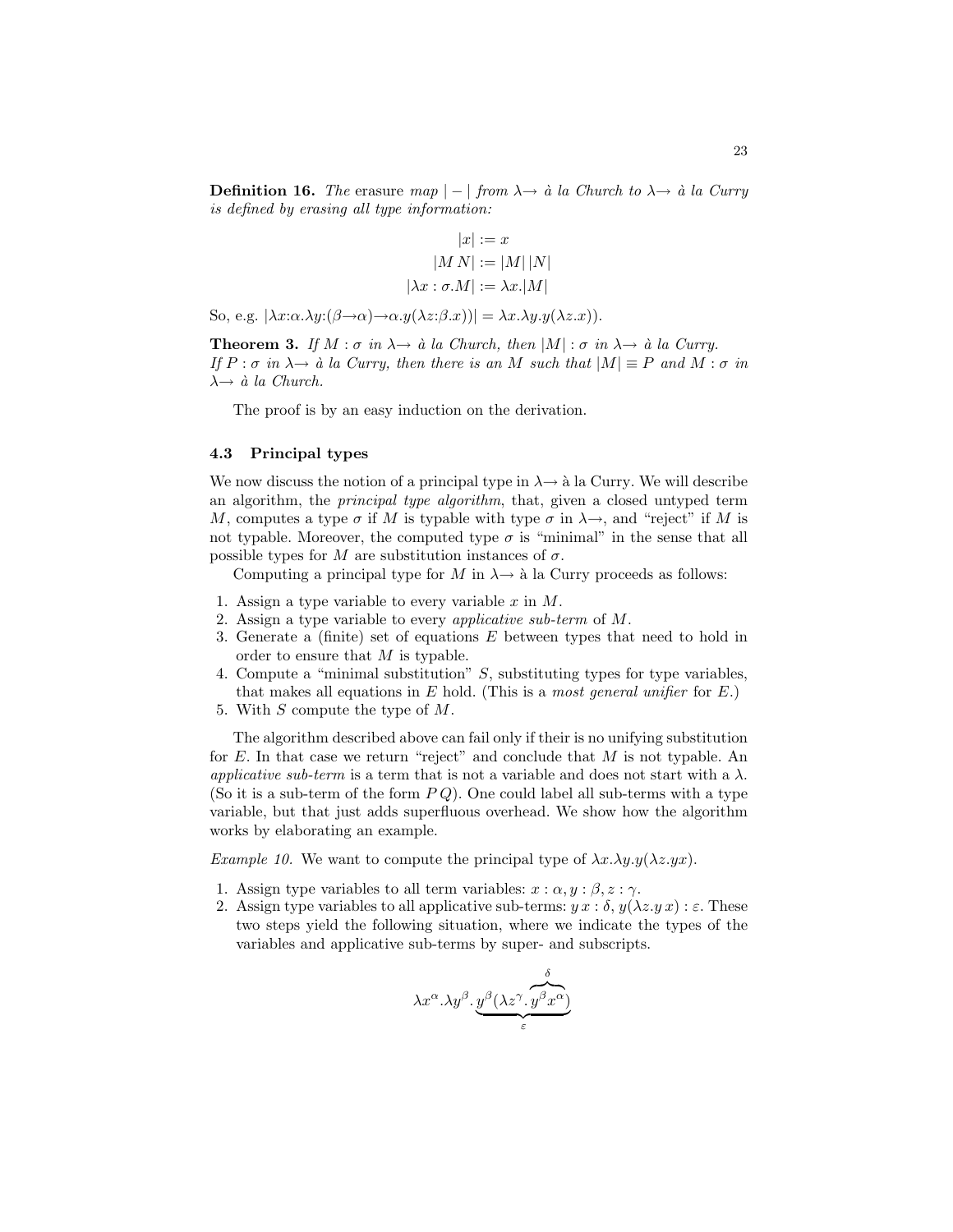3. Generate equations between types, necessary for the term to be typable:

$$
E = \{ \beta = \alpha \rightarrow \delta, \beta = (\gamma \rightarrow \delta) \rightarrow \varepsilon \}
$$

δ

The equation  $\beta = \alpha \rightarrow \delta$  arises from the sub-term  $\widehat{y^{\beta}x^{\alpha}}$ , which is of type  $\delta$  if β is a function type with domain  $\alpha$  and range δ. The equation  $\beta = (\gamma \rightarrow \delta) \rightarrow \varepsilon$ 

arises from the sub-term  $y^{\beta}(\lambda z^{\gamma})$ . δ  $\widehat{y}\,\widehat{x}$ )  ${\overbrace{\varepsilon}}$ , which is of type  $\varepsilon$  if  $\beta$  is a function

type with domain  $\gamma \rightarrow \delta$  and range  $\varepsilon$ .

4. Find a most general substitution (a most general unifier) for the type variables that solves the equations:

$$
S := \{ \alpha := \gamma \rightarrow \delta, \ \beta := (\gamma \rightarrow \delta) \rightarrow \varepsilon, \ \delta := \varepsilon \}
$$

5. The *principal type* of  $\lambda x.\lambda y.y(\lambda z.yx)$  is now

$$
(\gamma{\to}\varepsilon){\to}((\gamma{\to}\varepsilon){\to}\varepsilon){\to}\varepsilon
$$

*Exercise 6.* 1. Compute the principal type for  $\mathbf{S} := \lambda x. \lambda y. \lambda z. x z(y z)$ 

- 2. Which of the following terms is typable? If it is, determine the principal type; if it isn't, show that the typing algorithm rejects the term.
	- (a)  $\lambda z \, x.z(x(\lambda y \cdot y \cdot x))$
	- (b)  $\lambda z \, x.z(x(\lambda y.y z))$
- 3. Compute the principal type for  $M := \lambda x \cdot \lambda y \cdot x \cdot (y(\lambda z \cdot x \cdot z)) (y(\lambda z \cdot x \cdot z \cdot z)).$

We now introduce the notions required for the principal types algorithm.

- **Definition 17.** A type substitution (or just substitution) is a map S from type variables to types. As a function, we write it after the type, so  $\sigma S$ denotes the result of carrying out substitution  $S$  on  $\sigma$ .
	- Most substitutions we encounter are the identity on all but a finite number of type variables, so we often denote a substitution as  $[\alpha_1 := \sigma_1, \ldots, \alpha_n := \sigma_n].$ We view a type substitution as a function that is carried out in parallel so  $[\alpha := \beta \rightarrow \beta, \beta := \alpha \rightarrow \gamma]$  applied to  $\alpha \rightarrow \beta$  results in  $(\beta \rightarrow \beta) \rightarrow \alpha \rightarrow \gamma$ .
	- We can compose substitutions in the obvious way:  $S$ ; T is obtained by first performing S and then T.
	- A unifier of the types  $\sigma$  and  $\tau$  is a substitution that "makes  $\sigma$  and  $\tau$  equal", i.e. an S such that  $\sigma S = \tau S$ .
	- A most general unifier (or mqu) of the types  $\sigma$  and  $\tau$  is the "simplest substitution" that makes  $\sigma$  and  $\tau$  equal, i.e. an S such that
		- $\bullet$   $\sigma S = \tau S$
		- for all substitutions T such that  $\sigma T = \tau T$  there is a substitution R such that  $T = S; R$ .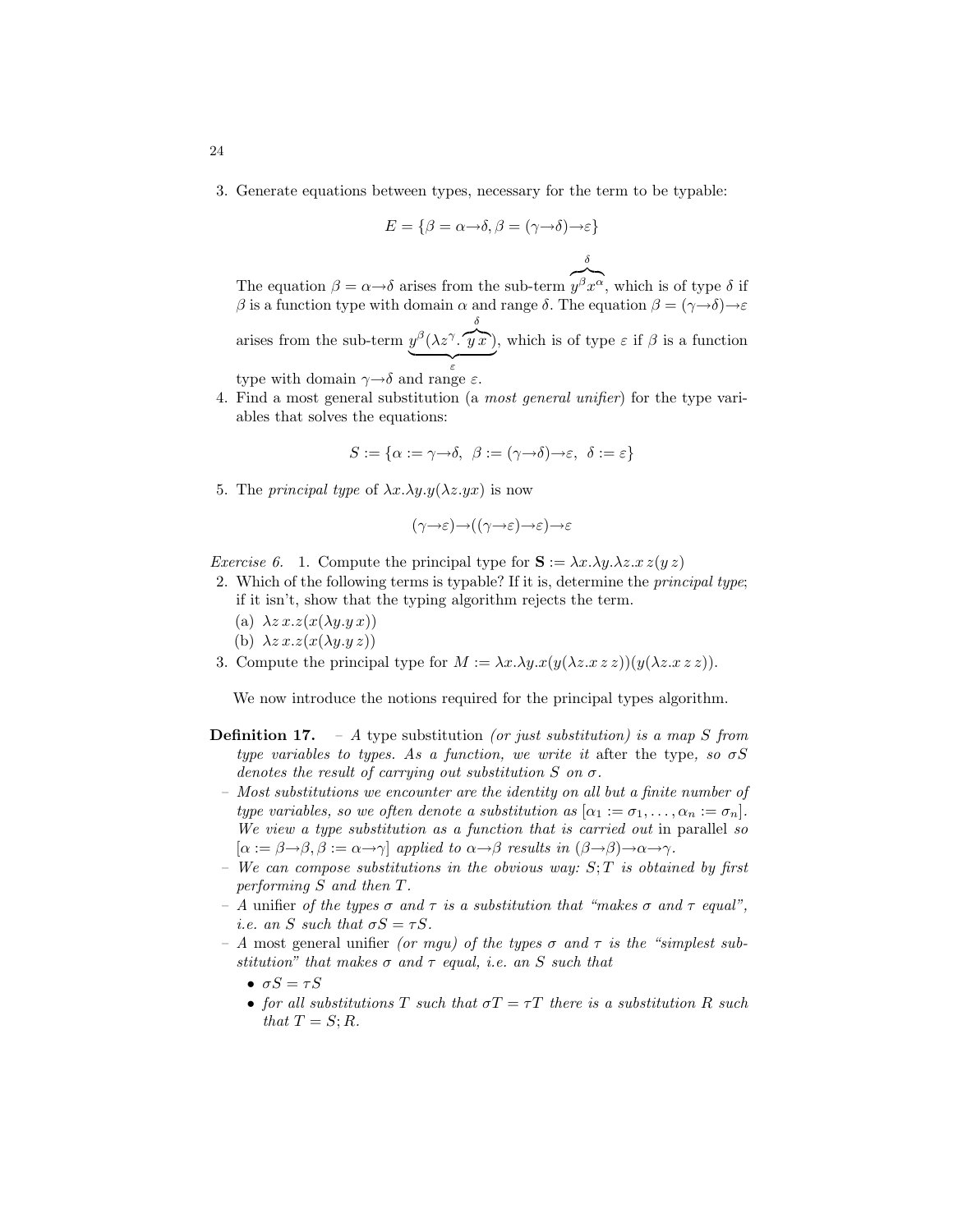All these notions generalize to lists instead of pairs  $\sigma$ ,  $\tau$ . We say that S unifies the list of equations  $\sigma_1 = \tau_1, \ldots, \sigma_n = \tau_n$  if  $\sigma_1 S = \tau_1 S, \ldots, \sigma_n S = \tau_n S$ , that is: S makes all equations true.

The crucial aspect in the principal type algorithm is the computability of a most general unifier for a set of type equations. The rest of the algorithm should be clear from the example and we don't describe it in detail here.

**Definition 18.** We define the algorithm U that, when given a list of type equations  $E = \langle \sigma_1 = \tau_1, \ldots, \sigma_n = \tau_n \rangle$  outputs a substitution S or "reject" as follows. U looks at the first type equation  $\sigma_1 = \tau_1$  and depending on its form it outputs:

 $-U(\langle \alpha = \alpha, \ldots, \sigma_n = \tau_n \rangle) := U(\langle \sigma_2 = \tau_2, \ldots, \sigma_n = \tau_n \rangle).$  $- U(\langle \alpha = \tau_1, \ldots, \sigma_n = \tau_n \rangle) := \text{``reject'' if } \alpha \in FV(\tau_1), \tau_1 \neq \alpha.$  $-U(\langle \alpha = \tau_1, \ldots, \sigma_n = \tau_n \rangle) :=$  $[\alpha := V(\tau_1), U(\langle \sigma_2[\alpha := \tau_1] = \tau_2[\alpha := \tau_1], \ldots, \sigma_n[\alpha := \tau_1] = \tau_n[\alpha := \tau_1])$ ), if  $\alpha \notin FV(\tau_1)$ , where V abbreviates  $U(\langle \sigma_2[\alpha := \tau_1] = \tau_2[\alpha := \tau_1], \ldots, \sigma_n[\alpha :=$  $\tau_1$ ] =  $\tau_n\alpha := \tau_1\vert$ ).  $-U(\langle \sigma_1 = \alpha, \ldots, \sigma_n = \tau_n \rangle) := U(\langle \alpha = \sigma_1, \ldots, \sigma_n = \tau_n \rangle)$  $-U(\langle \mu \rightarrow \nu = \rho \rightarrow \xi, \ldots, \sigma_n = \tau_n \rangle) := U(\langle \mu = \rho, \nu = \xi, \ldots, \sigma_n = \tau_n \rangle)$ 

**Theorem 4.** The function U computes the most general unifier of a set of equations E. That is,

- If  $U(E)$  = "reject", then there is no substitution S that unifies E.
- If  $U(E) = S$ , then S unifies E and for all substitutions T that unify E, there is a substitution R such that  $T = S; R$  (S is most general).

**Definition 19.** The type  $\sigma$  is a principal type for the closed untyped  $\lambda$ -term M if

- $M : \sigma \in \lambda \longrightarrow \hat{a} \text{ } la \text{ } Curry$
- for all types  $\tau$ , if  $M : \tau$ , then  $\tau = \sigma S$  for some substitution S.

Theorem 5 (Principal Types). There is an algorithm PT that, when given a closed (untyped)  $\lambda$ -term  $M$ , outputs

- A principal type  $\sigma$  such that  $M : \sigma$  in  $\lambda \rightarrow \hat{a}$  la Curry.
- "reject" if M is not typable in  $\lambda \rightarrow \hat{a}$  la Curry.

The algorithm is the one we have described before. We don't give it in formal detail, nor the proof of its correctness, but refer to [5] and [40]. This algorithm goes back to the type inference algorithm for simply typed lambda calculus of Hindley [23], which was independently developed by Milner [29] and extended to the weakly polymorphic case (see Section 5.1). Damas [12] has proved it correct and therefore this algorithm is often referred to as the Hindley-Milner or Damas-Milner algorithm.

If one wants to type an *open term M*, i.e. one that contains free variables, one is actually looking for what is known as a principal pair, consisting of a context  $\Gamma$  and a type  $\sigma$  such that  $\Gamma \vdash M : \sigma$  and if  $\Gamma' \vdash M : \tau$ , then there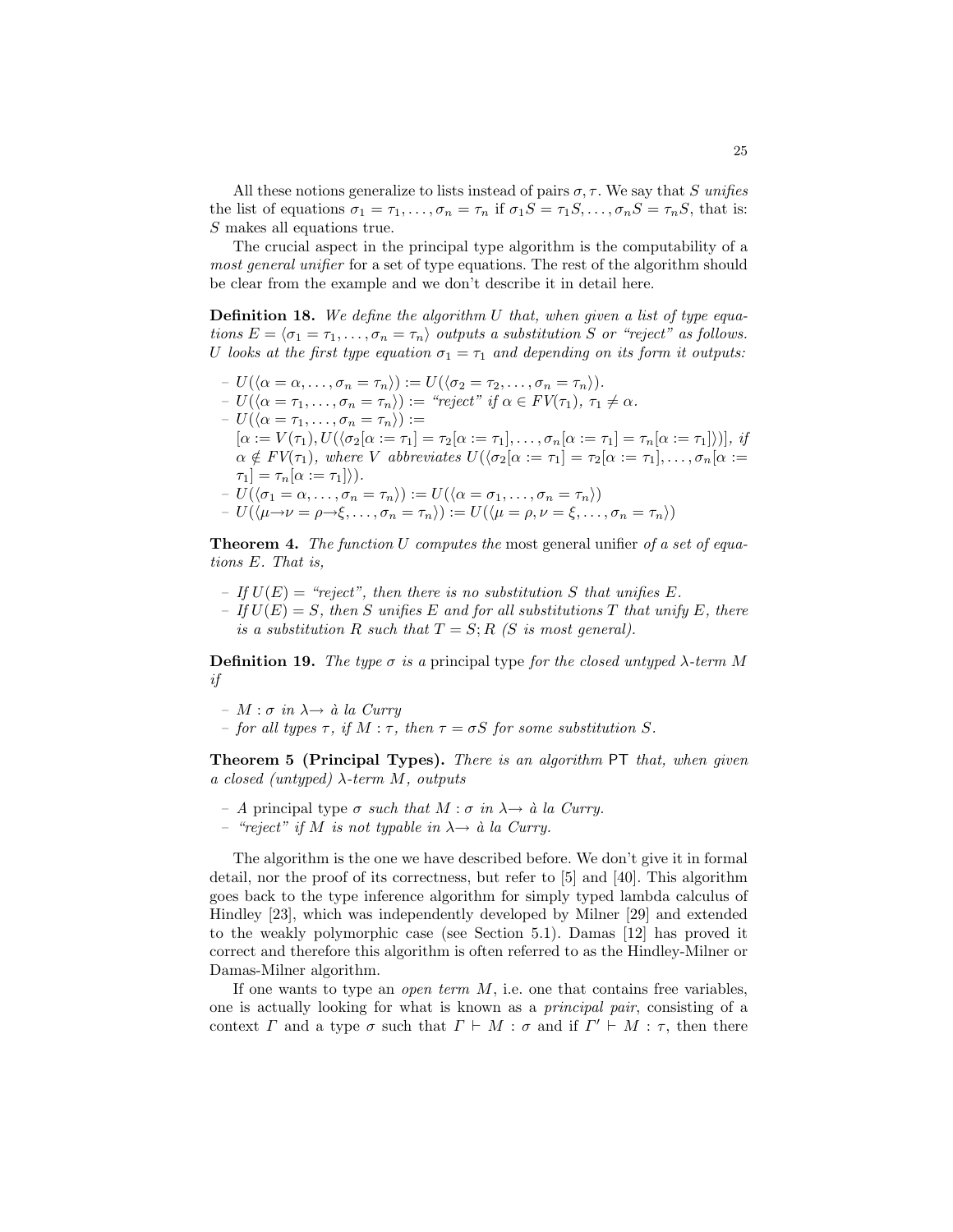is a substitution S such that  $\tau = \sigma S$  and  $\Gamma' = \Gamma S$ . (A substitution extends straightforwardly to contexts.) However, there is a simpler way of attacking this problem: just apply the PT algorithm for closed terms to  $\lambda x_1 \dots \lambda x_n$ . M where  $x_1, \ldots, x_n$  is the list of free variables in M.

The following describes a list of typical decidability problems one would like to have an algorithm for in a type theory.

#### Definition 20.

|                      | $\vdash M : \sigma$ ? Type Checking Problem                       | <i>TCP</i> |  |
|----------------------|-------------------------------------------------------------------|------------|--|
|                      | $\vdash M$ : ? Type Synthesis or Type Assginment Problem TSP, TAP |            |  |
| $\vdash$ ?: $\sigma$ | Type Inhabitation Problem                                         | TIP        |  |

**Theorem 6.** For  $\lambda \rightarrow$ , all problems defined in Definition 20 are decidable, both for the Curry style and for the Church style versions of the system.

For Church style, TCP and TSP are trivial, because we can just "read off" the type from the term that has the variables in the  $\lambda$ -abstractions decorated with types. For Curry style, TSP is solved by the  $PT$  algorithm. This also gives a way to solve TCP: to verify if  $M : \sigma$ , we just compute the principal type of M, say  $\tau$ , and verify if  $\sigma$  is a substitution instance of  $\tau$  (which is decidable).

In general, one may think that TCP is easier than TSP, but they are (usually) equivalent: Suppose we need to solve the TCP  $M N : \sigma$ . The only thing we can do is to solve the TSP N :? and if this gives answer  $\tau$ , solve the TCP  $M : \tau \rightarrow \sigma$ . So we see that these problems are tightly linked.

For Curry systems, TCP and TSP soon become undecidable if we go beyond  $\lambda \rightarrow$ . In the next section we will present the polymorphic  $\lambda$ -calculus, whose Curry style variant has an undecidable TCP.

TIP is decidable for  $\lambda \rightarrow$ , as it corresponds to *provability* in PROP, which is known to be decidable. This applies to both the Church and Curry variants, because they have the same inhabited types (as a consequence of Theorem 3). TIP is undecidable for most extensions of  $\lambda \rightarrow$ , because TIP corresponds to provability in some logic and provability gets easily undecidable (e.g. already in very weak systems of predicate logic).

As a final remark: if we add a context to the problems in Definition 20, the decidability issues remain the same. For TIP, the problem is totally equivalent since

 $x_1 : \sigma_1, \ldots, x_n : \sigma_n \vdash ? : \sigma \iff \vdash ? : \sigma_1 \rightarrow \ldots \rightarrow \sigma_n \rightarrow \sigma$ 

For the Church system, TSP is also totally equivalent:

$$
x_1 : \sigma_1, \ldots, x_n : \sigma_n \vdash M : ? \iff \vdash \lambda x_1 : \sigma_1, \ldots, \lambda x_n : \sigma_n . M : ?
$$

and similarly for TCP.

For the Curry system, the situation is slightly different, because in the TSP  $\Gamma \vdash M$ :? the free variables are "forced" to be of specific types, which they are not in  $\vdash \lambda x.M$  :?. Nevertheless, also if we add a context, TSP and TCP remain decidable and the principal type technique that we have described still works.

26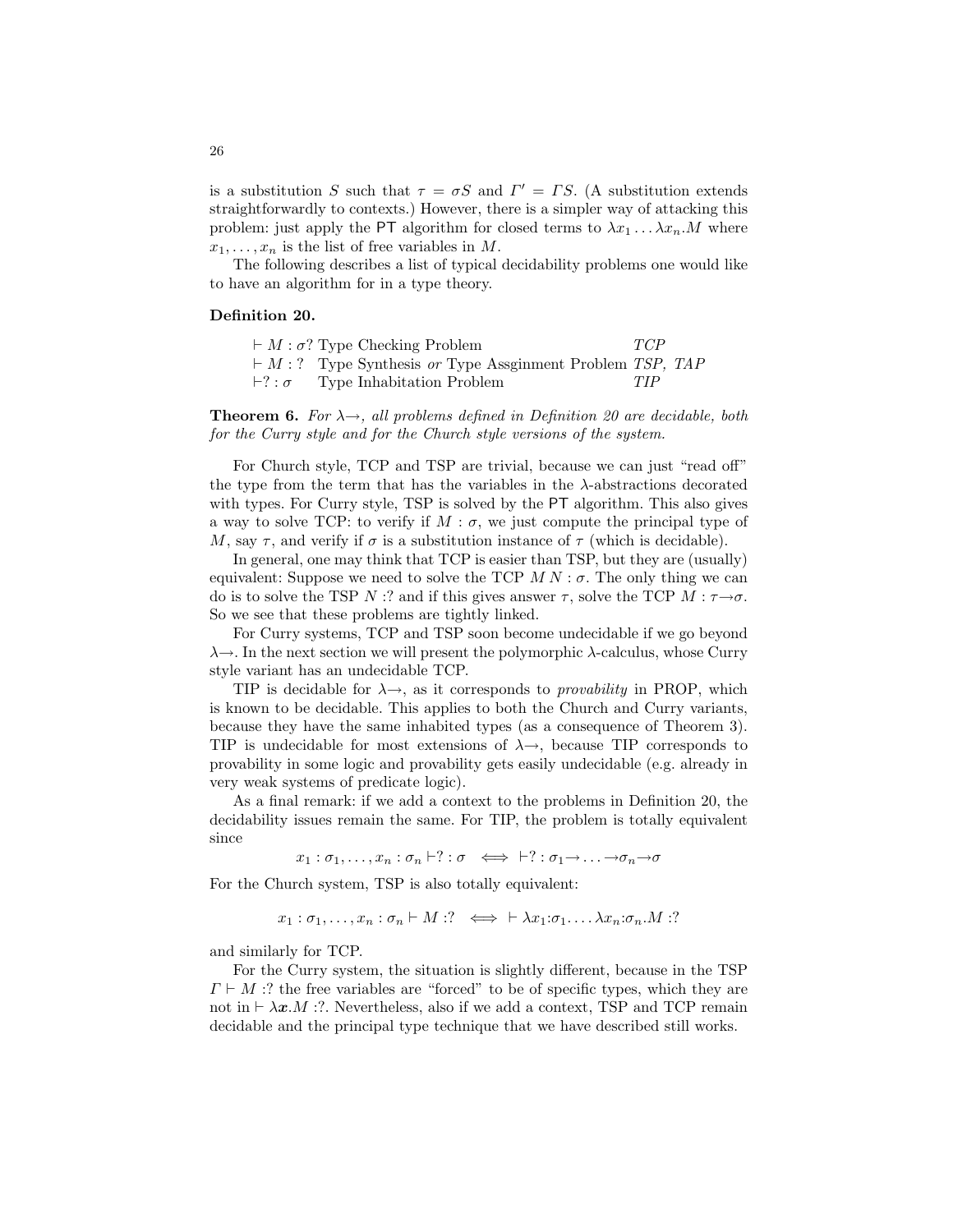#### 4.4 Properties of  $\lambda \rightarrow$ ; Normalization

We now list the most important meta-theoretic properties of  $\lambda \rightarrow$ .

**Theorem 7.** – For  $\lambda \rightarrow \hat{a}$  la Church: Uniqueness of types If  $\Gamma \vdash M : \sigma$  and  $\Gamma \vdash M : \tau$ , then  $\sigma = \tau$ . – Subject Reduction

- If  $\Gamma \vdash M : \sigma$  and  $M \longrightarrow_{\beta} N$ , then  $\Gamma \vdash N : \sigma$ .
- Strong Normalization
	- If  $\Gamma \vdash M : \sigma$ , then all  $\beta$ -reductions from M terminate.

These are proved using the following more basic properties of  $\lambda \rightarrow$ .

Proposition 1. – Substitution property

If  $\Gamma, x : \tau, \Delta \vdash M : \sigma, \Gamma \vdash P : \tau$ , then  $\Gamma, \Delta \vdash M[x := P] : \sigma$ . – Thinning If  $\Gamma \vdash M : \sigma$  and  $\Gamma \subseteq \Delta$ , then  $\Delta \vdash M : \sigma$ .

The proof of these properties proceeds by induction on the typing derivation – where we sometimes first have to prove some auxiliary Lemmas that we haven't listed here – except for the proof of Strong Normalization, which was first proved by Tait [38]. As Strong Normalization is such an interesting property and it has an interesting proof, we devote the rest of this section to it. We first study the problem of Weak Normalization, stating that every term has (a reduction path to) a normal form.

- **Definition 21.** A  $\lambda$ -term M is weakly normalizing or WN if there is a reduction sequence starting from M that terminates.
	- $A \lambda$ -term M is strongly normalizing or SN if all reduction sequences starting from M terminate.

A type system is WN if all well-typed terms are WN, and it is SN if all well-typed terms are SN.

What is the problem with normalization?

- Terms may get larger under reduction
	- $(\lambda f. \lambda x. f(fx))P \longrightarrow_{\beta} \lambda x.P(Px)$ , which blows up if P is large.
- Redexes may get multiplied under reduction.
- $(\lambda f. \lambda x. f(fx))((\lambda y. M)Q) \longrightarrow_{\beta} \lambda x.((\lambda y. M)Q)((\lambda y. M)Q)x)$
- New redexes may be created under reduction.  $(\lambda f.\lambda x.f(fx))(\lambda y.N) \longrightarrow_{\beta} \lambda x.(\lambda y.N)((\lambda y.N)x)$

To prove WN, we would like to have a reduction strategy that does not create new redexes, or that makes the term shorter in every step. However, this idea is too naive and impossible to achieve. We can define a more intricate notion of "size" of a term and a special reduction strategy that decreases the size of a term at every step, but to do that we have to analyze more carefully what can happen during a reduction. We give the following Lemma about "redex creation", the proof of which is just a syntactic case analysis.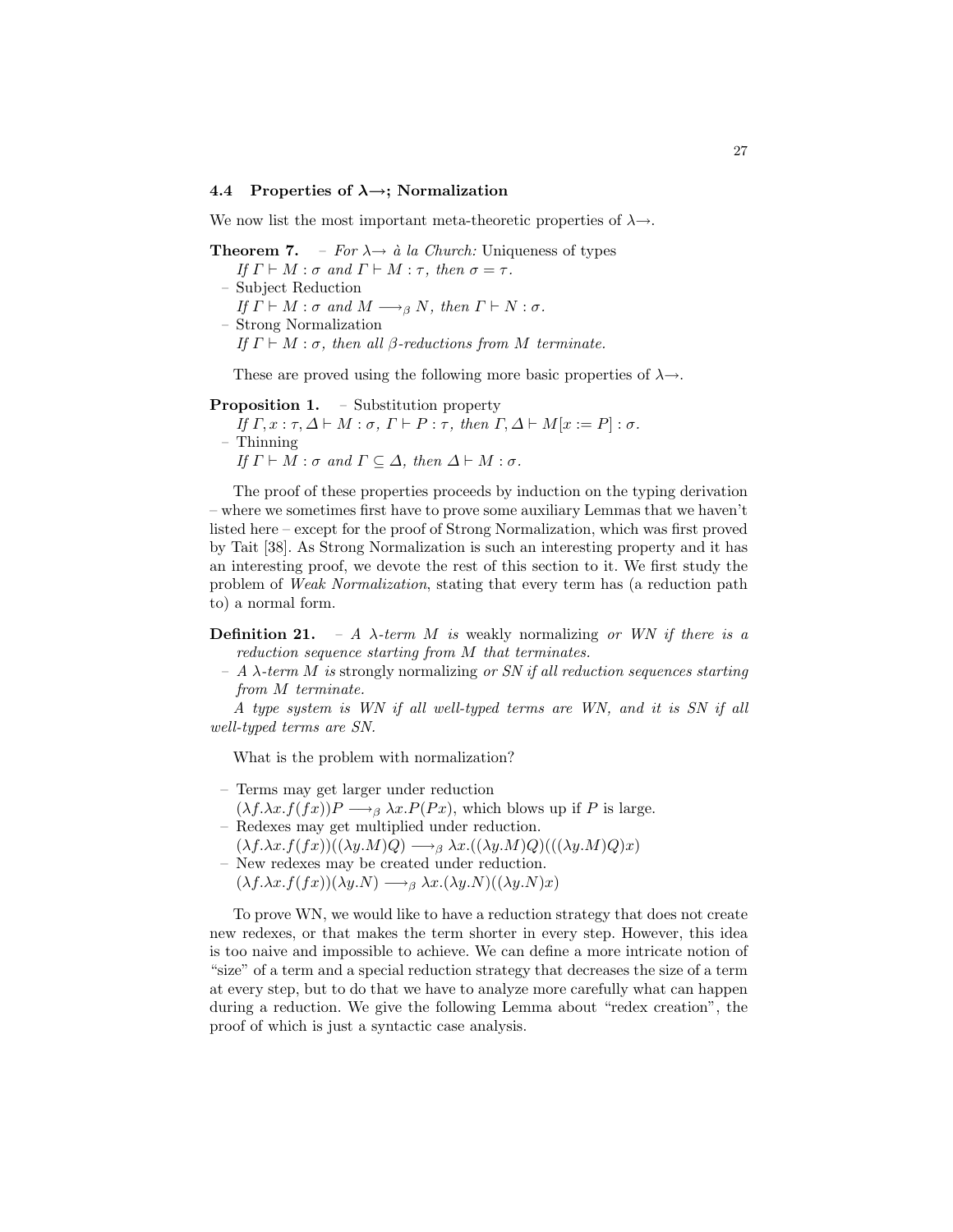**Lemma 3.** There are four ways in which "new"  $\beta$ -redexes can be created in a β-reduction step.

– Creation

$$
(\lambda x \dots (x P) \dots)(\lambda y.Q) \longrightarrow_{\beta} \dots (\lambda y.Q)P \dots
$$

Here we really create a new redex, by substituting a  $\lambda$ -abstraction for a variable that is in function position.

– Multiplication

$$
(\lambda x \ldots x \ldots x \ldots)((\lambda y.Q)R) \longrightarrow_{\beta} \ldots (\lambda y.Q)R \ldots (\lambda y.Q)R \ldots
$$

Here we copy (possibly many times) an existing redex, thereby creating new ones.

– Hidden redex

$$
(\lambda x.\lambda y.Q)RP \longrightarrow_{\beta} (\lambda y.Q[x := R])P
$$

Here the redex  $(\lambda y. Q)P$  was already present in a hidden form, being "shaded" by the  $\lambda x$ ; it is revealed by contracting the outer redex.

– Identity

$$
(\lambda x.x)(\lambda y.Q)R \longrightarrow_{\beta} (\lambda y.Q)R
$$

This is a different very special case of a "hidden redex": by contracting the *identity, the redex*  $(\lambda y.Q)R$  *is revealed.* 

We now define an appropriate size and an appropriate reduction strategy that proves weak normalization. The proof is originally due to Turing and was first written up by Gandy [17].

**Definition 22.** The height (or order) of a type  $h(\sigma)$  is defined by

$$
- h(\alpha) := 0
$$
  
- h(\sigma\_1 \to \ldots \to \sigma\_n \to \alpha) := max(h(\sigma\_1), \ldots, h(\sigma\_n)) + 1.

The idea is that the height of a type  $\sigma$  is at least 1 higher than of any of the domains types occurring in  $\sigma$ . In the definition, we use the fact that we can write types in a "standard form"  $\sigma_1 \rightarrow \ldots \rightarrow \sigma_n \rightarrow \alpha$ . But it is equivalent to define h directly by induction over the definition of types, as is stated in the following exercise.

*Exercise* 7. Prove that the definition of  $h$  above is equivalent to defining

 $-h(\alpha) := 0$  $-h(\sigma \rightarrow \tau) := \max(h(\sigma) + 1, h(\tau)).$ 

**Definition 23.** The height of a redex  $(\lambda x:\sigma.P)Q$  is the height of the type of λx:σ.P.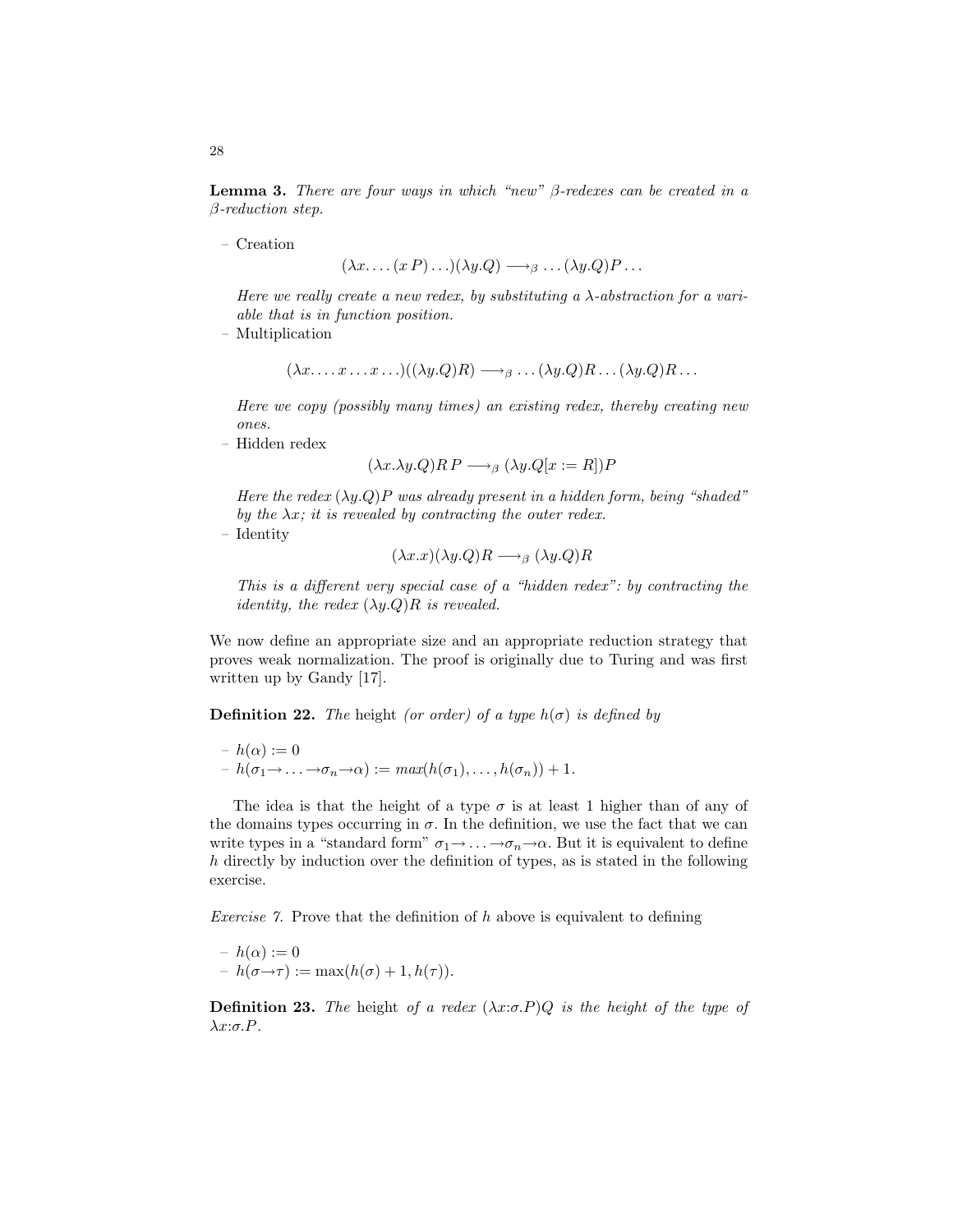As an example, we look at the "identity" redex creation case of lemma 3. Note that the height of the redex in  $(\lambda x:\sigma.x)(\lambda y:\tau.Q)R$  is  $h(\sigma) + 1$  and that the height of the redex in its reduct,  $(\lambda y:\tau.Q)R$ , is  $h(\sigma)$ . (Note that the type of  $\lambda y$ : $\tau$ .Q) is just  $\sigma$ .) So the created redex has lesser height.

This will be the key idea to our reduction strategy: we will select a redex whose reduction only creates redexes of lesser height.

**Definition 24.** We assign a measure  $m$  to the terms by defining

$$
m(N) := (h_r(N), \#N)
$$

where

 $h_r(N) =$  the maximum height of a redex in N, –  $\#N =$  the number of redexes of maximum height  $h_r(N)$  in N.

The measures of terms are ordered in the obvious *lexicographical* way:

 $(h_1, x) <_l (h_2, y)$  iff  $h_1 < h_2$  or  $(h_1 = h_2$  and  $x < y)$ .

**Theorem 8 (Weak Normalization).** If P is a typable term in  $\lambda \rightarrow$ , then there is a terminating reduction starting from P.

*Proof.* Pick a redex of maximum height  $h_r(P)$  inside P that does not contain any other redex of height  $hr(P)$ . Note that this is always possible: If  $R_1$  and  $R_2$ are redexes,  $R_1$  is contained in  $R_2$  or the other way around. Say we have picked  $(\lambda x:\sigma.M)N$ .

Reduce this redex, to obtain  $M[x := N]$ . We claim that this does not create a new redex of height  $h_r(P)$  ( $\star$ ). This is the important step and the proof is by analyzing the four possibilities of redex creation as they are given in Lemma 3. We leave this as an exercise.

If we write Q for the reduct of P, then, as a consequence of  $(\star)$ , we find that  $m(Q) \leq l$  m(P). As there are no infinitely decreasing  $\leq l$  sequences, this process must terminate and then we have arrived at a normal form.

*Exercise 8.* Check claim  $(\star)$  in the proof of Theorem 8. (Hint: Use Lemma 3.)

Strong Normalization for  $\lambda \rightarrow$  is proved by constructing a model of  $\lambda \rightarrow$ . We give the proof for  $\lambda \rightarrow \lambda$  la Curry. The proof is originally due to Tait [38], who proposed the interpretation of the  $\rightarrow$  types as given below. Recently, combinatorial proofs have been found, that give a "measure" to a typed  $\lambda$ -term and then prove that this measure decreases for all reduction steps that are possible. See [26].

**Definition 25.** The interpretation of  $\lambda \rightarrow$ -types is defined as follows.

- $\|\alpha\|$  := SN *(the set of strongly normalizing*  $\lambda$ *-terms)*.
- $\llbracket \sigma \rightarrow \tau \rrbracket := \{ M \mid \forall N \in \llbracket \sigma \rrbracket ( MN \in \llbracket \tau \rrbracket ) \}.$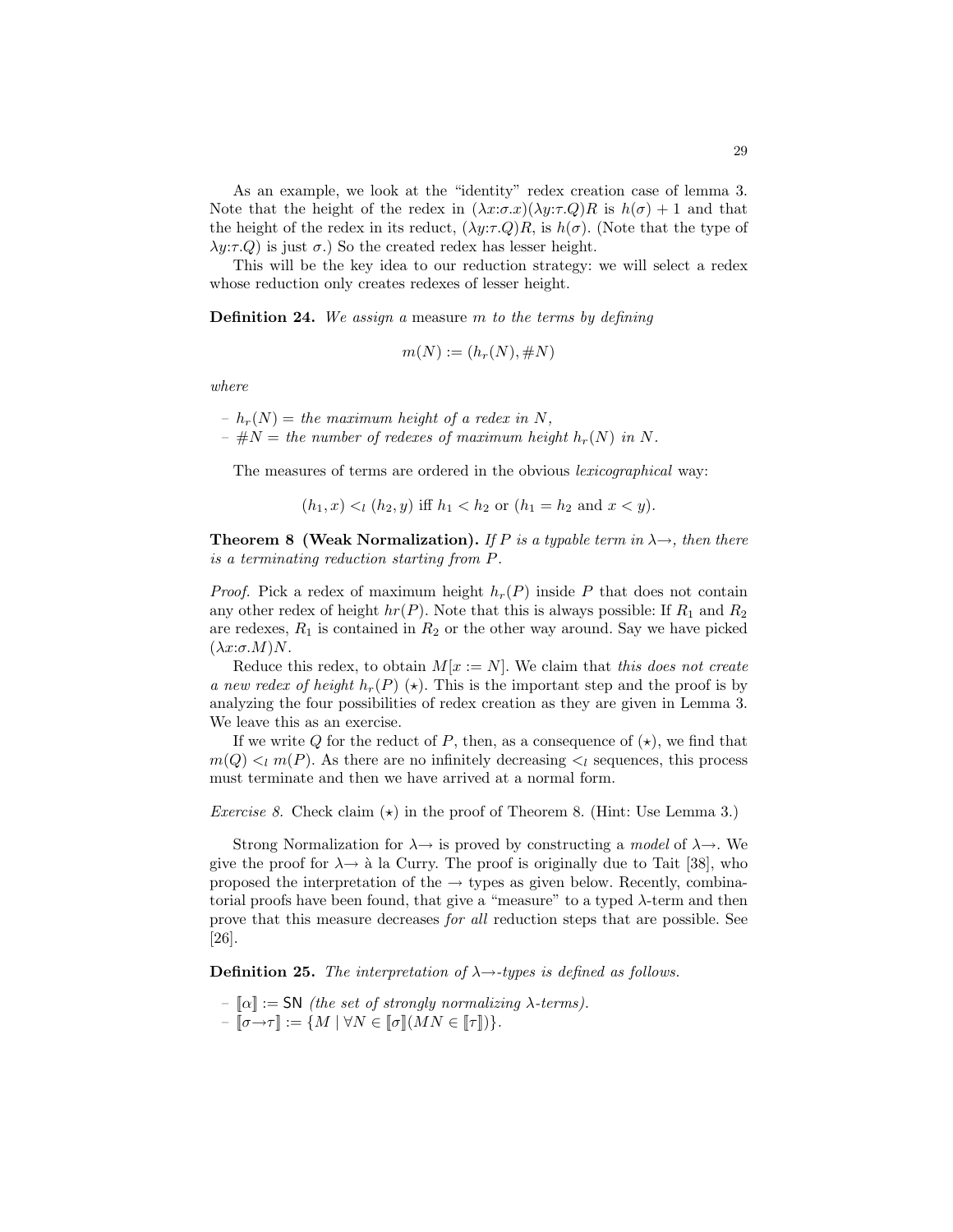Note that the interpretation of a function type is countable: it is not (isomorphic to) the full function space, but it contains only the functions from  $[\![\sigma]\!]$  to  $[\![\tau]\!]$ that can be  $\lambda$ -defined, i.e. are representable by a  $\lambda$ -term. This set is obviously countable. We have the following closure properties for  $[\![\sigma]\!]$ .

Lemma 4.  $1.$   $\lbrack \sigma \rbrack \subseteq SN$ 2.  $xN_1 \ldots N_k \in [\![\sigma]\!]$  for all  $x, \sigma$  and  $N_1, \ldots, N_k \in \mathsf{SN}$ . 3. If  $M[x := N]$  $\mathbf{P} \in [\![\sigma]\!]$ ,  $N \in \mathsf{SN}$ , then  $(\lambda x.M)NP \in [\![\sigma]\!]$ .

*Proof.* All three parts are by induction on the structure of  $\sigma$ . The first two are proved simultaneously. (NB. In the case of  $\sigma = \rho \rightarrow \tau$  for the proof of (1), we need that  $\|\rho\|$  is non-empty, which is guaranteed by the induction hypothesis for (2).) For (1) also use the fact that, if  $M N \in SN$ , then also  $M \in SN$ .

Exercise 9. Do the details of the proof of Lemma 4.

#### Proposition 2.

$$
x_1:\tau_1,\ldots,x_n:\tau_n \vdash M:\sigmaN_1 \in [\![\tau_1]\!],\ldots,N_n \in [\![\tau_n]\!]\} \Rightarrow M[x_1 := N_1,\ldots,x_n := N_n] \in [\![\sigma]\!]
$$

*Proof.* By induction on the derivation of  $\Gamma \vdash M : \sigma$ , using (3) of the Lemma 4

Corollary 1 (Strong Normalization for  $\lambda \rightarrow$ ).  $\lambda \rightarrow i$ s SN

*Proof.* By taking  $N_i := x_i$  in Proposition 2. (Note that  $x_i \in [\![\tau_i]\!]$  by Lemma 4.) Then  $M \in [\![\sigma]\!] \subseteq SN$ .

Exercise 10. Verify the details of the Strong Normalization proof. That is, prove Proposition 2 in detail by checking the inductive cases.

In the Strong Normalization proof, we have constructed a model that has the special nature that the interpretation of the function space is countable. If one thinks about semantics in general, one of course can also take the full set-theoretic function space as interpretation of  $\sigma \rightarrow \tau$ . We elaborate a little bit on this point, mainly as a reference for a short discussion in the Section on polymorphic  $\lambda$ -calculus.

We say that  $\lambda \rightarrow has$  a simple set-theoretic model. Given sets  $\llbracket \alpha \rrbracket$  for type variables  $\alpha$ , define

$$
[\![\sigma \rightarrow \tau]\!] := [\![\tau]\!]^{[\![\sigma]\!]}
$$
 (set theoretic function space  $[\![\sigma]\!] \rightarrow [\![\tau]\!])$ 

Now, if any of the base sets  $\llbracket \alpha \rrbracket$  is infinite, then there are higher and higher infinite cardinalities among the  $[\![\sigma]\!]$ , because the cardinality of  $[\![\sigma \rightarrow \tau]\!]$  is always strictly larger than that of  $[\![\sigma]\!]$ .

There are smaller models, e.g.

$$
\llbracket \sigma{\to}\tau\rrbracket:=\{f\in\llbracket\sigma\rrbracket\to\llbracket\tau\rrbracket|f\text{ is definable}\}
$$

30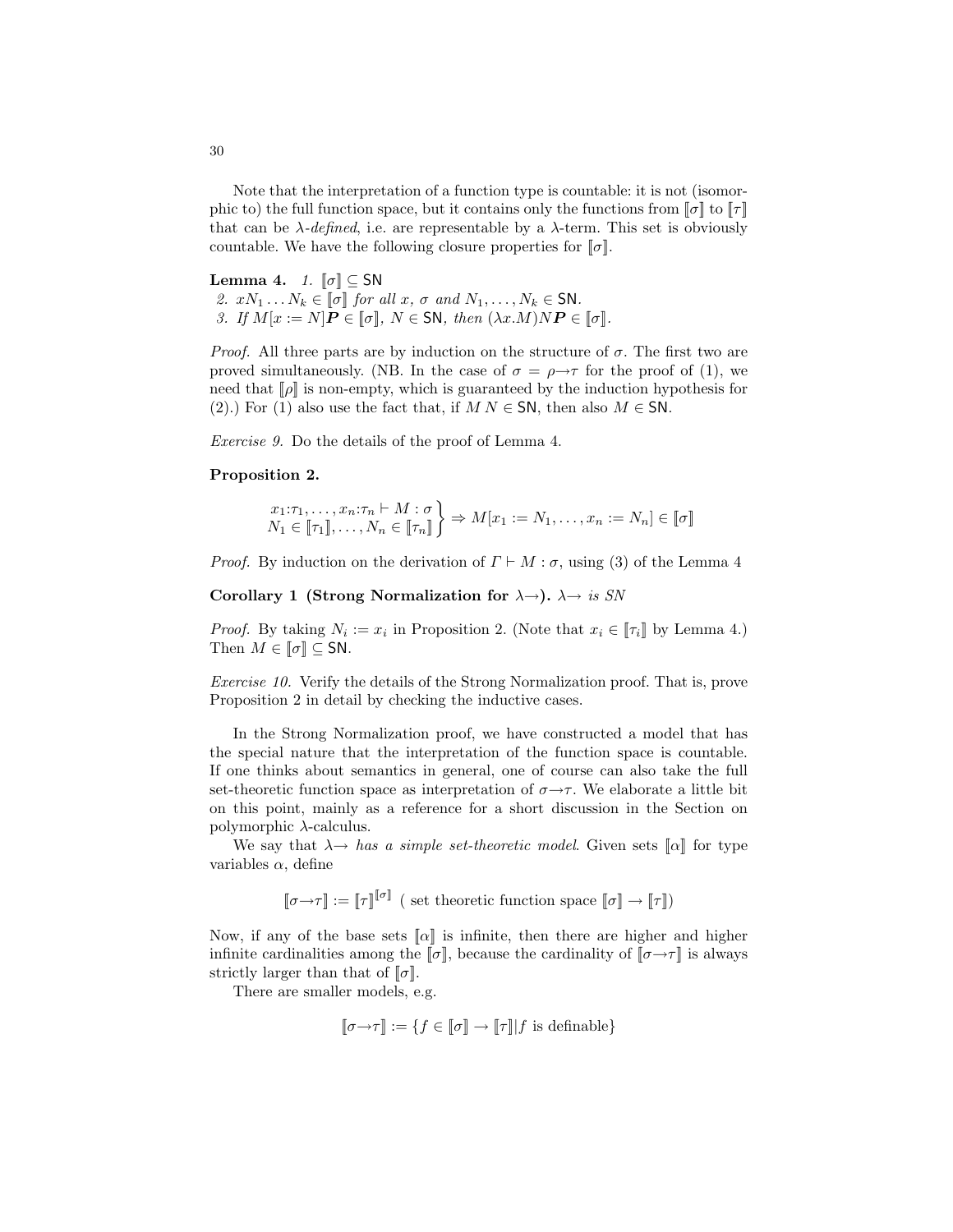where *definability* means that it can be constructed in some formal system. This restricts the collection to a countable set. As an example we have seen in the SN proof the following interpretation

$$
\llbracket \sigma{\to}\tau\rrbracket:=\{f\in\llbracket\sigma\rrbracket\to\llbracket\tau\rrbracket|f\text{ is }\lambda\text{-definable}\}
$$

The most important thing we want to note for now is that in  $\lambda \rightarrow$  we have a lot of freedom in choosing the interpretation of the →-types. In the polymorphic  $\lambda$ -calculus, this is no longer the case.

## 5 Polymorphic Type Theory

Simple type theory  $\lambda \rightarrow$  is not very expressive: we can only define generalized polynomials as functions [37] and we don't have a clear notion of data types. Also, in simple type theory, we cannot 'reuse' a function. For example,  $\lambda x:\alpha.x:\alpha \rightarrow \alpha$ and  $\lambda x:\beta \rightarrow \beta$ , which is twice the identity in slightly different syntactic form. Of course, in the Curry version we have  $\lambda x.x : \alpha \rightarrow \alpha$  and  $\lambda x.x : \beta \rightarrow \beta$ , but then still we can't have the same term  $\lambda x.x$  being of type  $\alpha \rightarrow \alpha$  and of type  $\beta \rightarrow \beta$  at the same time. To see what we mean with that, consider the following term that we can type

$$
(\lambda y.y)(\lambda x.x)
$$

In the Church version, this would read, e.g.

 $(\lambda y:\sigma \rightarrow \sigma.y)(\lambda x:\sigma.x)$ 

which shows that we can type this term with type  $\sigma \rightarrow \sigma$ . To type the two identities with the same type at the same time, we would want to type the following (of which the term above is a one-step reduct):

$$
(\lambda f.f f)(\lambda x.x).
$$

But this term is not typable: f should be of type  $\sigma \rightarrow \sigma$  and of type  $(\sigma \rightarrow \sigma) \rightarrow \sigma \rightarrow \sigma$ at the same time, which we can't achieve in  $\lambda \rightarrow$ .

We want to define functions that can treat types polymorphically. We add types of the form  $\forall \alpha.\sigma$ .

Examples 11. –  $\forall \alpha.\alpha \rightarrow \alpha$ 

If  $M : \forall \alpha \ldotp \alpha \rightarrow \alpha$ , then M can map any type to itself.

- ∀α.∀β.α→β→α
	- If  $M : \forall \alpha. \forall \beta. \alpha \rightarrow \beta \rightarrow \alpha$ , then M can take two inputs (of arbitrary types) and return a value of the first input type.

There is a weak and a strong version of polymorphism. The first is present in most functional programming languages, therefore also called ML style polymorphism. The second allows more types and is more immediate if one takes a logical view on types. We first treat the weak version.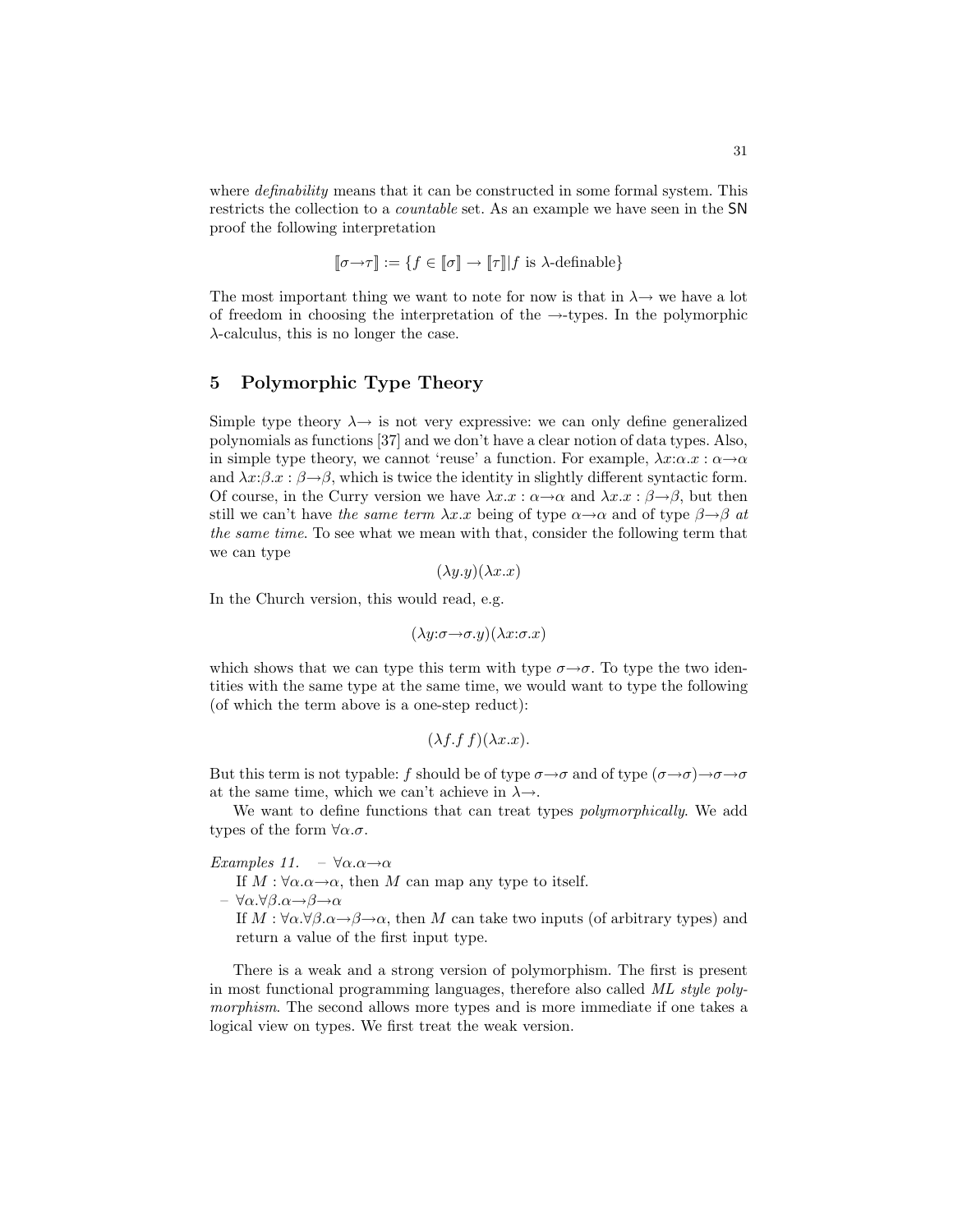### 5.1 Typed  $\lambda$ -calculus with weakly polymorphic types

**Definition 26.** In weak  $\lambda$ 2 (the system with weak polymorphism) we have the following additional types

$$
\mathsf{Typ}_w := \forall \alpha.\mathsf{Typ}_w | \mathsf{Typ}
$$

where Typ is the collection of  $\lambda \rightarrow$ -types as defined in Definition 1.

So, the weak polymorphic types are obtained by adding  $\forall \alpha_1, \ldots, \forall \alpha_n$  for  $\sigma$ a  $\lambda \rightarrow$ -type.

We can formulate polymorphic  $\lambda$ -calculus in Church and in Curry style. As for  $\lambda \rightarrow$ , the two systems are different in the type information that occurs in the terms, but now the difference is larger: in polymorphic  $\lambda$ -calculus we also have abstractions over types.

**Definition 27.** The terms of weak  $\lambda$ 2 à la Church are defined by

$$
\varLambda_2^{ch}::=\mathit{Var}\mid (\varLambda_2^{ch}\varLambda_2^{ch})\mid (\lambda\mathit{Var}.\mathsf{Typ}.\varLambda_2^{ch})\mid (\lambda\mathsf{TVar}.\varLambda_2^{ch})\mid \varLambda_2^{ch}\mathsf{Typ}
$$

The terms of the Curry version of the calculus are of course just Λ. This means that in the Curry version we will not record the abstractions over type variables. This is made precise in the following rules.

**Definition 28.** The Derivation rules for weak  $\lambda$ 2 (ML-style polymorphism) in Church style are as follows

$$
\frac{x:\sigma\in\varGamma}{\varGamma\vdash x:\sigma}\frac{\varGamma,x:\sigma\vdash M:\tau}{\varGamma\vdash\lambda x:\sigma.M:\sigma\to\tau}\text{ if }\sigma,\tau\in\mathsf{Typ}\frac{\varGamma\vdash M:\sigma\to\tau\;\varGamma\vdash N:\sigma}{\varGamma\vdash M\,N:\tau}
$$

$$
\frac{\Gamma \vdash M : \sigma}{\Gamma \vdash \lambda \alpha.M : \forall \alpha.\sigma} \alpha \notin FV(\Gamma) \frac{\Gamma \vdash M : \forall \alpha.\sigma}{\Gamma \vdash M\tau : \sigma[\alpha := \tau]} \text{ if } \tau \in \text{Typ}
$$

**Definition 29.** The derivation rules for weak  $\lambda$ 2 (ML-style polymorphism) in Curry style are as follows.

$$
\frac{x:\sigma\in\Gamma}{\Gamma\vdash x:\sigma}\frac{\Gamma,x:\sigma\vdash M:\tau}{\Gamma\vdash\lambda x.M:\sigma\to\tau}\text{ if }\sigma,\tau\in\mathsf{Typ}\frac{\Gamma\vdash M:\sigma\to\tau\quad\Gamma\vdash N:\sigma}{\Gamma\vdash M\,N:\tau}
$$

$$
\frac{\varGamma \vdash M : \sigma}{\varGamma \vdash M : \forall \alpha.\sigma} \alpha \notin FV(\varGamma) \xrightarrow{\varGamma \vdash M : \forall \alpha.\sigma}{\varGamma \vdash M : \sigma[\alpha := \tau]} if \tau \in \mathrm{Typ}
$$

Examples 12. 1. In  $\lambda$ 2 à la Curry:  $\lambda x.\lambda y.x : \forall \alpha.\forall \beta.\alpha \rightarrow \beta \rightarrow \alpha$ .

- 2. In  $\lambda$ 2 à la Church we have the following, which is the same term as in the previous case, but now with type information added:  $\lambda \alpha . \lambda \beta . \lambda x : \alpha . \lambda y : \beta . x :$  $\forall \alpha \cdot \forall \beta \cdot \alpha \rightarrow \beta \rightarrow \alpha$ .
- 3. In  $\lambda$ 2 à la Curry:  $z : \forall \alpha . \alpha \rightarrow \alpha \vdash z z : \forall \alpha . \alpha \rightarrow \alpha$ .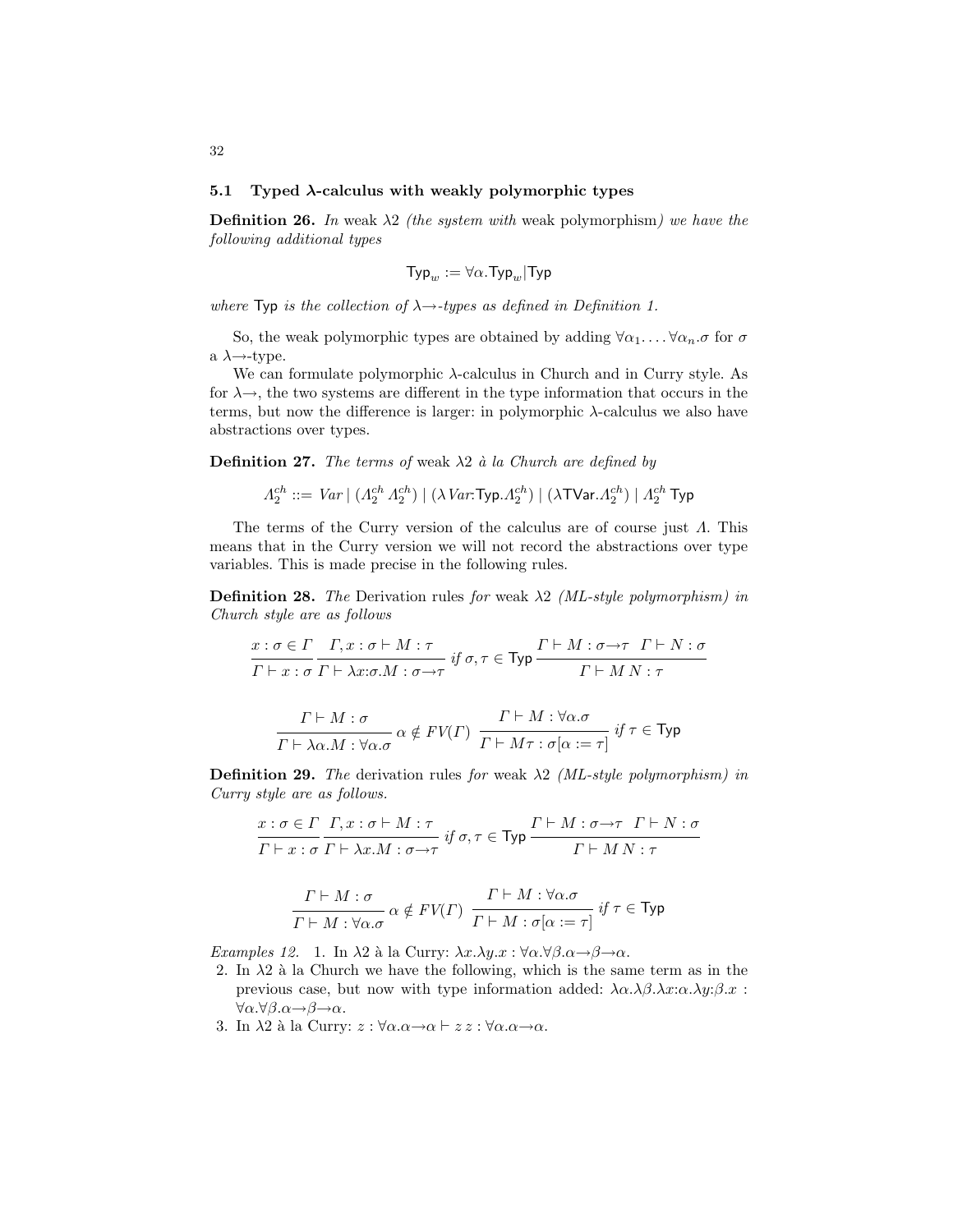- 4. In  $\lambda$ 2 à la Church, we can annotate this term with type information to obtain:  $z : \forall \alpha . \alpha \rightarrow \alpha \vdash \lambda \alpha . z \, (\alpha \rightarrow \alpha) \, (z \, \alpha) : \forall \alpha . \alpha \rightarrow \alpha.$
- 5. We do *not* have  $\vdash \lambda z.z z : \dots$

We can make flag deduction rules for this system as follows.

```
1 \mid x : \sigma2 \mid \cdot \dots3 \mid \cdot \dots4 \mid M : \tau5\,|\,\, \lambda x{:}\sigma.M : \sigma \to \tau1 \mid \ldots2 \mid \dots3 \mid M : \sigma \rightarrow \tau4 \mid \dots5 \mid \ldots6 \mid N : \sigma7 \mid \ldots\mid M N : \tauif \sigma, \tau \in \mathsf{Typ}1 \mid \alpha2 \mid \cdot \dots3 \mid \cdot \dots4 \mid M : \sigma5\mid \lambda\alpha.M:\forall \alpha.\sigma1 \mid \ldots2 \mid \dots3 \mid M : \forall \alpha.\sigma4 \mid \dots5 \mid \ldots6 \mid M\,\tau : \sigma\mathbb{I}\alpha := \tau\mathbb{I}if \alpha fresh
```
The "freshness" condition in the rule means that  $\alpha$  should not occur free above the flag. In terms of contexts, this means precisely that the type variable that we intend to abstract over does not occur in the context  $\Gamma$ . The freshness condition excludes the following wrong flag deduction.

$$
\text{WRONG} \begin{array}{c} 1 \\ 2 \\ 3 \\ 4 \\ 5 \\ 6 \end{array} \begin{array}{c} \begin{array}{c} f:\alpha \rightarrow \beta \\ \hline \alpha \\ \hline x:\alpha \\ \hline f x:\beta \\ \lambda x.f \ x:\alpha \rightarrow \beta \\ \lambda x.f \ x:\forall \alpha.\alpha \rightarrow \beta \end{array} \end{array}
$$

Of course, we should not be able to derive

$$
f: \alpha \rightarrow \beta \vdash \lambda x.f \, x : \forall \alpha . \alpha \rightarrow \beta
$$

Examples 13. Here are the first four examples of 12, now with flag deductions. In the first row we find the derivations in the Church systems, in the second row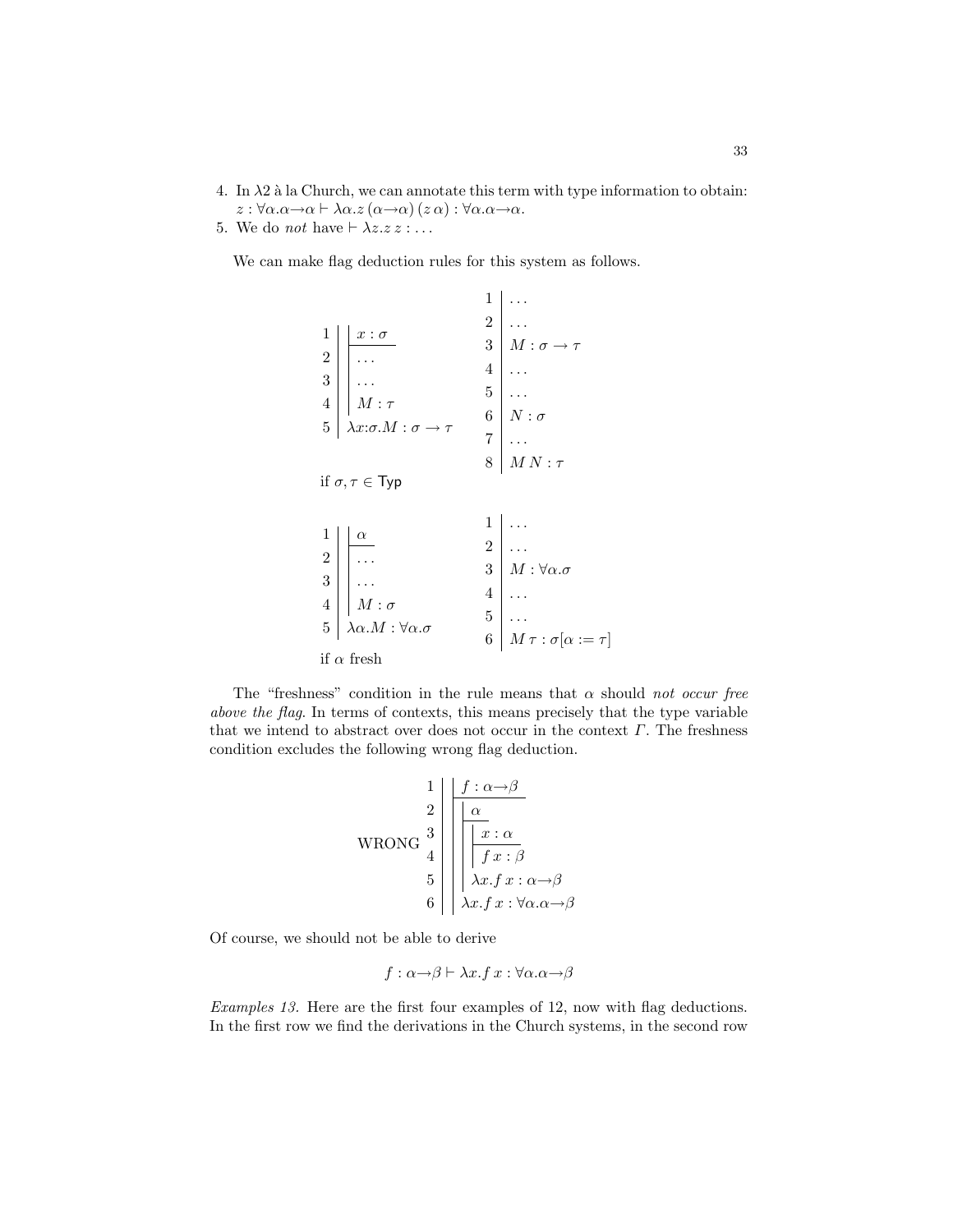the ones in the Curry system.



In the types, ∀ only occurs on the outside. Therefore, in programming languages (that usually follow a Curry style typing discipline) it is usually left out and all type variables are implicitly universally quantified over. This means that one doesn't write the  $\forall$ , so the types are restricted to Typ and hence we don't have the last two rules. That any type variable can be instantiated with a type, is then made formal by changing the variable rule into

$$
\overline{\Gamma, x:\forall \alpha.\sigma \vdash x:\sigma[\alpha:=\boldsymbol{\tau}]} \text{ if } \boldsymbol{\tau} \subseteq \text{Typ}
$$

This should be read as that  $\sigma$  doesn't contain any  $\forall$  anymore. So we have universal types only in the context (as types of declared variables) and only at this place we can instantiate the  $\forall \alpha$  with types, which must be simple types. It can be proven that this system is equivalent to  $\lambda$ 2 à la Curry in the following sense. Denote by  $\vdash_v$  the variant of the weak  $\lambda$ 2 rules à la Curry where we don't have rules for ∀ and the adapted rule for variables just described. Then

$$
\Gamma \vdash_v M : \sigma \Rightarrow \Gamma \vdash M : \sigma
$$

$$
\Gamma \vdash M : \forall \alpha . \sigma \Rightarrow \Gamma \vdash_v M : \sigma[\alpha := \tau]
$$

This is proved by induction on the derivation, using a Substitution Lemma that holds for all type systems that we have seen so far and that we therefore state here in general.

34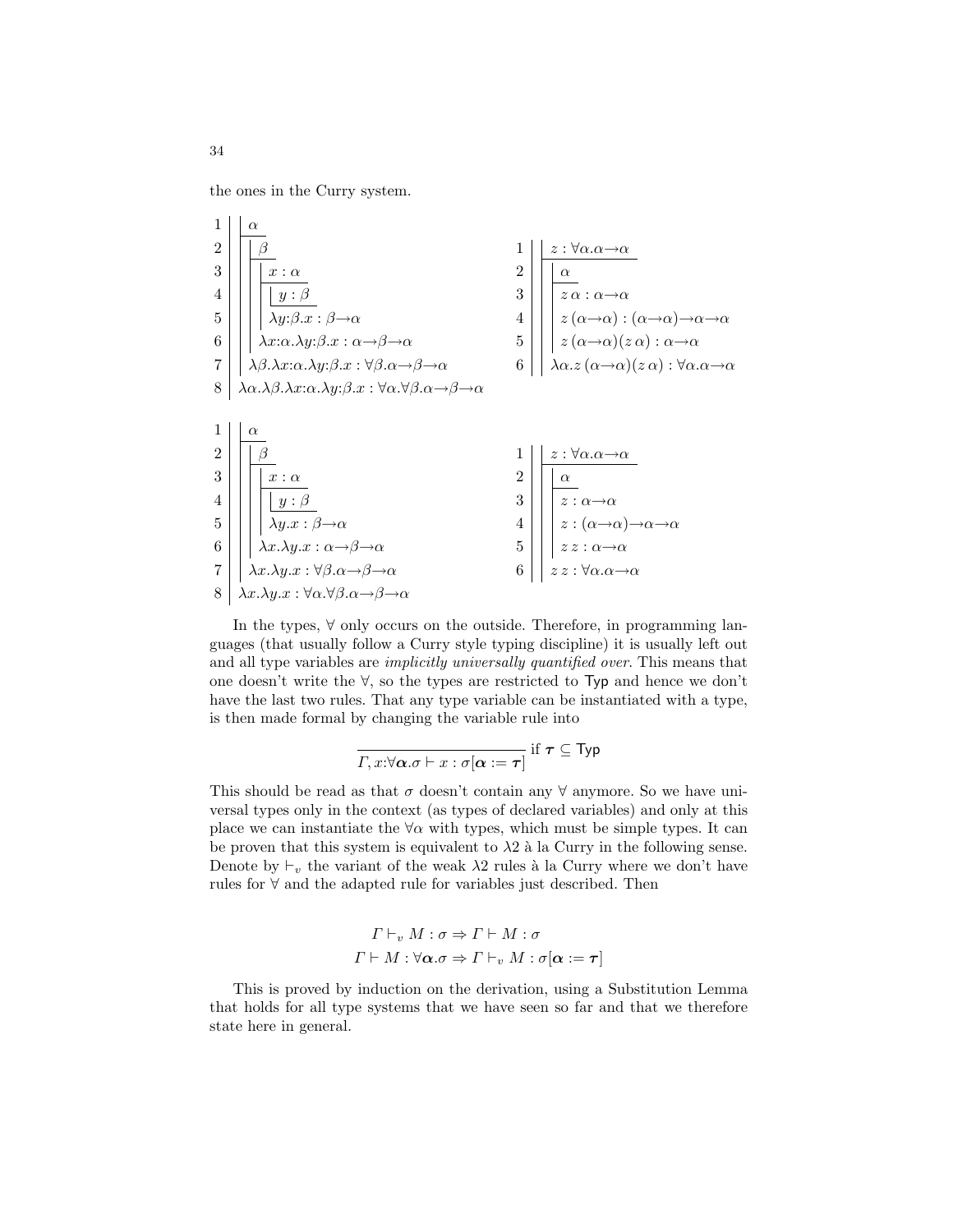Lemma 5 (Substitution for types). If  $\Gamma \vdash M : \sigma$ , then  $\Gamma[\alpha := \tau] \vdash M :$  $\sigma[\alpha := \tau]$ , for all systems à la Curry defined so far.

For the Church systems we have types in the terms. Then the Substitution Lemma states: If  $\Gamma \vdash M : \sigma$ , then  $\Gamma[\alpha := \tau] \vdash M[\alpha := \tau] : \sigma[\alpha := \tau]$ .

For all systems, this Lemma is proved by a straightforward induction over the derivation.

With weak polymorphism, type checking is still decidable: the principal types algorithm can be extended to incorporate type schemes: types of the form  $\forall \alpha.\sigma$ . We have observed that weak polymorphism allows terms to have many (polymorphic) types, but we cannot abstract over variables of these types. This is allowed with full polymorphism, also called system F style polymorphism.

### 5.2 Typed  $\lambda$ -calculus with full polymorphism

**Definition 30.** The types of  $\lambda$ 2 with full (system F-style) polymorphism are

$$
\mathsf{Typ}_2 := \mathsf{TVar} \mathop{\mid} (\mathsf{Typ}_2 \mathbin{\rightarrow} \mathsf{Typ}_2) \mathop{\mid} \forall \alpha . \mathsf{Typ}_2
$$

1. The derivation rules for  $\lambda 2$  with full (system F-style) polymorphism in Curry style are as follows. (Note that  $\sigma$  and  $\tau$  range over  $\text{Typ}_2$ .)

$$
\frac{x:\sigma\in\Gamma}{\Gamma\vdash x:\sigma}\frac{\Gamma,x:\sigma\vdash M:\tau}{\Gamma\vdash\lambda x.M:\sigma\to\tau}\frac{\Gamma\vdash M:\sigma\to\tau\quad\Gamma\vdash N:\sigma}{\Gamma\vdash M\,N:\tau}
$$

$$
\frac{\Gamma \vdash M : \sigma}{\Gamma \vdash M : \forall \alpha.\sigma} \alpha \notin FV(\Gamma) \frac{\Gamma \vdash M : \forall \alpha.\sigma}{\Gamma \vdash M : \sigma[\alpha := \tau]}
$$

2. The derivation rules for  $\lambda$ 2 with full (system F-style) polymorphism in Church style are as follows. (Again, note that  $\sigma$  and  $\tau$  range over  $\text{Typ}_2$ .)

$$
x : \sigma \in \Gamma \quad T, x : \sigma \vdash M : \tau \quad \Gamma \vdash M : \sigma \rightarrow \tau \quad \Gamma \vdash N : \sigma
$$
  

$$
\Gamma \vdash x : \sigma \quad \Gamma \vdash \lambda x : \sigma \ldots M : \sigma \rightarrow \tau \quad \Gamma \vdash M \, N : \tau
$$
  

$$
\Gamma \vdash M : \sigma \qquad \qquad \Gamma \vdash M : \forall \alpha . \sigma
$$

$$
\overline{\Gamma \vdash \lambda \alpha.M : \forall \alpha.\sigma} \alpha \notin FV(\Gamma) \quad \overline{\Gamma \vdash M\tau : \sigma[\alpha := \tau]}
$$

So now,  $\forall$  can also occur deeper in a type. We can write flag deduction rules for the full  $\lambda$ 2 in the obvious way, for both the Curry and the Church variant of the system. We now give some examples that are only valid with full polymorphism.

Examples 14. –  $\lambda$ 2 à la Curry:  $\lambda x.\lambda y.x : (\forall \alpha.\alpha) \rightarrow \sigma \rightarrow \tau$ . – λ2 `a la Church: λx:(∀α.α).λy:σ.xτ : (∀α.α)→σ→τ .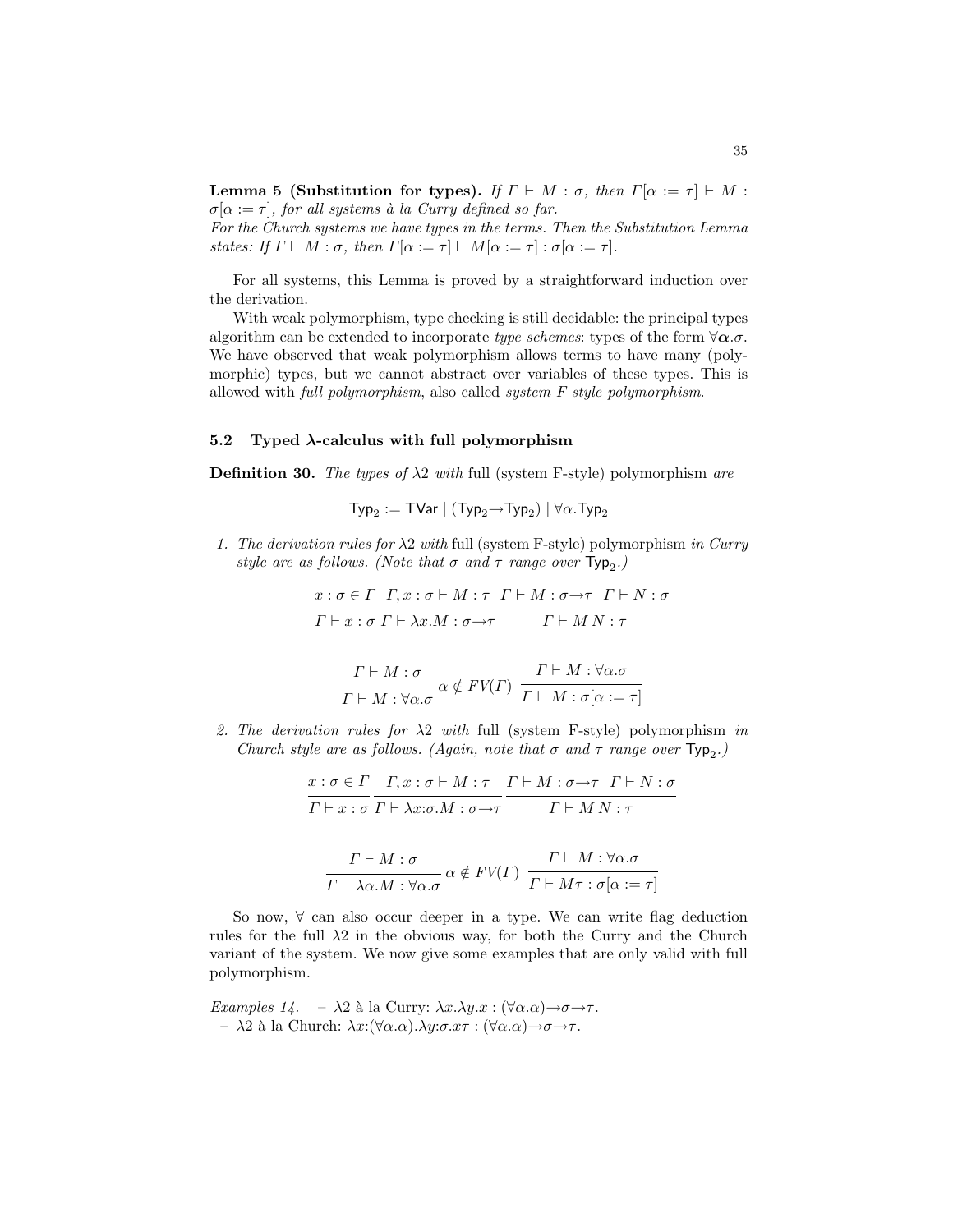Here are the flag deductions that prove the two typings in the Examples.

|                | $1 \mid x : \forall \alpha \ldotp \alpha$                                                                                   | $1 \mid x : \forall \alpha \ldotp \alpha$                                                       |
|----------------|-----------------------------------------------------------------------------------------------------------------------------|-------------------------------------------------------------------------------------------------|
| 2              | $y:\sigma$                                                                                                                  | $y : \sigma$                                                                                    |
| 3 <sup>1</sup> | $x \, \tau : \tau$                                                                                                          | $\vert x : \tau \vert$                                                                          |
|                | $\lambda y:\!\sigma.x\,\tau:\sigma{\rightarrow}\tau$                                                                        | $\lambda y.x : \sigma \rightarrow \tau$                                                         |
|                | 5   $\lambda x:\forall \alpha.\alpha.\lambda y:\sigma.x \tau : (\forall \alpha.\alpha) \rightarrow \sigma \rightarrow \tau$ | $5 \mid \lambda x. \lambda y. x : (\forall \alpha. \alpha) \rightarrow \sigma \rightarrow \tau$ |

In  $\lambda$ 2 we use the following abbreviations for types:  $\bot := \forall \alpha \ldots \alpha \vdash \exists \alpha \ldots \alpha \rightarrow \alpha$ . The names are derived from the behavior of the types. From a term of type  $\perp$ , we can create a term of any type:  $\lambda x:\bot.x\sigma:\bot\rightarrow\sigma$  for any type  $\sigma$ . So  $\bot$  is in some sense the "smallest type". Also,  $\perp$  is empty: there is no closed term of type  $\perp$ . On the other hand,  $\top$  is the type with one canonical closed element:  $\lambda \alpha \cdot \lambda x \cdot \alpha \cdot x$ : T. We can now also type a term like  $\lambda x \cdot x \cdot x$ .

Examples 15. – In Curry  $\lambda 2$ :  $\lambda x . x x : \bot \rightarrow \bot, \lambda x . x x : \top \rightarrow \top$ 

- In Church  $λ2$ :  $λx$ : ⊥. $x(⊥→⊥)x$  : ⊥→⊥,  $λx$ : ⊤. $x ⊤ x$  : ⊤→⊤.
- In Church  $λ2$ :  $λx$ :⊥. $λα.x(α→α)(xa)$ : ⊥→⊥,  $λx$ : Τ. $λα.x(α→α)(xa)$ : Τ→Τ.

We show two typings in the previous example by a flag deduction.

$$
\begin{array}{c|c|c} 1 & x:\bot \\ 2 & \overline{\smash{\big)}\ x:\alpha} \\ 3 & x:\alpha \\ 4 & x:\alpha \\ 5 & x:\alpha \\ 6 & x:\bot \ldots x \end{array} \qquad \qquad \begin{array}{c} 1 & x:\top \\ 2 & \overline{x:\top} \to \top \\ 3 & x:\top \ldots \top \\ 4 & \lambda x:\top \ldots x \end{array}
$$

Exercises 11. 1. Verify using a flag deduction that in Church  $\lambda$ 2:  $\lambda x: \top . \lambda \alpha . x(\alpha \rightarrow \alpha)(x\alpha) : \top \rightarrow \top.$ 

- 2. Verify using a flag deduction that in Curry  $\lambda 2$ :  $\lambda x . x x : \top \rightarrow \top$
- 3. Find a type in Curry  $\lambda 2$  for  $\lambda x . x x x$
- 4. Find a type in Curry  $\lambda 2$  for  $\lambda x . x x (x x)$

With full polymorphism, type checking becomes undecidable [41] for the Curry version of the system. For the Church version it is clearly still decidable, as we have all necessary type information in the term.

**Definition 31.** We define the erasure map from  $\lambda$ 2 à la Church to  $\lambda$ 2 à la Curry as follows.

$$
|x| := x
$$
  
\n
$$
|\lambda x:\sigma.M| := |\lambda x.M| \quad |\lambda \alpha.M| := |M|
$$
  
\n
$$
|MN| := |M||N| \quad |M\sigma| := |M|
$$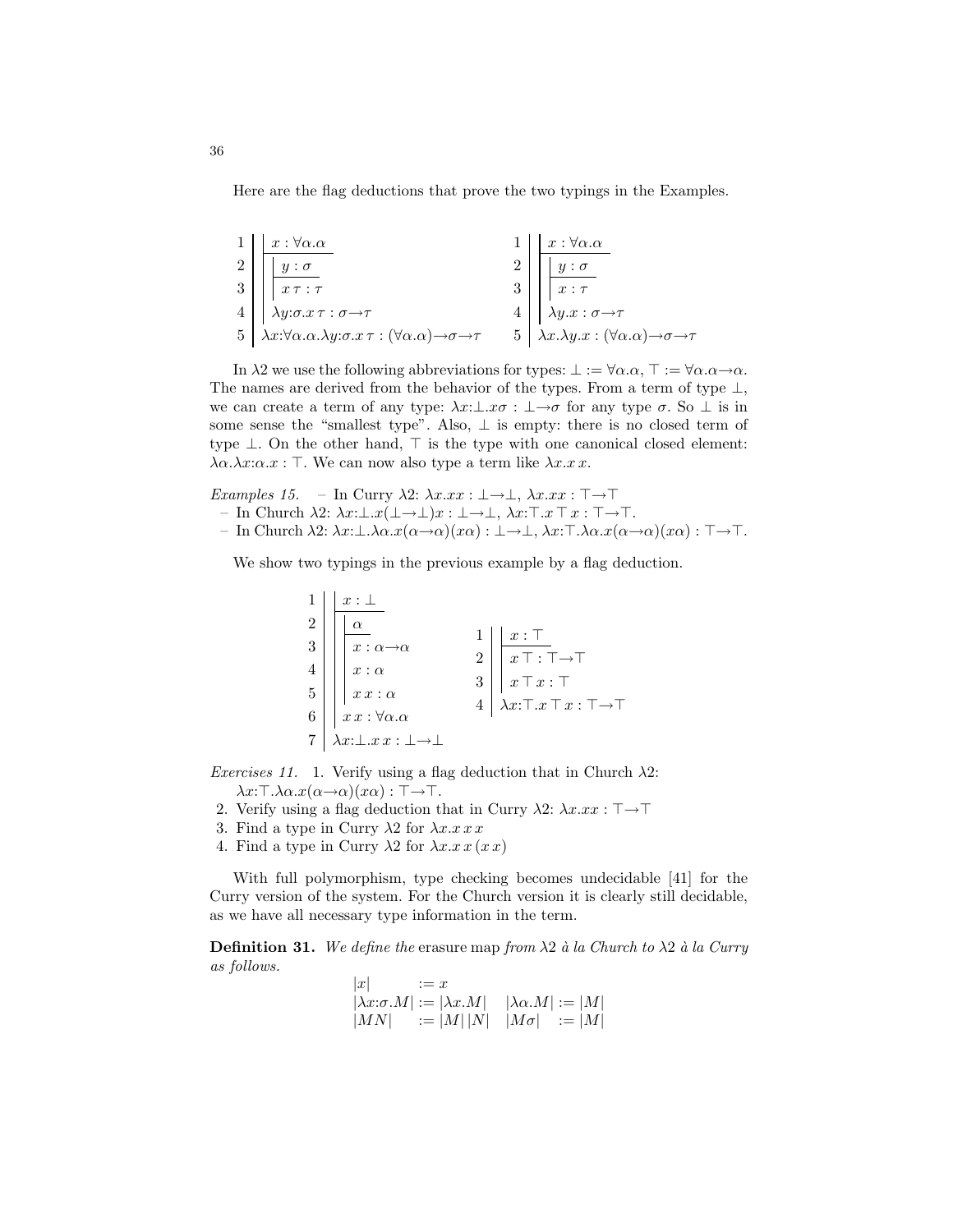We have the following proposition about this erasure map, that relates the Curry and Church systems to each other.

**Proposition 3.** If  $\Gamma \vdash M : \sigma$  in  $\lambda 2$  à la Church, then  $\Gamma \vdash |M| : \sigma$  in  $\lambda 2$  à la Curry.

If  $\Gamma \vdash P : \sigma$  in  $\lambda 2$  à la Curry, then there is an M such that  $|M| \equiv P$  and  $\Gamma \vdash M : \sigma \text{ in } \lambda 2 \text{ à la Church.}$ 

The proof is by straightforward induction on the derivations. We don't give the details. In the Examples of 12, 14 and 15, we can see the Proposition at work: an erasure of the Church style derivation gives a Curry style derivation. The other way around: any Curry style derivation can be "dressed up" with type information to obtain a Church style derivation. The undecidability of type checking in  $\lambda$ 2 à la Curry can thus be rephrased as: we cannot algorithmically reconstruct the missing type information in an untyped term. In Example 15 we have seen two completely different ways to "dress up" the term  $\lambda x.x$  to make it typable in  $\lambda$ 2-Church. This is a general pattern: there are many possible ways to add typing information to an non-typable term to make it typable in λ2-Church.

We have opposed "weak polymorphism" to "full polymorphism" and we referred to the first also as ML-style polymorphism. It is the case that polymorphism in most functional programming languages is weaker than full polymorphism, and if we restrict ourselves to the pure  $\lambda$ -calculus, it is just the weak polymorphic system that we have described. However, to regain some of the "full polymorphism", ML has additional constructs, like let polymorphism.

$$
\frac{\varGamma\vdash M:\sigma\varGamma,x:\sigma\vdash N:\tau}{\varGamma\vdash \mathsf{let}\,x=M\mathbin{\mathsf{in}}\,N:\tau}\ \text{for}\ \tau\ \text{a}\ \lambda{\to}\text{-type}, \sigma\ \text{a}\ \lambda2\text{-type}
$$

We can see a term let  $x = M$  in N as a  $\beta$ -redex  $(\lambda x:\sigma.N)M$ . So the let-rule allows the formation of a  $\beta$ -redex  $(\lambda x:\sigma.N)M$ , for  $\sigma$  a polymorphic type, while we cannot form the abstraction term  $\lambda x:\sigma N:\sigma\to\tau$ . So it is still impossible to have a universal quantifier deeper inside a type, though we can have a polymorphic term as a subterm of a well-typed term. For the extension of the principal type algorithm to include weak polymorphism with lets we refer to [30].

*Exercise 12.* 1. Type the term  $(\lambda f.f)(\lambda x.x)$  in (full)  $\lambda$ 2-Curry.

2. Type the term let  $f = \lambda x.x$  in f f in weak  $\lambda$ 2-Curry with the let-rule as given above.

#### 5.3 Meta-theoretic Properties

We now recall the decidability issues of Definition 20 and look into them for  $\lambda$ 2.

**Theorem 9.** Decidability properties of the (weak and full) polymorphic  $\lambda$ -calculus

- TIP is decidable for the weak polymorphic  $\lambda$ -calculus, undecidable for the full polymorphic λ-calculus.
- TCP and TSP are equivalent.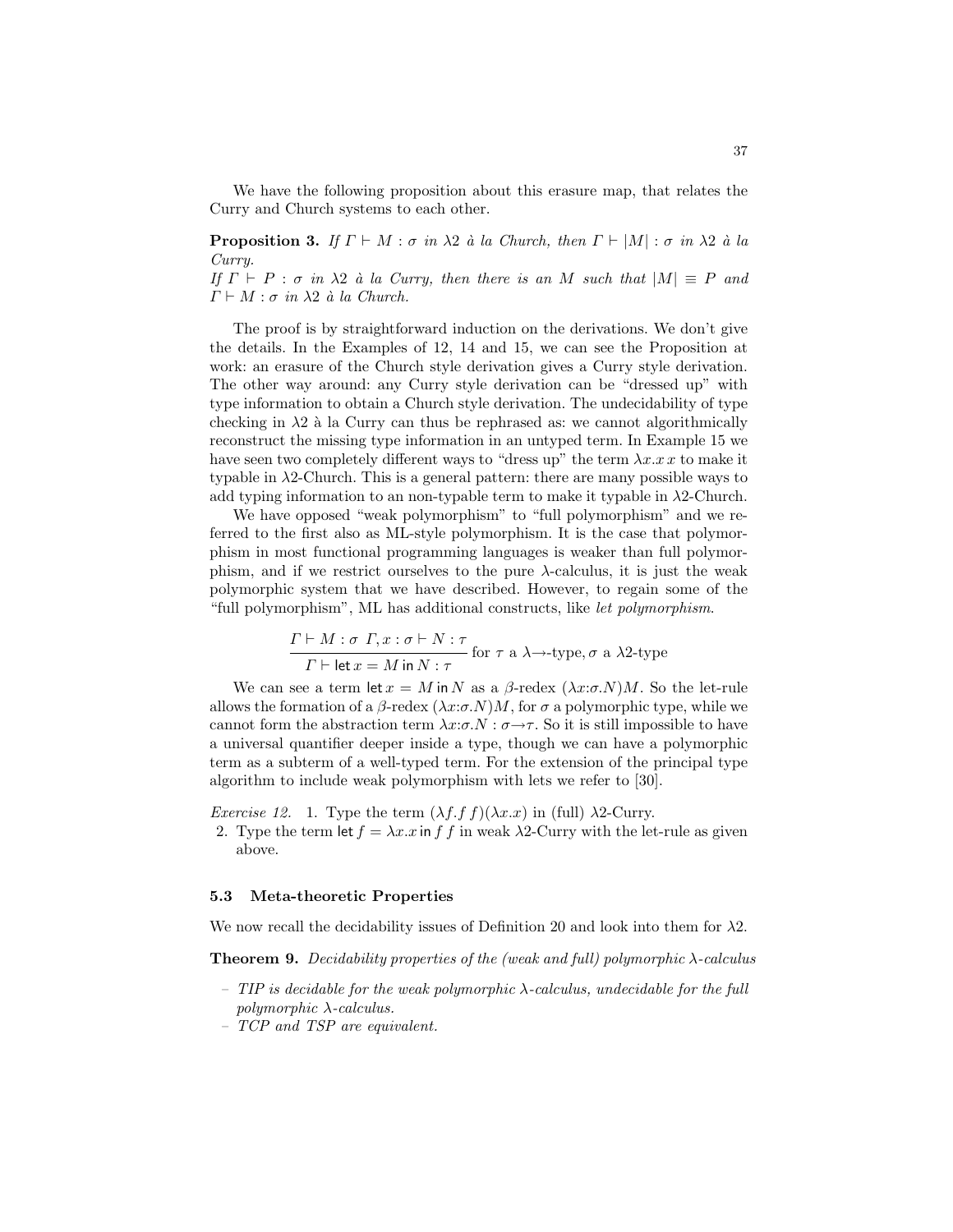| <b>TCP</b>                   | $\alpha$ la Church à la Curry |             |
|------------------------------|-------------------------------|-------------|
| $ML$ -style                  | decidable                     | decidable   |
| $System$ F-style $decidable$ |                               | undecidable |

With full polymorphism (system F), untyped terms contain too little information to compute the type [41]. TIP is equivalent to provability in logic. For full  $\lambda$ 2, this is second order intuitionistic proposition logic (to be discussed in the next Section), which is known to be undecidable. For weak  $\lambda$ 2, the logic is just a very weak extension of PROP which is decidable.

### 5.4 Formulas-as-types for full  $\lambda$ 2

There is a formulas-as-types isomorphism between full system-F style  $\lambda$ 2 and second order proposition logic, PROP2.

Definition 32. Derivation rules of PROP2:

$$
\tau_1 \dots \tau_n
$$
\n
$$
\vdots
$$
\n
$$
\sigma
$$
\n
$$
\forall \alpha.\sigma
$$
\n
$$
\forall \alpha.\sigma
$$
\n
$$
\forall \alpha.\sigma
$$
\n
$$
\forall \alpha.\sigma
$$
\n
$$
\forall \alpha.\sigma
$$

NB This is constructive second order proposition logic: Peirce's law

$$
\forall \alpha. \forall \beta. ((\alpha \rightarrow \beta) \rightarrow \alpha) \rightarrow \alpha
$$

is not derivable (so there is no closed term of this type). The logic only has implication and universal quantification, but the other connectives are now definable.

Definition 33. Definability of the other intuitionistic connectives.

$$
\bot := \forall \alpha.\alpha
$$
  
\n
$$
\sigma \land \tau := \forall \alpha.(\sigma \to \tau \to \alpha) \to \alpha
$$
  
\n
$$
\sigma \lor \tau := \forall \alpha.(\sigma \to \alpha) \to (\tau \to \alpha) \to \alpha
$$
  
\n
$$
\exists \alpha. \sigma := \forall \beta.(\forall \alpha. \sigma \to \beta) \to \beta
$$

Proposition 4. All the standard constructive deduction rules (elimination and introduction rules) are derivable using the definitions in 33

Example 16. We show the derivability of the ∧-elimination rule by showing how to derive  $\sigma$  from  $\sigma \wedge \tau$ :

$$
\frac{\forall \alpha.(\sigma \to \tau \to \alpha) \to \alpha}{(\sigma \to \tau \to \sigma) \to \sigma} \frac{\left[\sigma\right]^1}{\sigma \to \tau \to \sigma} 1
$$

38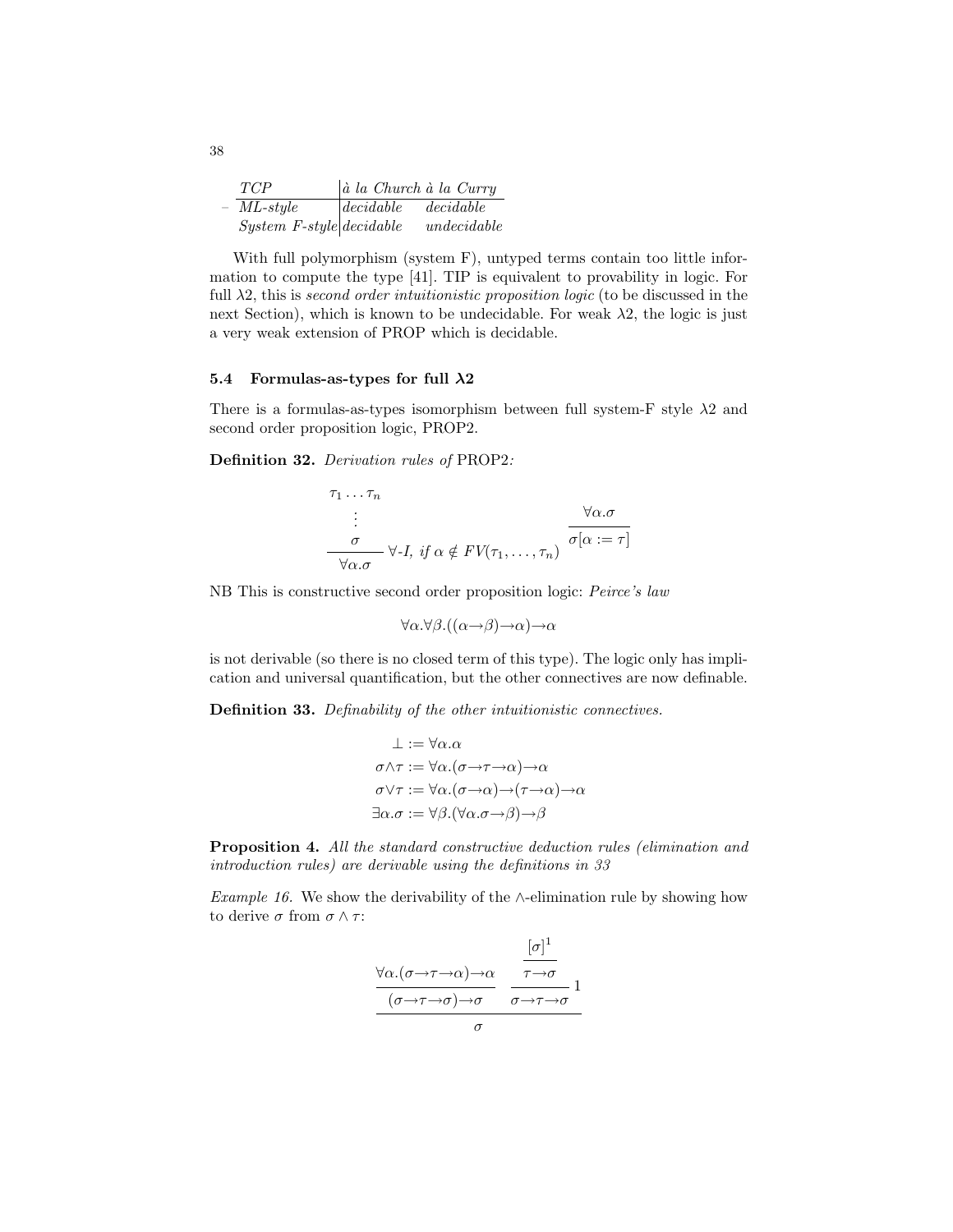There is a formulas-as-types embedding of PROP2 into  $\lambda$ 2 that maps deductions to terms. It can be defined inductively, as we have done for PROP and  $\lambda \rightarrow$ in Definition 10. We don't give the definitions, but illustrate it by an example.

Example 17. The definable  $\wedge$ -elimination rule in PROP2 under the deductionsas-terms embedding yields a  $\lambda$ -terms that "witnesses" the construction of an object of type  $\sigma$  out of an object of type  $\sigma \wedge \tau$ .

$$
\frac{M : \forall \alpha.(\sigma \to \tau \to \alpha) \to \alpha}{M\sigma : (\sigma \to \tau \to \sigma) \to \sigma} \frac{\overline{\lambda y : \tau . x : \tau \to \sigma}}{\lambda x : \sigma . \lambda y : \tau . x : \sigma \to \tau \to \sigma} \frac{1}{M\sigma(\lambda x : \sigma . \lambda y : \tau . x : \sigma \to \tau \to \sigma)}
$$

So the following term is a "witness" for the ∧-elimination.

 $\lambda z:\sigma \wedge \tau.z \sigma (\lambda x:\sigma.\lambda y:\tau.x): (\sigma \wedge \tau) \rightarrow \sigma$ 

Exercise 13. Prove the derivability of some of the other logical rules:

- 1. Define inl :  $\sigma \rightarrow \sigma \vee \tau$
- 2. Define pairing :  $\langle -, \rangle : \sigma \to \tau \to \sigma \times \tau$
- 3. Given  $f : \sigma \rightarrow \rho$  and  $g : \tau \rightarrow \rho$ , construct a term case  $f g : \sigma \vee \tau \rightarrow \rho$

## 5.5 Data types in  $\lambda$ 2

In  $\lambda \rightarrow$  we can define a type of "natural numbers over a type  $\sigma$ ":  $(\sigma \rightarrow \sigma) \rightarrow \sigma \rightarrow \sigma$ . In  $\lambda$ 2, we can define this type polymorphically.

$$
\mathsf{Nat} := \forall \alpha. (\alpha \rightarrow \alpha) \rightarrow \alpha \rightarrow \alpha
$$

This type uses the encoding of natural numbers as Church numerals

$$
n \mapsto c_n := \lambda f. \lambda x. f( \dots (fx)) \quad n \text{-times } f
$$

– 0 := λα.λf:α→α.λx:α.x – S := λn:Nat.λα.λf:α→α.λx:α.f(n α x f)

**Proposition 5.** Over the type Nat, functions can be defined by iteration: if  $c : \sigma$ and  $g: \sigma \rightarrow \sigma$ , then there is a function

$$
\mathsf{lt}\, cg : \mathsf{Nat}{\rightarrow}\sigma
$$

satisfying

$$
\operatorname{lt} cg0 = c
$$
  

$$
\operatorname{lt} cg(Sx) = g(\operatorname{lt} cgx)
$$

*Proof.* It cg : Nat $\rightarrow \sigma$  is defined as  $\lambda n:\mathbb{N}$ at. $n \sigma g c$ . It is left as a (quite ease) exercise to see that this satisfies the equations.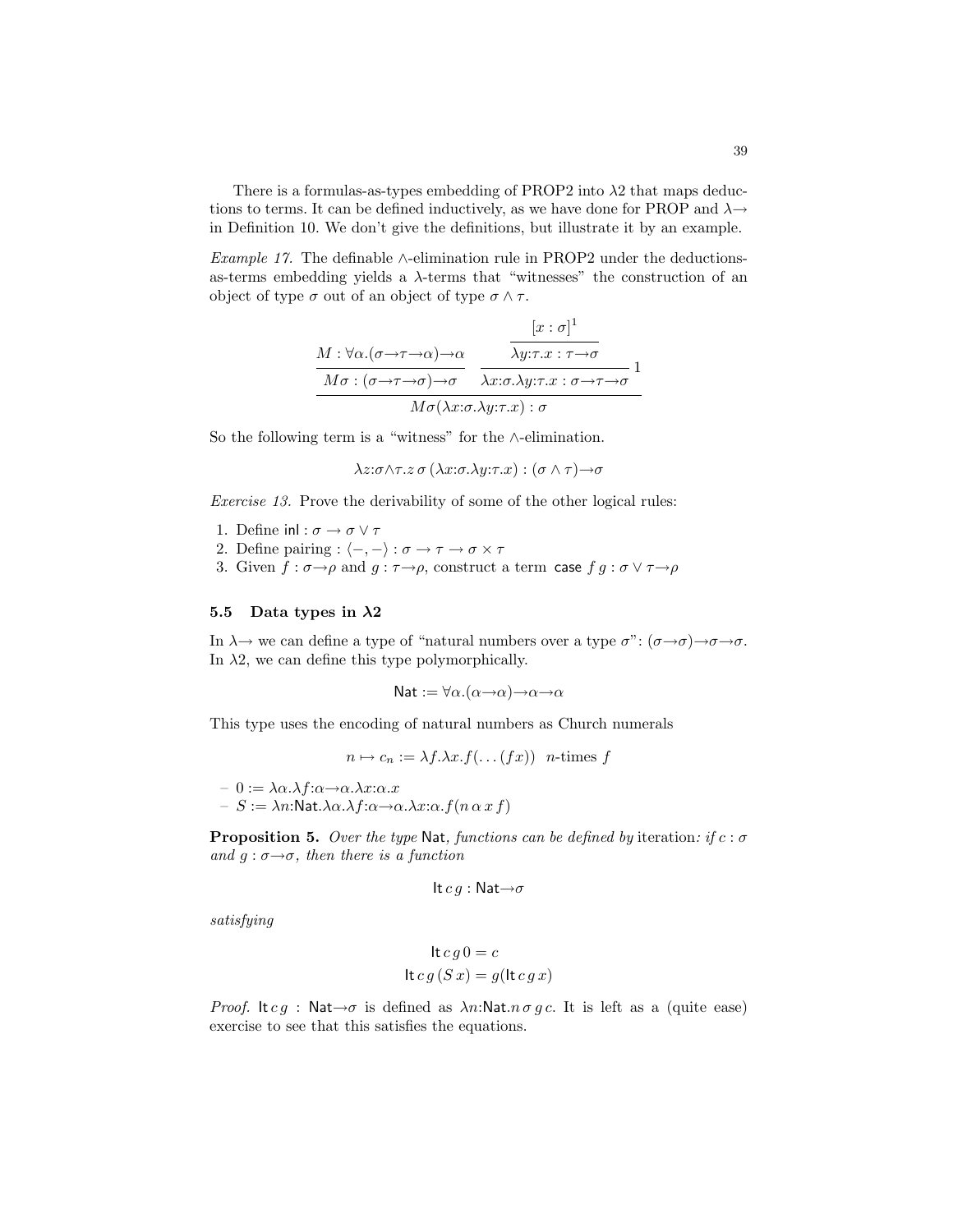Examples 18. 1. Addition

Plus := 
$$
\lambda n
$$
:Nat. $\lambda m$ :Nat. $\lambda m$ 

or if we unfold the definition of It: Plus :=  $\lambda n:$ Nat. $\lambda m:$ Nat. $n$  Nat  $S m$ , which says: iterate the  $+1$  function *n* times on begin value *m*.

2. Multiplication

Mult := 
$$
\lambda n
$$
:Nat. $\lambda m$ :Nat.It 0 ( $\lambda x$ :Nat.Plus  $m x$ ) n

The predecessor is notably difficult to define! The easiest way to define it is by first defining primitive recursion on the natural numbers. This means that if we have  $c : \sigma$  and f: Nat $\rightarrow \sigma \rightarrow \sigma$ , we want to define a term Rec  $cf : \text{Nat} \rightarrow \sigma$ satisfying

$$
Rec c f 0 = c
$$
  

$$
Rec c f (S x) = f x (Rec c f x)
$$

(Note that if we can define functions by primitive recursion, the predecessor is just  $P := \text{Rec } 0 (\lambda x y : \text{Nat}.x)$ .

It is known that primitive recursion can be encoded in terms of iteration, so therefore we can define the predecessor in  $\lambda$ 2. However, the complexity (in terms of the number of reduction steps) of this encoding is very bad. As a consequence:

$$
Pred(n + 1) \longrightarrow_{\beta} n
$$

in a number of steps of  $O(n)$ .

Exercise 14. 1. Complete the details in the proof of Proposition 5

- 2. Verify in detail that addition and multiplication as defined in Example 18 behave as expected.
- 3. Define the data type Three :=  $\forall \alpha$ : \* . $\alpha \rightarrow \alpha \rightarrow \alpha \rightarrow \alpha$ .
	- (a) Give three different closed inhabitants of the type Three in  $\lambda$ 2 à la Church: one, two, three : Three.
	- (b) Define a function Shift : Three  $\rightarrow$  Three that does the following

Shift one = 
$$
\beta
$$
 two  
\nShift two =  $\beta$  three  
\nShift three =  $\beta$  one

Apart from the natural numbers, many other algebraic data types are definable in  $\lambda$ 2. Here is the example of lists over a base type A.

$$
\mathsf{List}_A := \forall \alpha . \alpha \rightarrow (A \rightarrow \alpha \rightarrow \alpha) \rightarrow \alpha
$$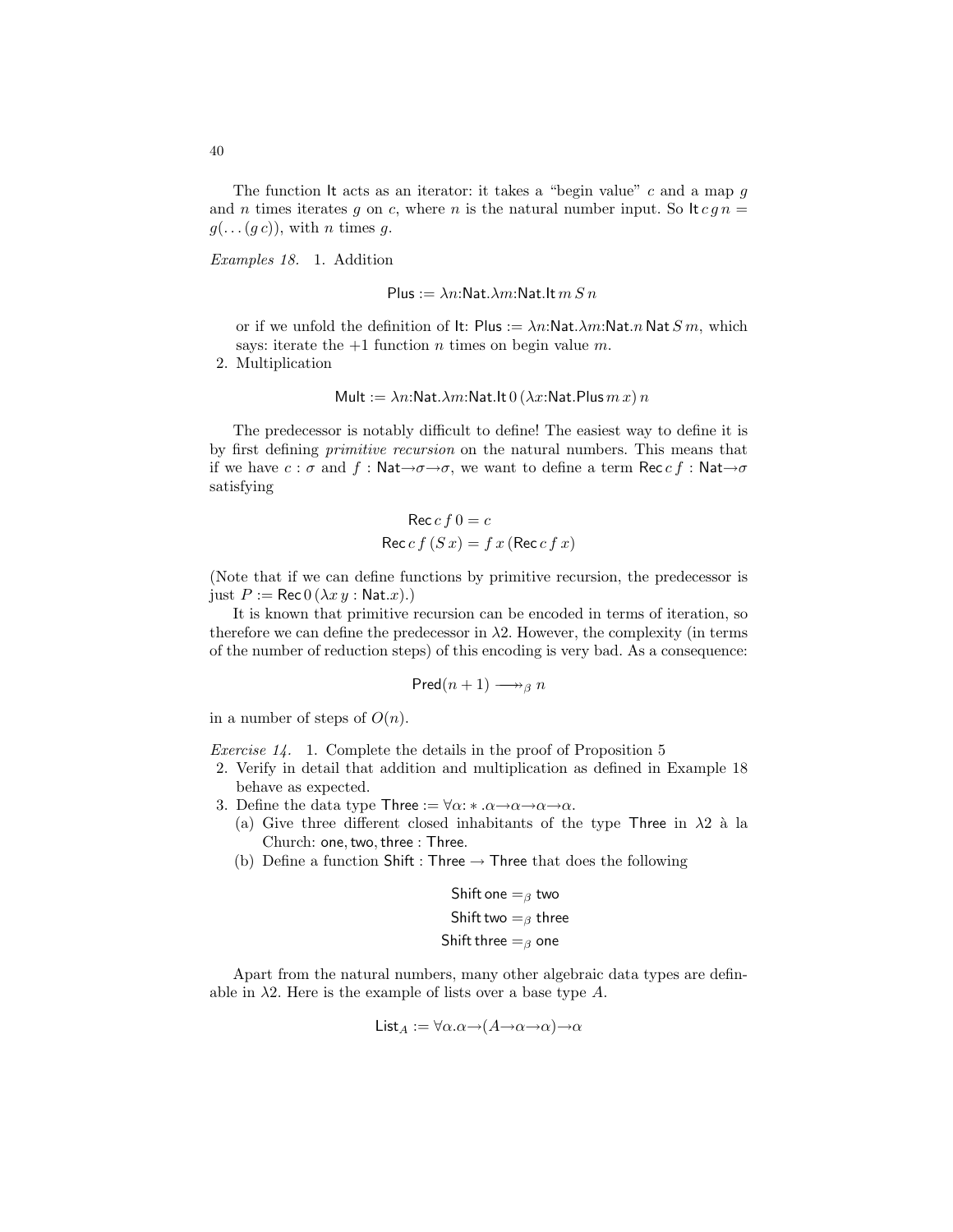The representation of lists over  $A$  as terms of this type uses the following encoding

$$
[a_1, a_2,..., a_n] \mapsto \lambda x. \lambda f. f a_1(f a_2(...(f a_n x))) \ \ n \text{-times } f
$$

We can now define the constructors Nil (empty list) and Cons (to "cons" an element to a list) as follows.

$$
- Nil := \lambda \alpha . \lambda x : \alpha . \lambda f : A \to \alpha \to \alpha . x
$$
  
- Cons := \lambda a : A . \lambda l : List\_A . \lambda \alpha . \lambda x : \alpha . \lambda f : A \to \alpha \to \alpha . f \ a (l \alpha x f)

Note that the definition of Cons conforms with the representation of lists given above.

**Proposition 6.** Over the type List<sub>A</sub> we can define functions by iteration: if  $c : \sigma$ and  $g : A \rightarrow \sigma \rightarrow \sigma$ , then there is a function

$$
\mathsf{lt}\, cg:\mathsf{List}_A{\rightarrow}\sigma
$$

satisfying

$$
\text{lt } cg \text{ Nil} = c
$$
  

$$
\text{lt } cg (\text{Cons } a l) = ga (\text{lt } cg l)
$$

*Proof.* It  $cg:$  List  $_A \rightarrow \sigma$  is defined as  $\lambda l$ : List  $_A.l \sigma c g$ . This satisfies the equations in the proposition. Basically, we have, for  $l = [a_1, \ldots, a_n]$ ,  $\text{lt } cg \, l = ga_1(\ldots (ga_n c))$  $(n \times g)$ .

Example 19. A standard function one wants to define over lists is the "map" function, which given a function on the carrier type, extends it to a function on the lists over this carrier type. Given  $f : \sigma \rightarrow \tau$ , Map f: List<sub> $\sigma$ </sub> $\rightarrow$ List<sub> $\tau$ </sub> should apply  $f$  to all elements in a list. It is defined by

$$
\mathsf{Map} := \lambda f \mathpunct{:}\! \sigma \rightarrow \tau.\mathsf{lt}\, \mathsf{Nil}(\lambda x \mathpunct{:}\! \sigma.\lambda l \mathpunct{:}\! \mathsf{List}_{\tau}.\mathsf{Cons}(f\,x)l).
$$

Then

Map f Nil = Nil  
\nMap 
$$
f
$$
 (Cons  $a k$ ) = It Nil( $\lambda x:\sigma.\lambda l:\text{List}_{\tau}.\text{Cons}(f\ x)l$ ) (Cons  $a k$ )  
\n= ( $\lambda x:\sigma.\lambda l:\text{List}_{\tau}.\text{Cons}(f\ x)l$ ) $a$ (Map  $f k$ )  
\n= Cons $(f\ a)$ (Map  $f k$ )

This is exactly the recursion equation for Map that we would expect.

Many more data-types can be defined in  $\lambda$ 2. The product of two data-types is defined in the same way as the (logical) conjunction:  $\sigma \times \tau := \forall \alpha . (\sigma \rightarrow \tau \rightarrow \alpha) \rightarrow \alpha$ . we have already seen how to define projections and pairing (the ∧-elimination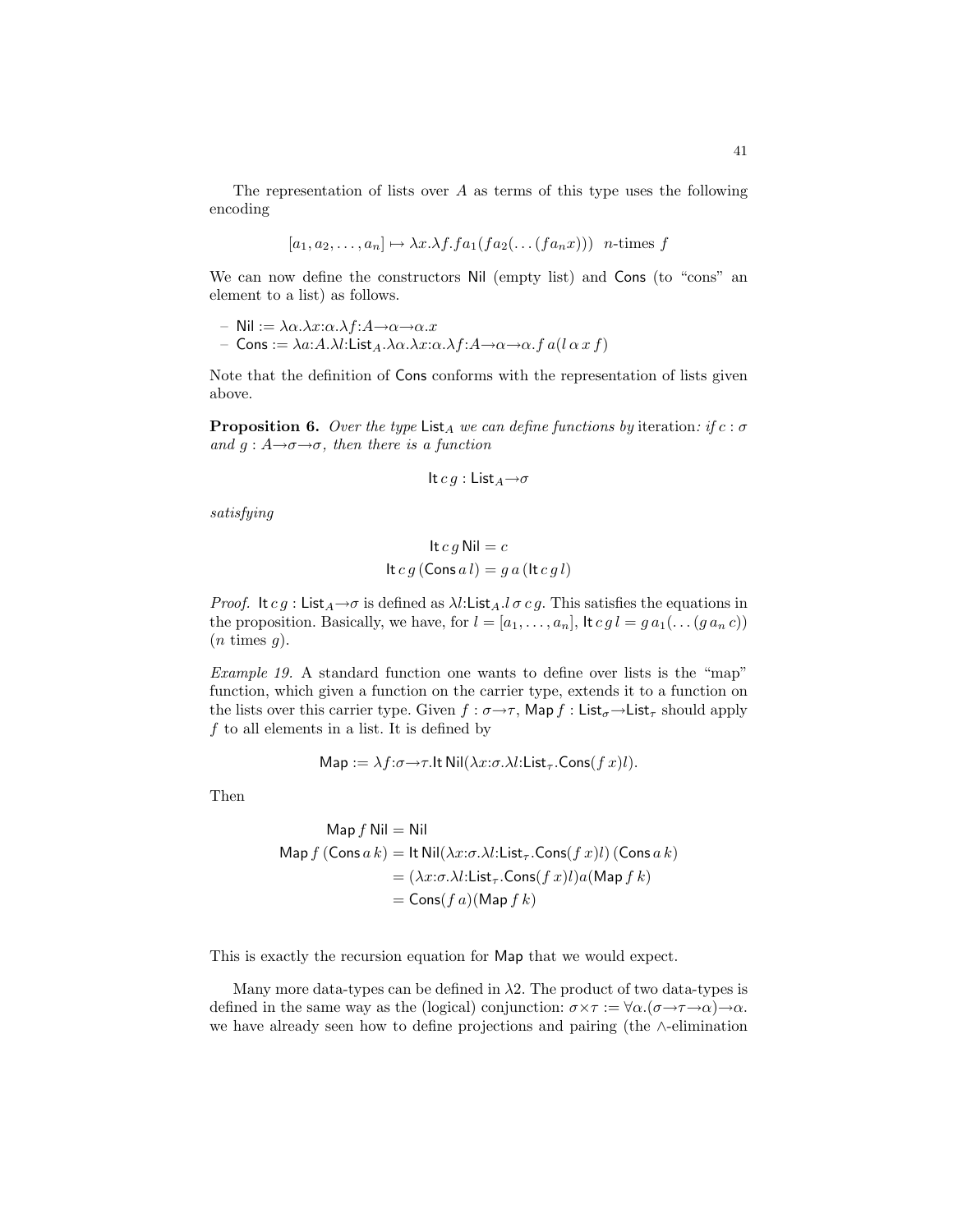and ∧-introduction rules). The disjoint union (or sum) of two data-types is defined in the same way as the logical disjunction:  $\sigma+\tau := \forall \alpha.(\sigma \rightarrow \alpha) \rightarrow (\tau \rightarrow \alpha) \rightarrow \alpha$ . We can define inl, inr and case. The type of binary trees with nodes in A and leaves in B can be defined as follows.

$$
\mathsf{Tree}_{A,B} := \forall \alpha.(B \rightarrow \alpha) \rightarrow (A \rightarrow \alpha \rightarrow \alpha \rightarrow \alpha) \rightarrow \alpha
$$

and we define leaf :  $B\rightarrow$ Tree<sub>A,B</sub> by leaf :=  $\lambda b:B.\lambda \alpha.\lambda l:B\rightarrow \alpha.\lambda j:A\rightarrow \alpha \rightarrow \alpha.\lambda b.$ 

- Exercises 15. Define a function of type List  $_A \rightarrow$ Nat that computes the length of a list.
- Define join :  $Tree_{A,B} \rightarrow Tree_{A,B} \rightarrow A \rightarrow Tree_{A,B}$  that takes two trees and a node label and builds a tree.
- Define a function TreeSum : TreeNat,Nat→Nat that computes the sum of all leaves and nodes in a binary tree.
- Give the iteration scheme over binary trees and show that it is definable in λ2.

### 5.6 Meta-theory of  $\lambda$ 2; Strong Normalization

**Theorem 10.** – For  $\lambda$ 2 à la Church: Uniqueness of types

- If  $\Gamma \vdash M : \sigma$  and  $\Gamma \vdash M : \tau$ , then  $\sigma = \tau$ .
- Subject Reduction If  $\Gamma \vdash M : \sigma$  and  $M \longrightarrow_{\beta\eta} N$ , then  $\Gamma \vdash N : \sigma$ . – Strong Normalization
	- If  $\Gamma \vdash M : \sigma$ , then all  $\beta$ -reductions from M terminate.

The third property is remarkably complicated and we address it in detail below. The first two are proved by induction on the derivation, using some other meta-theoretic properties, that one also proves by induction over the derivation (the Substitution Property we have already seen for types; this is the same property for terms):

## Proposition 7. – Substitution property

If  $\Gamma, x : \tau, \Delta \vdash M : \sigma, \Gamma \vdash P : \tau$ , then  $\Gamma, \Delta \vdash M[x := P] : \sigma$ . – Thinning If  $\Gamma \vdash M : \sigma$  and  $\Gamma \subseteq \Delta$ , then  $\Delta \vdash M : \sigma$ .

We now elaborate on the proof of Strong Normalization of  $\beta$ -reduction for λ2. The proof is an extension of the Tait proof of SN for λ→, but it needs some crucial extra ingredients that have been developed by Girard [21]. We motivate these additional notions below.

In  $\lambda$ 2 à la Church there are two kinds of  $\beta$ -reductions:

- Kind 1, term-applied-to-term:  $(\lambda x:\sigma.M)P \longrightarrow_{\beta} M[x := P]$
- Kind 2, term-applied-to-type:  $(\lambda \alpha.M)\tau \longrightarrow_{\beta} M[\alpha := \tau]$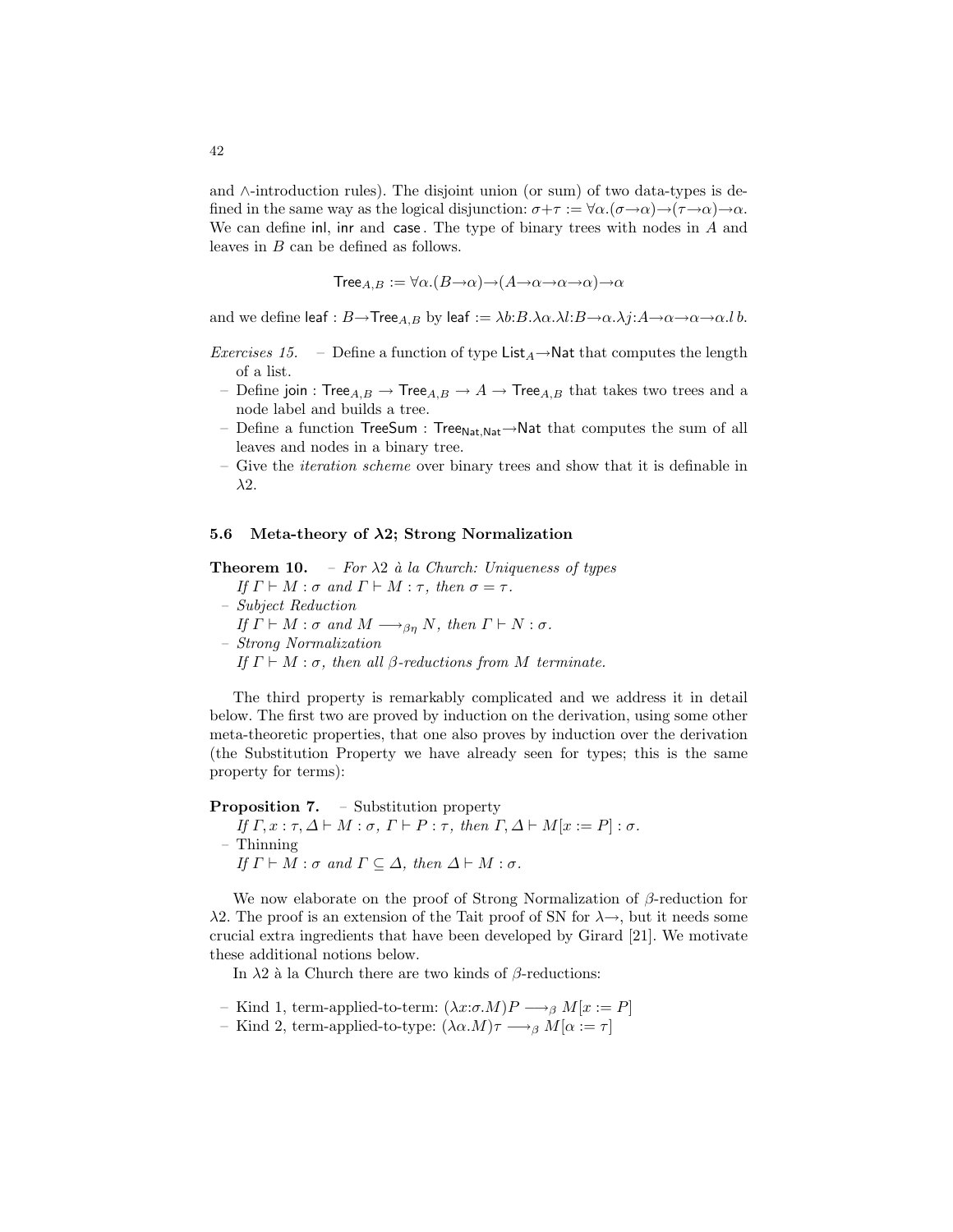The second kind of reductions does no harm: (i) there are no infinite  $\beta$ reduction paths with solely reductions of kind 2; (ii) if  $M \longrightarrow_{\beta} N$  with a reduction of kind 2, then  $|M| \equiv |N|$ . So, if there is an infinite  $\beta$ -reduction in  $\lambda$ 2-Church, then there is one in  $\lambda$ 2-Curry and we are done if we prove SN for  $\lambda$ 2 `a la Curry.

Recall the model construction in the proof for  $\lambda \rightarrow$ :

- $\|\alpha\| :=$  SN.
- $\llbracket \sigma \rightarrow \tau \rrbracket := \{ M \mid \forall N \in \llbracket \sigma \rrbracket (MN \in \llbracket \tau \rrbracket ) \}.$

So, now the question is: How to define  $[\![\forall \alpha.\sigma]\!]$ ? A natural guess would be to define  $[\![\forall \alpha.\sigma]\!] := \prod_{X \in U} [\![\sigma]\!]_{\alpha:=X}$ , where U is some set capturing all possible interpretations of types. This  $\Pi$ -set is a set of functions that take an element X of U (an interpretation of a type) and yield an element of the interpretation of  $\sigma$  where we assign X to  $\alpha$ .

But now the problem is that  $\Pi_{X\in U}[\![\sigma]\!]_{\alpha:=X}$  gets too big: if there is any type with more than one element (something we would require for a model), then card $(\Pi_{X\in U}[\![\sigma]\!]_{\alpha:=X})$  > card(U). The cardinality of the interpretation of  $\forall \alpha.\sigma$ would be larger than the set it is a member of and that's impossible. So we cannot interpret the  $\forall$  as a  $\Pi$ -set (or a union for the same reason).

Girard has given the solution to this problem:  $[\forall \alpha \, \sigma]$  should be very small:

$$
[\![\forall \alpha.\sigma]\!] := \bigcap_{X \in U} [\![\sigma]\!]_{\alpha:=X}
$$

This conforms with the idea that  $\forall \alpha \sigma$  is the type of terms that act parametrically on a type. A lot of literature has been devoted to the nature of polymorphism, for which the terminology parametricity has been introduced, intuitively saying that a function operates on types without looking into them. So a parametric function cannot act differently on Nat and Bool. This implies, e.g. that there is only one parametric function from  $\alpha$  to  $\alpha$ : the identity. See [1] for more on parametricity.

The second important novelty of Girard is the actual definition of  $U$ , the collection of all *possible interpretations* of types.  $U$  will be defined as SAT, the collection of *saturated sets* of (untyped)  $\lambda$ -terms.

**Definition 34.**  $X \subset A$  is saturated if

 $- xP_1 \ldots P_n \in X$  (for all  $x \in \text{Var}, P_1, \ldots, P_n \in \text{SN}$ )  $- X \subseteq SN$ – If M[x := N]P ∈ X and N ∈ SN, then (λx.M)NP ∈ X.

The definition of saturated sets basically arises by taking the closure properties that we proved for the interpretation of  $\lambda \rightarrow$ -types as a *definition* of the collection of possible interpretation of  $\lambda$ 2-types.

**Definition 35.** Let  $\rho$ : TVar  $\rightarrow$  SAT be a valuation of type variables. Define  $[\![\sigma]\!]_\rho$  by: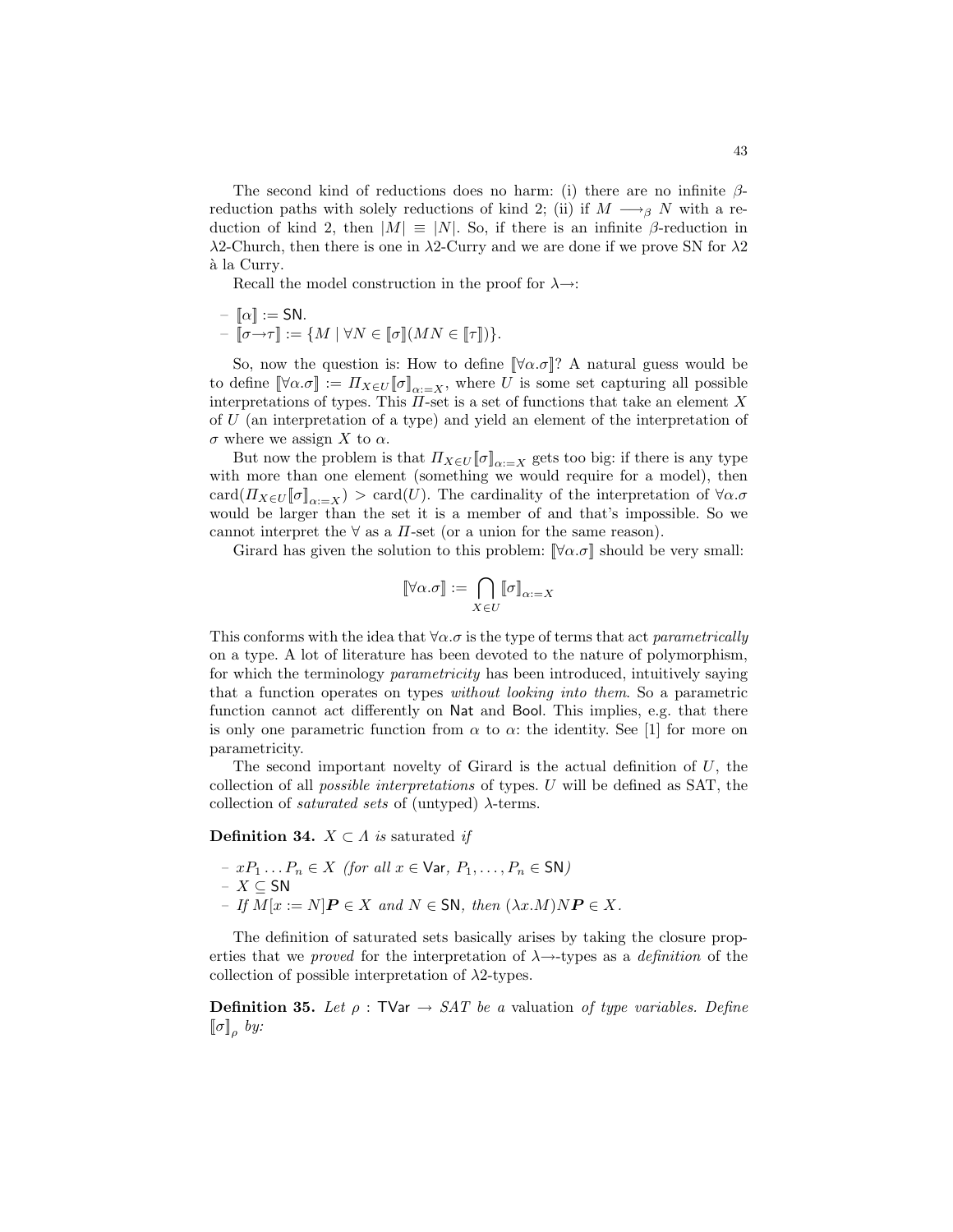$$
\begin{array}{ll} & -\text{ }\llbracket \alpha \rrbracket_{\rho} := \rho(\alpha) \\ & -\text{ }\llbracket \sigma \mathbin{\rightarrow} \tau \rrbracket_{\rho} := \{M | \forall N \in \llbracket \sigma \rrbracket_{\rho} (MN \in \llbracket \tau \rrbracket_{\rho}) \} \\ & - \text{ } \llbracket \forall \alpha . \sigma \rrbracket_{\rho} := \cap_{X \in SAT} \llbracket \sigma \rrbracket_{\rho, \alpha := X} \end{array}
$$

#### Proposition 8.

$$
x_1 : \tau_1, \dots, x_n : \tau_n \vdash M : \sigma \Rightarrow M[x_1 := P_1, \dots, x_n : P_n] \in [\![\sigma]\!]_\rho
$$

for all valuations  $\rho$  and  $P_1 \in \llbracket \tau_1 \rrbracket_\rho, \ldots, P_n \in \llbracket \tau_n \rrbracket_\rho$ 

The proof is by induction on the derivation of  $\Gamma \vdash M : \sigma$ .

#### Corollary 2.  $\lambda$ 2 is SN

*Proof.* Take  $P_1$  to be  $x_1, \ldots, P_n$  to be  $x_n$ .

Exercise 16. Verify the details of the proof of the Proposition.

We end this section with some remarks on semantics. In the section on  $\lambda \rightarrow$ we have seen that the SN proof consists of the construction of a model, where the interpretation of the function type is "small" (not the full function space). But for  $\lambda \rightarrow$ , there are also models where the function type is the full set-theoretic function space. These are often referred to as *set-theoretical models* of type theory.

**Theorem 11 (Reynolds**[36]).  $\lambda$ 2 does not have a non-trivial set-theoretic model.

This is a remarkable theorem, also because there are no requirements for the interpretation of the other constructs, only that the model is sound. The proof proceeds by showing that if  $\llbracket \sigma \rightarrow \tau \rrbracket := \llbracket \tau \rrbracket^{\llbracket \sigma \rrbracket}$  (the set theoretic function space), then  $\llbracket \sigma \rrbracket$  is a singleton set for every  $\sigma$ . We call such a model trivial, as all types are interpreted as the empty set or the singleton set. This is a sound interpretation, corresponding with the interpretation of the formulas of PROP2 in a classical way (suing a truth table semantics). It is also called the proof irrelevance semantics as all proofs of propositions are identified. As said, it is a sound model, but not a very interesting one, certainly from a programmers point of view, because all natural numbers are identified.

So we can rephrase Reynolds result as: in an interesting  $\lambda$ 2-model,  $[\![\sigma \rightarrow \tau]\!]$ must be small.

## 6 Dependent Type Theory

In the paper by Bove and Dybjer, we can see "Dependent Types at Work" and that paper also gives some of the history and intuitions behind it. In this Section I will present the rules. The problem with dependent types is that "everything depends on everything", so we can't first define the types and then the terms. We will have two "universes": type and kind. Dybjer and Bove used "Set" for

44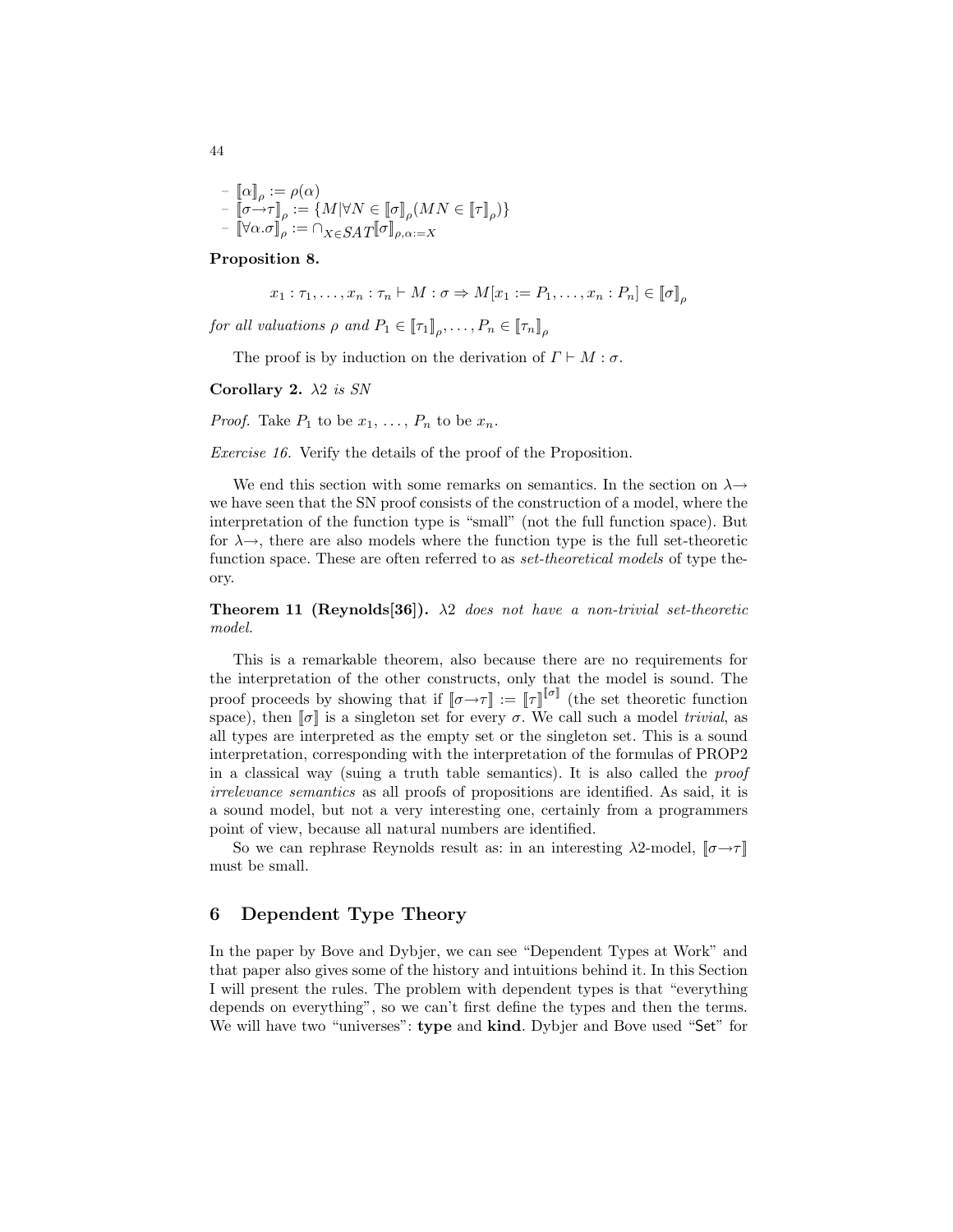what I call type: the universe of types. (We can't have type : type, so to type type we need to have another universe: type : kind.)

we define first order dependent type theory,  $\lambda P$ . This system is also known as LF (Logical Framework, [22]) The judgements of the system are of the form

$$
\varGamma \vdash M : B
$$

where

 $\Gamma$  is a context

–  $M$  and  $B$  are terms taken from the set of *pseudo-terms*.

Definition 36. The set of pseudo-terms is defined by

$$
T ::= Var | \text{type} | \text{kind} | (TT) | (\lambda x{:}T.T) | \Pi x{:}T.T,
$$

Furthermore, there is an auxiliary judgement

 $\Gamma \vdash$ 

to denote that  $\Gamma$  is a *correct context*.

**Definition 37.** The derivation rules of  $\lambda P$  are (s ranges over {type, kind}):

$$
(base) \emptyset \vdash (ctxt) \frac{\Gamma \vdash A : \mathbf{s}}{\Gamma, x : A \vdash} \text{ if } x \text{ not in } \Gamma \text{ (ax)} \frac{\Gamma \vdash}{\Gamma \vdash \mathbf{type} : \mathbf{kind}}
$$
\n
$$
(proj) \frac{\Gamma \vdash}{\Gamma \vdash x : A} \text{ if } x : A \in \Gamma \text{ (}\Pi\text{)} \frac{\Gamma, x : A \vdash B : \mathbf{s} \Gamma \vdash A : \mathbf{type}}{\Gamma \vdash \Pi x : A.B : \mathbf{s}}
$$
\n
$$
(\lambda) \frac{\Gamma, x : A \vdash M : B \Gamma \vdash \Pi x : A.B : \mathbf{s}}{\Gamma \vdash \lambda x : A.M : \Pi x : A.B} \text{ (app)} \frac{\Gamma \vdash M : \Pi x : A.B \Gamma \vdash N : A}{\Gamma \vdash MN : B[x := N]}
$$
\n
$$
(conv) \frac{\Gamma \vdash M : B \Gamma \vdash A : \mathbf{s}}{\Gamma \vdash M : A} A =_{\beta \eta} B
$$

In this type theory, we have a new phenomenon, which is the  $\Pi$ -type:

$$
\Pi x:A.B(x) \simeq \text{the type of functions } f \text{ such that}
$$

$$
f a:B(a) \text{ for all } a:A
$$

The *II*-type is a generalization of the well-known function type: if  $x \notin FV(B)$ , then  $\Pi x:A.B$  is just  $A\rightarrow B$ . So, we will use the arrow notation  $A\rightarrow B$  as an abbreviation for  $\Pi x:A.B$  in case  $x \notin FV(B)$ . The  $\Pi$  rule allows to form two forms of function types in  $\lambda P$ 

$$
(II)\frac{\Gamma\vdash A:\textbf{type }\Gamma,x:A\vdash B:s}{\Gamma\vdash \Pi x:A.B:s}
$$

- With  $s =$ **kind**, we can form  $A \rightarrow A \rightarrow$ **type** and  $A \rightarrow$ **type.**
- With  $s = type$  and  $P : A \rightarrow type$ , we can form  $A \rightarrow A$  and  $\Pi x:A.P x \rightarrow Px$ .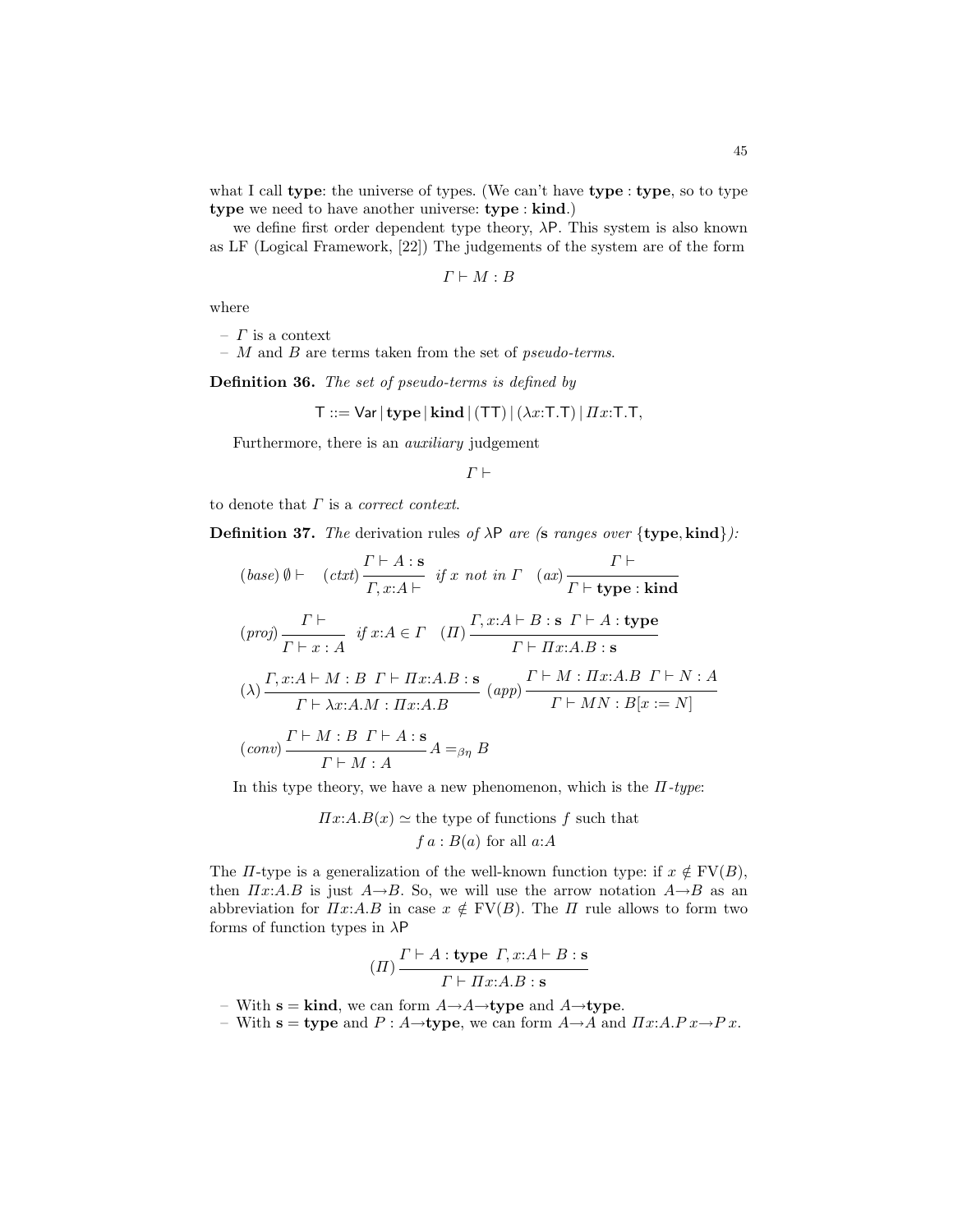#### 6.1 Formulas-as-types: minimal predicate logic into  $\lambda P$

Following the methods for  $\lambda \rightarrow$  and  $\lambda 2$ , we can embed logic into first order dependent type theory following the Curry-Howard formulas-as-types embedding. For  $\lambda$ P, we can embed *minimal first order predicate logic*, the predicate logic with just implication and universal quantification and the intuitionistic rules for these connectives. The idea is to represent both the domains and the formulas of the logic as types. In predicate logic we need to interpret a signature for the logic, that tells us which constants, functions and relations there are (and, in case of many-sortedness, which are the domains). This is not difficult but it involves some overhead when giving a precise formal definition. So, we don't give a completely formal definition but just an example.

Example 20. Minimal first order predicate logic over one domain with one constant, one unary function and two unary and one binary relation is embedded into  $\lambda P$  by considering the context

$$
\Gamma := A : \text{type}, a : A, f : A \rightarrow A, P : A \rightarrow \text{type}, Q : A \rightarrow \text{type}, R : A \rightarrow A \rightarrow \text{type}.
$$

Implication is represented as  $\rightarrow$  and  $\forall$  is represented as  $\Pi$ :

$$
\forall x:A.P \ x \mapsto \Pi x:A.P \ x
$$

$$
\forall x:A.R \ x \ x \mapsto \Pi x:A.R \ x \ x \mapsto P \ x
$$

the intro and elim rules are just  $\lambda$ -abstraction and application, both for implication and universal quantification.

The terms of type A act as the first order terms of the language: a, f a,  $f(f a)$ etc. The formulas are encoded as terms of type type:  $Pa$ ,  $Ra$  a are the closed atomic formulas and with  $\rightarrow$ ,  $\Pi$  and variables we build the first order formulas from that.

In  $\lambda P$ , we can give a precise derivation that the context  $\Gamma$  is correct:  $\Gamma \vdash$ . These derivations are quite lengthy, because in a derivation tree the same judgment is derived several times in different branches of the tree. Therefore such derivations are best given in flag style. It should be clear by now how we turn a set of derivations rules into a flag format. We will usually omit derivations of the correctness of a context, but for completeness we here give one example, in flag format. We give a precise derivation of the judgment

## $A: \text{type}, P: A \rightarrow \text{type}, a: A \vdash P \cdot a \rightarrow \text{type}: \text{kind}$

NB. we use the  $\rightarrow$ -formation rule as a degenerate case of the *Π*-formation rule  $(if x \notin FV(B)).$ 

$$
\frac{\Gamma \vdash A : \text{type } \Gamma \vdash B : \text{s}}{\Gamma \vdash A \to B : \text{s}} \to \text{form}
$$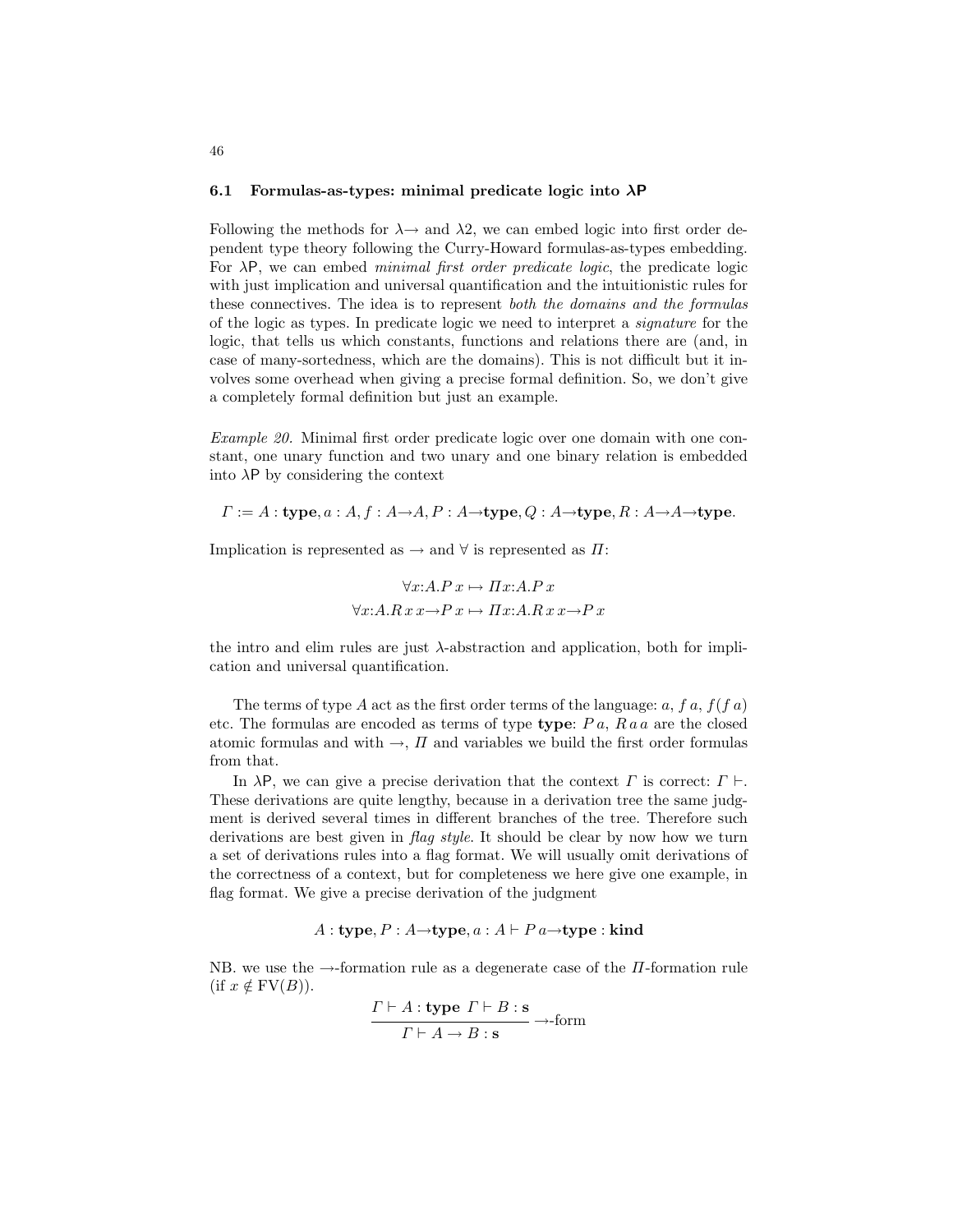

Example 21. We illustrate the use of application and abstraction to encode elimination and introduction rules of the logic. take  $\Gamma$  to be the context of Example 20.

$$
\Gamma \vdash \lambda z:A.\lambda h:(\Pi x,y:A.R\ x\ y).h\ z\ z:\ \Pi z:A.(\Pi x,y:A.R\ x\ y) \rightarrow R\ z\ z
$$

This term is a proof of  $\forall z:A.(\forall x,y:A.R(x,y))\rightarrow R(z,z)$ . The first  $\lambda$  encodes a  $\forall$ -introduction, the second  $\lambda$  an implication-introduction.

Example 22. We now show how to construct a term of type  $(IIx:A.P.x\rightarrow Qx)\rightarrow(IIx:A.P.x)\rightarrow(IIx:A.Q.x)$  in the context  $\Gamma$ . We do this by giving a derivation in "flag style", where we omit derivations of the well-formedness of types and contexts. We write  $\sigma$  for  $(\Pi x:A.P.x \rightarrow Qx) \rightarrow (\Pi x:A.P.x) \rightarrow \Pi x:A.Q.x$ .

| 1              | $A:$ type                                                                                             |                        |
|----------------|-------------------------------------------------------------------------------------------------------|------------------------|
| $\overline{2}$ | $P: A \rightarrow$ type                                                                               |                        |
| 3              | $Q: A \rightarrow$ type                                                                               |                        |
| $\overline{4}$ | $h: \Pi x:A.P x \rightarrow Q x$                                                                      |                        |
| $\overline{5}$ | $q: \Pi x:A.P x$                                                                                      |                        |
| 6              | x:A                                                                                                   |                        |
| $\overline{7}$ | $h x : P x \rightarrow Q x$                                                                           | app, 4, 6              |
| 8              | q x : P x                                                                                             | app, 5, 6              |
| 9              | h x(g x):Q x                                                                                          | app, 7, 8              |
| 10             | $\lambda x:A.h x(g x) : \Pi x:A.Q x$                                                                  | $\lambda$ -rule, 6, 9  |
| 11             | $\lambda g \colon I\!\!I x: A.P x. \lambda x: A.h x(g x) : (I\!\!I x: A.P x) \to I\!\!I x: A.Q x$     | $\lambda$ -rule, 5, 10 |
| 12             | $\lambda h \colon I x:A.P x \rightarrow Q x.\lambda g \colon I x:A.P x.\lambda x:A.h x(g x) : \sigma$ | $\lambda$ -rule, 4, 11 |

So:

$$
\Gamma \vdash \lambda h:\Pi x:A.P\ x \rightarrow Q\ x.\lambda g:\Pi x:A.P\ x.\lambda x:A.h\ x(g\ x): \sigma
$$

*Exercise 17.* 1. Find terms of the following types (NB  $\rightarrow$  binds strongest)

$$
(Hx:A.P\,x \rightarrow Q\,x) \rightarrow (Hx:A.P\,x) \rightarrow Hx:A.Q\,x
$$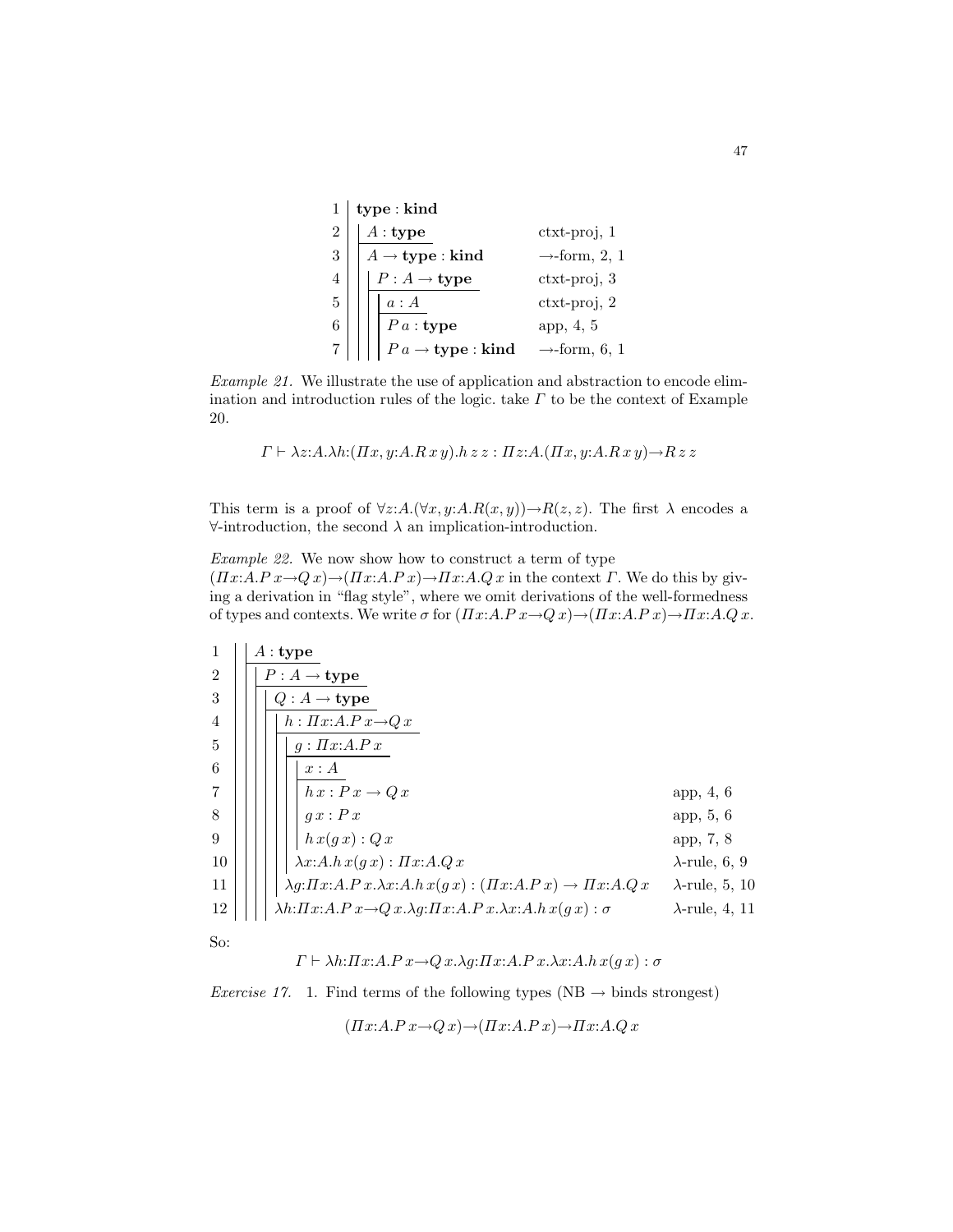and

$$
(Hx:A.P\,x \to Hz.R\,z\,z) \to (Hx:A.P\,x) \to Hz:A.R\,z\,z).
$$

2. Find a term of the following type and write down the context in which this term is typed.

 $(Hx:A.P.x\rightarrow Q) \rightarrow (Hx:A.P.x) \rightarrow Q$ 

What is special about your context? (It should somehow explicitly state that the type  $A$  is not empty.)

The representation that we have just described is called the direct encoding of logic in type theory. This is the formulas-as-types embedding originally due to Curry and Howard and described first in formal detail in [25]. Apart from this, there is the LF encoding of logic in type theory. This is the formulas-as-types embedding as it was invented by De Bruijn in his Automath project [31]. We describe it now.

## 6.2 LF embedding of logic in type theory

For  $\lambda \rightarrow \lambda 2$  and  $\lambda P$  we have seen *direct* representations of logic in type theory. Characteristics of such an encoding are:

– Connectives each have a counterpart in the type theory:

implication  $∼ \rightarrow$ -type universal quantification ∼ ∀-type

– Logical rules have their direct counterpart in type theory:

| $\rightarrow$ -introduction | $\sim \lambda$ -abstraction |
|-----------------------------|-----------------------------|
| $\rightarrow$ - elimination | $\sim$ application          |
| $\forall$ -introduction     | $\sim \lambda$ -abstraction |
| $\forall$ -elimination      | $\sim$ application          |

– the context declares a signature, local variables and assumptions.

There is another way of interpreting logic in type theory, due to De Bruijn, which we call the *logical framework* representation of logic in type theory. The idea is to use type theory as a framework in which various logics can be encoded by choosing an appropriate context. Characteristics of the LF encoding are:

- Type theory is used as a *meta system* for encoding ones own logic.
- The context is used as a signature for the logic: one chooses an appropriate context  $\Gamma_L$  in which the logic L (including its proof rules) is declared.
- The type system is a meta-calculus for dealing with substitution and binding.

We can put these two embeddings side by side by looking at the trivial proof of A implies A.

|                  | proof                                                                                         | formula           |
|------------------|-----------------------------------------------------------------------------------------------|-------------------|
| direct embedding | $\lambda x: A.x$                                                                              | $A \rightarrow A$ |
|                  | LF embedding $\lim_{\rho \to 0} \lim_{\rho \to 0} A A \lambda x : T A.x   T(A \Rightarrow A)$ |                   |

48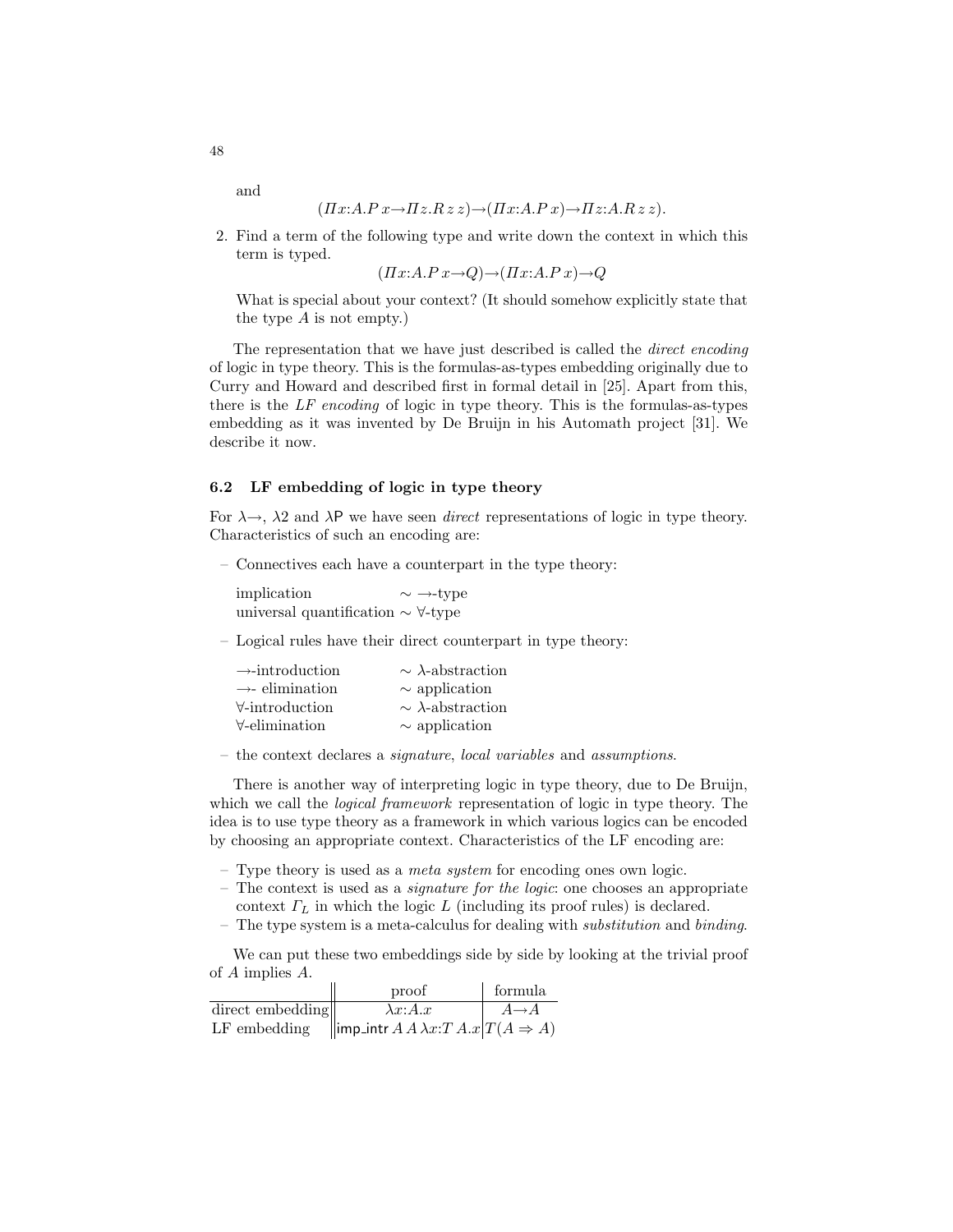For the LF embedding of minimal proposition logic into  $\lambda P$ , we need the following context.

$$
\Rightarrow : \text{prop} \rightarrow \text{prop}
$$
  
\n
$$
\top : \text{prop} \rightarrow \text{type}
$$
  
\n
$$
\text{imp\_intr} : (A, B : \text{prop})(\top A \rightarrow \top B) \rightarrow \top (A \Rightarrow B)
$$
  
\n
$$
\text{imp\_el} : (A, B : \text{prop})\top (A \Rightarrow B) \rightarrow \top A \rightarrow \top B.
$$

The idea is that prop is the type of names of propositions and that T "lifts" a name  $\varphi$  to the type of its proofs  $T\varphi$ . The terms implintr and implel encode the introduction and elimination for implication.

*Exercise 18.* Verify that imp intr  $A A \lambda x$ :  $T A.x$  :  $T(A \Rightarrow A)$  in the context just described.

In the following table we summarize the difference between the two encodings

| Direct embedding            | LF embedding                                                                        |
|-----------------------------|-------------------------------------------------------------------------------------|
| One type system : One logic | One type system : Many logics                                                       |
|                             | Logical rules $\sim$ type theoretic rules Logical rules $\sim$ context declarations |

Apart from this, a direct embedding aims at describing a formulas–as-types isomorphism between the logic and the type theory, whereas the LF idea is to provide a system for enabling a formulas–as–types embedding for many different logics. For  $\lambda \rightarrow$  and  $\lambda$ 2 there is indeed a one-one correspondence between deductions in logic and typable terms in the type theory. For the case of λP and minimal predicate logic, this is not so obvious, as we have identified the domains and the formulas completely: they are all of type type. This gives rise to types of the form  $\Pi x:A.P.x \rightarrow A$  and allows to form predicates over formulas, like  $B: (IIx:A.R x x) \rightarrow$ type, that don't have a correspondence in the logic. It can nevertheless be shown that the direct embedding of PRED into  $\lambda P$  is complete, but that requires some effort. See [18] for details.

Now, we show some examples of logics in the logical framework  $LF -$  which is just  $\lambda$ P. Then we exhibit the properties of LF that make this work.

Minimal propositional logic in  $\lambda P$  Fix the signature (context) of minimal propositional logic.

#### prop : type

#### imp : prop→prop→prop

As a notation we introduce

$$
A \Rightarrow B
$$
 for  $\text{imp } A B$ 

The type prop is the type of 'names' of propositions. A term of type prop can not be inhabited (proved), as it is not a type. We 'lift' a name  $p$ : prop to the type of its proofs by introducing the following map:

T : prop→type.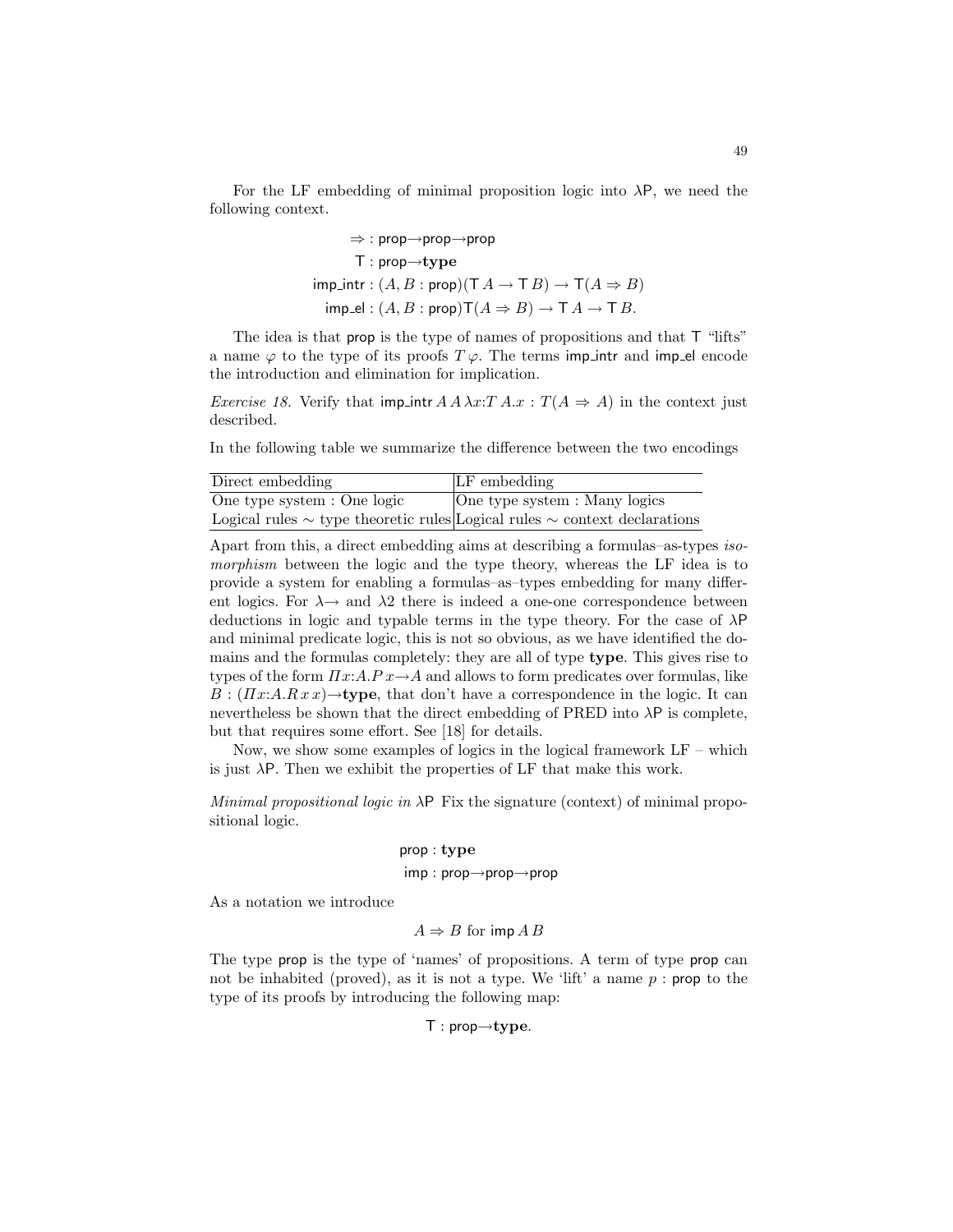The intended meaning of  $\mathsf{T}p$  is 'the type of proofs of p'. We interpret 'p is valid' by ' $Tp$  is inhabited'. To derive  $Tp$  we also encode the logical derivation rules by adding to the context

$$
\mathsf{imp\_intr}: \Pi p, q: \mathsf{prop}.(\mathsf{T} p \to \mathsf{T} q) \to \mathsf{T}(p \Rightarrow q),
$$

$$
\mathsf{imp\_el}: \Pi p, q: \mathsf{prop}. \mathsf{T}(p \Rightarrow q) \to \mathsf{T} p \to \mathsf{T} q.
$$

imp intr takes two (names of) propositions p and q and a term  $f : \mathsf{T} p \rightarrow \mathsf{T} q$  and returns a term of type  $\mathsf{T}(p \Rightarrow q)$  Indeed  $A \Rightarrow A$  is now valid: imp\_intr $A A(\lambda x: \mathsf{T} A.x)$ :  $\mathsf{T}(A \Rightarrow A)$ 

*Exercise 19.* Construct a term of type  $T(A \Rightarrow (B \Rightarrow A))$  in the context with  $A, B$ : prop.

**Definition 38.** Define  $\Sigma_{PROP}$  to be the signature for minimal proposition logic, PROP, as just constructed.

Now, why would this be a "good" encoding? Are all derivations represented as terms in  $\lambda P$ ? And if a type is inhabited, is the associated formula then provable? We have the following desired properties of the encoding.

Definition 39. – Soundness of the encoding states that

 $\vdash_{PROP} A \Rightarrow \Sigma_{PROP}, a_1: \text{prop}, \ldots, a_n: \text{prop} \vdash p : \top A \text{ for some } p.$ 

where  $\{a, \ldots, a_n\}$  is the set of proposition variables in A. – Adequacy (or completeness) states the converse:

 $\sum_{P\mid P\cap P} a_1: \text{prop}, \ldots, a_n: \text{prop} \vdash p : \mathsf{T} A \Rightarrow \vdash_{P\mid P\cap P} A$ 

**Proposition 9.** The LF encoding of PROP in  $\lambda$ P is sound and adequate.

The proof of soundness is by induction on the derivation of  $\vdash_{\text{PROP}} A$ . Adequacy also holds, but it is more involved to prove. One needs to define a canonical form of terms of type  $TA$  (the so called *long*  $\beta\eta$ *-normal-form*) and show that these are in one-one correspondence with proofs. See [22] for details.

Minimal predicate logic over one domain  $A$  in  $\lambda P$  Signature:

$$
prop: type,
$$
  
\n*A* : type,  
\n
$$
T: prop \rightarrow type
$$
  
\n
$$
f: A \rightarrow A,
$$
  
\n
$$
R: A \rightarrow A \rightarrow prop,
$$
  
\n
$$
\Rightarrow: prop \rightarrow prop \rightarrow prop,
$$
  
\n
$$
imp_intr: IP, q: prop.(Tp \rightarrow Tq) \rightarrow T(p \Rightarrow q),
$$
  
\n
$$
imp_e: IP, q: prop.T(p \Rightarrow q) \rightarrow Tp \rightarrow Tq.
$$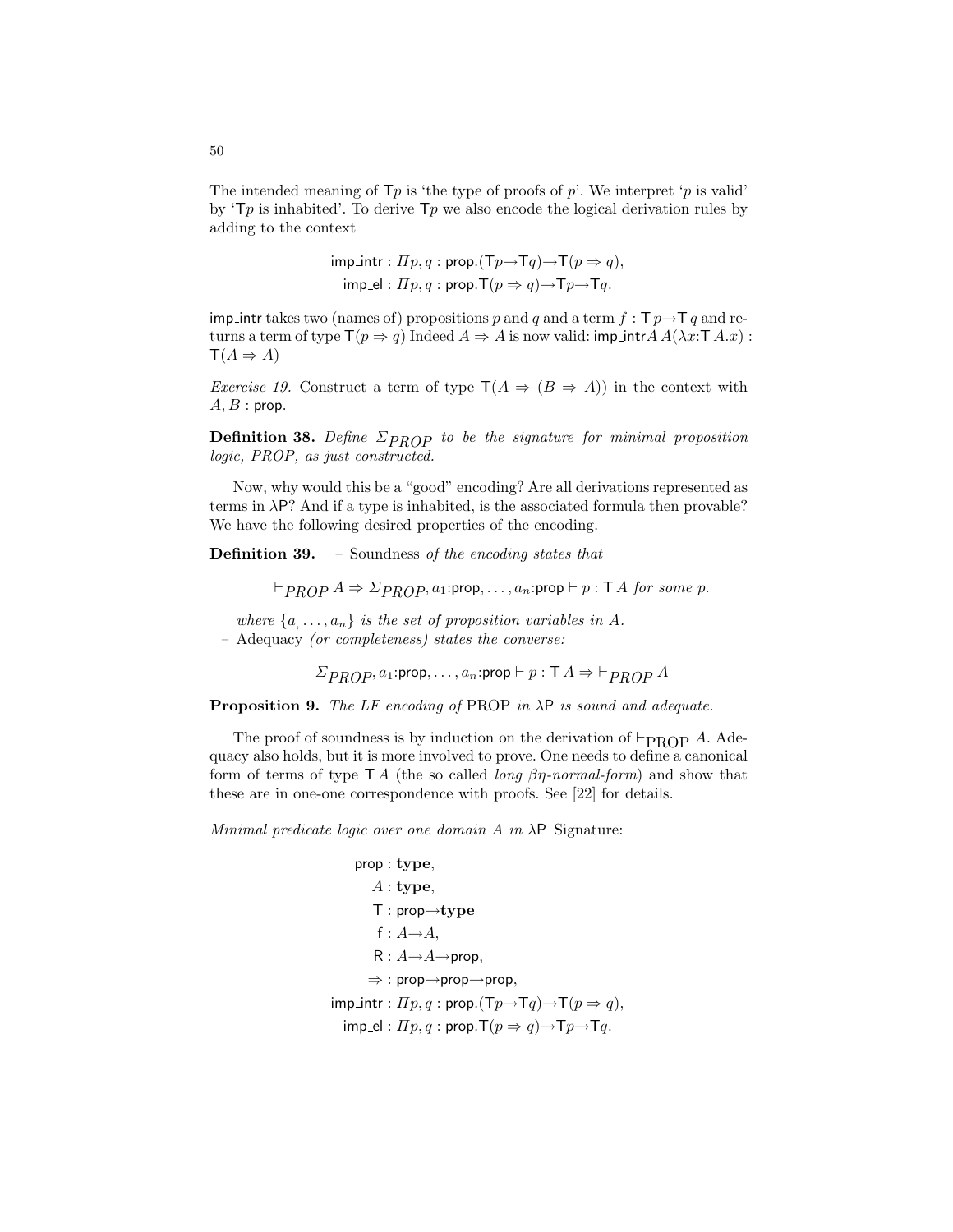Now we encode  $\forall$  by observing that  $\forall$  takes a P : A→prop and returns a proposition, so:

$$
\forall : (A{\rightarrow} \mathsf{prop}) {\rightarrow} \mathsf{prop}
$$

Universal quantification  $\forall x:A.(Px)$  is then translated by  $\forall (\lambda x:A.(Px))$ 

**Definition 40.** The signature:  $\Sigma_{PRED}$  is defined by adding to the above the following intro and elim rules for ∀.

$$
\forall : (A \rightarrow \text{prop}) \rightarrow \text{prop},
$$
  

$$
\forall \text{...intr}: \Pi P: A \rightarrow \text{prop}.(\Pi x: A.\mathsf{T}(Px)) \rightarrow \mathsf{T}(\forall P),
$$
  

$$
\forall \text{...elim}: \Pi P: A \rightarrow \text{prop}. \mathsf{T}(\forall P) \rightarrow \Pi x: A.\mathsf{T}(Px).
$$

The proof of

$$
\forall z: A(\forall x, y: A.Rxy) \Rightarrow Rzz
$$

is now mirrored by the proof-term

$$
\forall \text{...intr}[\text{...}]\, (\lambda z: A.\text{imp}\text{...intr}[\text{...}][\text{...}]\, (\lambda h:\text{T}(\forall x, y: A.Rxy).\n \forall \text{...elim}[\text{...}][hz)z) )
$$

For readability, we have replaced the instantiations of the  $\Pi$ -type by [...]. This term is of type

 $T(\forall (\lambda z:A.\mathsf{imp}(\forall (\lambda x:A.(\forall (\lambda y:A.Rxy))))(Rzz)))$ 

Exercise 20. Construct a proof-term that mirrors the (obvious) proof of  $\forall x (P x \Rightarrow P)$  $Q(x) \Rightarrow \forall x.P \, x \Rightarrow \forall x.Q \, x$ 

**Proposition 10.** We have soundness and adequacy for minimal predicate logic:

 $\vdash_{\text{PRED}} \varphi \Rightarrow \varSigma_{\text{PRED}}, x_1: A, \ldots, x_n: A \vdash p : \mathsf{T}\varphi, \text{ for some } p,$ 

where  $\{x_1, \ldots, x_n\}$  is the set of free variables in  $\varphi$ .

 $\Sigma_{\text{PRED}}, x_1:A, \ldots, x_n:A \vdash p : \mathsf{T}\varphi \Rightarrow \vdash_{\text{PRED}} \varphi$ 

### 6.3 Meta-theory of λP

Proposition 11. – Uniqueness of types

If  $\Gamma \vdash M : \sigma$  and  $\Gamma \vdash M : \tau$ , then  $\sigma =_{\beta} \tau$ .

- Subject Reduction
- If  $\Gamma \vdash M : \sigma$  and  $M \longrightarrow_{\beta} N$ , then  $\Gamma \vdash N : \sigma$ .
- Strong Normalization
- If  $\Gamma \vdash M : \sigma$ , then all  $\beta$ -reductions from M terminate.

The proofs are by induction on the derivation, by first proving auxiliary lemmas like Substitution and Thinning. SN can be proved by defining a reduction preserving map from  $\lambda P$  to  $\lambda \rightarrow$ . Then, an infinite reduction path in  $\lambda P$  would give rise to an infinite reduction path in  $\lambda \rightarrow$ , so SN for  $\lambda$ P follows from SN for  $\lambda \rightarrow$ . See [22] for details. We now come back to the decidability questions of Definition 20.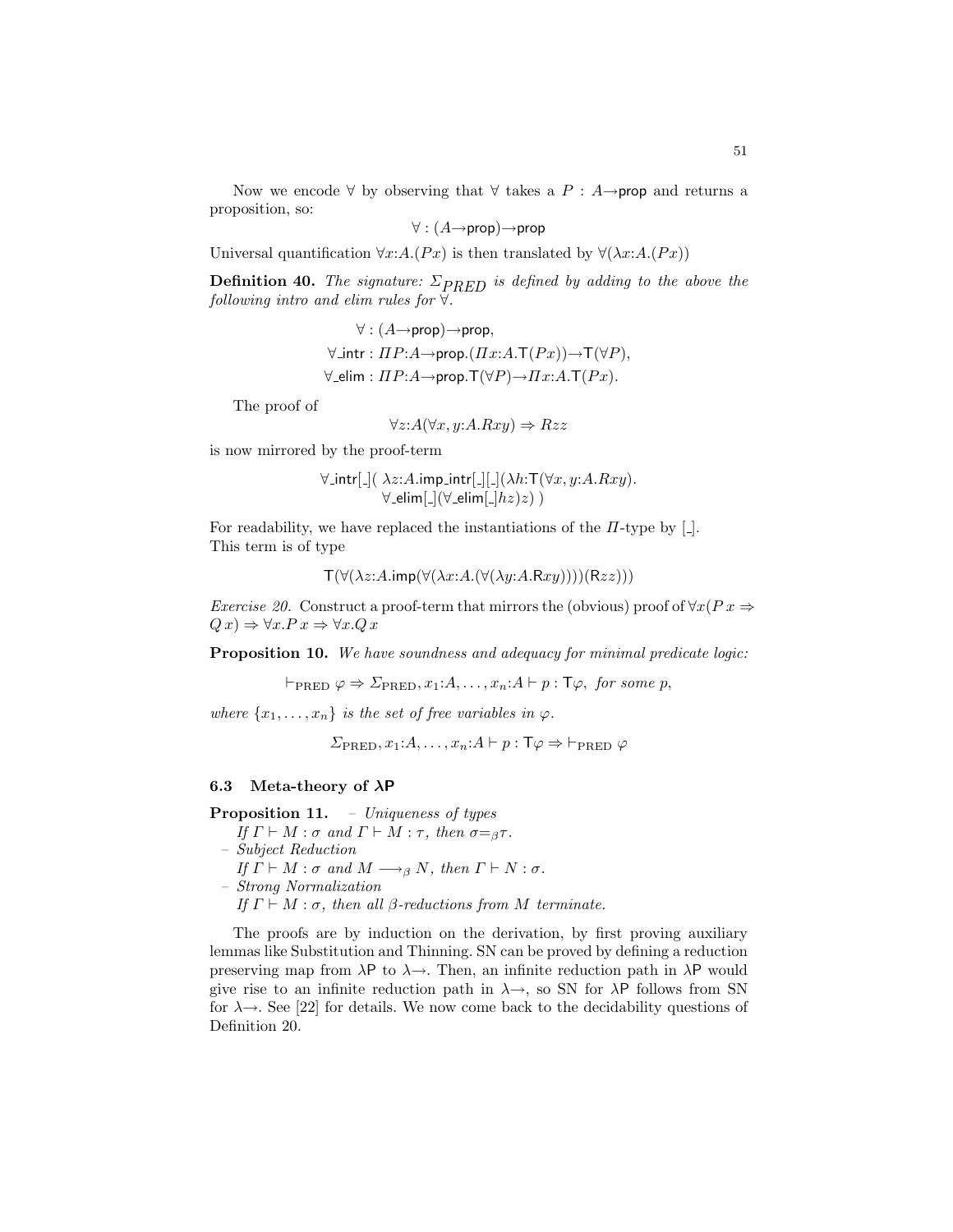#### **Proposition 12.** For  $\lambda$ P:

- TIP is undecidable
- TCP/TSP is decidable

The undecidability of TIP follows from the fact that provability in minimal predicate logic is undecidable. A more straightforward proof is given in [7], by interpreting the halting problem for register machines as a typing problem (in a specific context) in  $\lambda P$ .

We will expand on the decidability of TCP below. It is shown by defining two algorithms simultaneously: one that does type synthesis  $\Gamma \vdash M : ?$  and one that does *context checking*:  $\Gamma \vdash ?$ . This is to mirror the two forms of judgment in  $\lambda P$ .

*Remark 1.* One can also introduce a *Curry variant* of  $\lambda$ P. This is done in [2]. A related issue is whether one can type an *untyped*  $\lambda$ -term in  $\lambda$ P. So, given an M, is there a context  $\Gamma$ , a type A and a term P such that  $\Gamma \vdash P : A$  and  $|P| \equiv M$ . Here,  $|-|$  is the erasure map defined by

$$
|x| := x
$$
  

$$
|\lambda x:\sigma.M| := |\lambda x.M| \ |MN| := |M| \, |N|
$$

The answer to this question is yes, because an untyped term is  $\lambda P$ -typable iff it is typable in  $\lambda \rightarrow$ . But there is a little snag: if we fix the context  $\Gamma$ , the problem becomes undecidable, as was shown in [14], where Dowek gives a context  $\Gamma$  and a term M such that  $\exists P, A(\Gamma \vdash P : A \land |P| = M)$  is equivalent to the Post correspondence problem.

### 6.4 Type Checking for  $\lambda$ P

We define algorithms  $Ok(-)$  and Type  $(-)$  simultaneously:

- Ok(−) takes a context and returns 'accept' or 'reject'
- Type (−) takes a context and a term and returns a term or 'reject'.

**Definition 41.** The type synthesis algorithm Type  $(-)$  is sound if

$$
Type_{\Gamma}(M) = A \Rightarrow \Gamma \vdash M : A \text{ (for all } \Gamma \text{ and } M)
$$

The type synthesis algorithm Type  $(-)$  is complete if

$$
\Gamma \vdash M : A \;\; \Rightarrow \;\; \text{Type}_{\Gamma}(M) =_{\beta} A \text{ (for all } \Gamma \text{ and } M)
$$

Completeness only makes sense if we have uniqueness of types: only then it makes sense to check if the type that is given to us is convertible to the type computed by Type. In case we don't have uniqueness of types, one would let Type  $(-)$  compute a set of possible types, one for each  $\beta$ -equivalence class.

52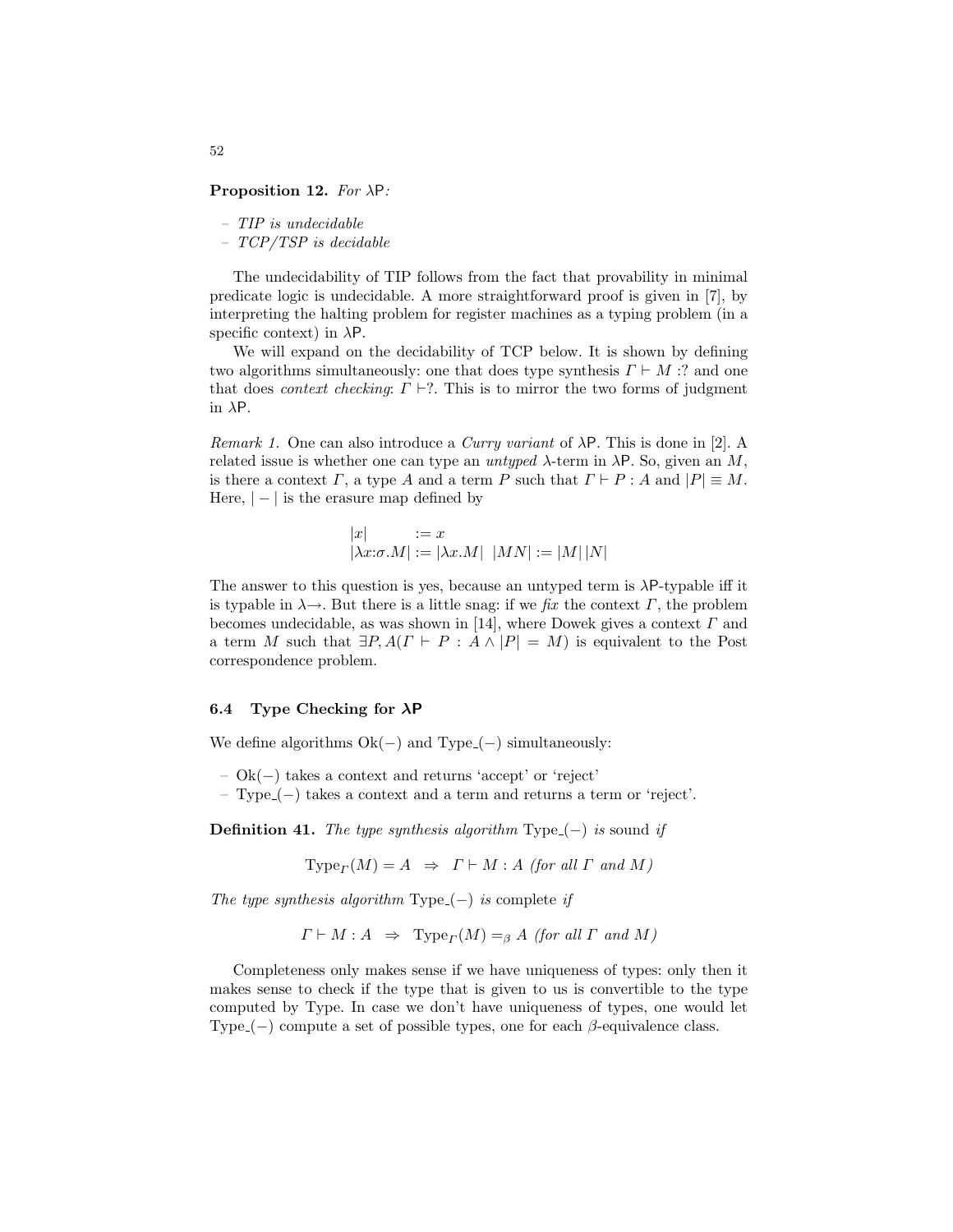## Definition 42.

$$
Ok(<>>) = 'accept'
$$
  
\n
$$
Ok(\Gamma, x:A) = \text{if Type}_{\Gamma}(A) \in \{\text{type}, \text{kind}\} \text{ then Type}_{\Gamma}(A) \text{ else 'reject'},
$$
\n
$$
\text{Type}_{\Gamma}(x) = \text{if OK}(\Gamma) \text{ and } x:A \in \Gamma \text{ then } A \text{ else 'reject'},
$$
\n
$$
\text{Type}_{\Gamma}(\text{type}) = \text{if OK}(\Gamma) \text{ then kind else 'reject'},
$$
\n
$$
\text{Type}_{\Gamma}(MN) = \text{if Type}_{\Gamma}(M) = C \text{ and Type}_{\Gamma}(N) = D
$$
\n
$$
\text{then } \text{if } C \longrightarrow_{\beta} \Pi x:A.B \text{ and } A =_{\beta} D
$$
\n
$$
\text{then } B[x := N] \text{ else 'reject'}.
$$
\n
$$
\text{Type}_{\Gamma}(\lambda x:A.M) = \text{if Type}_{\Gamma,x:A}(M) = B
$$
\n
$$
\text{then } \text{if Type}_{\Gamma}(\Pi x:A.B) \in \{\text{type}, \text{kind}\} \text{ then } \Pi x:A.B \text{ else 'reject'} \text{ else } 'reject'},
$$
\n
$$
\text{Type}_{\Gamma}(\Pi x:A.B) = \text{if Type}_{\Gamma}(A) = \text{type and Type}_{\Gamma,x:A}(B) = s
$$
\n
$$
\text{then } s \text{ else 'reject'}
$$

Proposition 13. The type checking algorithm is sound:

 $Type_\Gamma(M) = A \Rightarrow \Gamma \vdash M : A$  $Ok(\Gamma) = 'accept' \Rightarrow \Gamma \vdash$ 

The proof is by simultaneous induction on the computation of Type and Ok. For completeness, we need to prove the following simultaneously, which we would prove by induction on the derivation.

$$
\Gamma \vdash A : \mathbf{s} \Rightarrow \text{Type}_\Gamma(A) = \mathbf{s}
$$

$$
\Gamma \vdash M : A \Rightarrow \text{Type}_\Gamma(M) =_\beta A
$$

$$
\Gamma \vdash \Rightarrow \text{Ok}(\Gamma) = \text{`accept'}
$$

The first slight strengthening of completeness is not a problem: in case the type of A is type or kind,  $Type<sub>\Gamma</sub>(A)$  returns exactly type or kind (and not a term =<sub>β</sub>-equal to it). The problem is the  $\lambda$ -rule, where Type<sub> $\Gamma_{xx}$ :A(M) = C and</sub>  $C =_{\beta} B$  and we know that Type<sub>Γ</sub>( $\Pi x:A.B$ ) = s, but we need to know that Type<sub> $\Gamma$ </sub> $(\Pi x:A.C)$  = s, because that is the side condition in the Type algorithm for the  $\lambda x$ : A.M case.

The solution is to change the definition of Type a little bit. This is motivated by the following Lemma, which is specific to the type theory  $\lambda P$ .

**Lemma 6.** The derivable judgements of  $\lambda$ P remain exactly the same if we replace the  $\lambda$ -rule by

$$
(\lambda') \frac{\Gamma, x:A \vdash M : B \Gamma \vdash A : \text{type}}{\Gamma \vdash \lambda x:A.M : \Pi x:A.B}
$$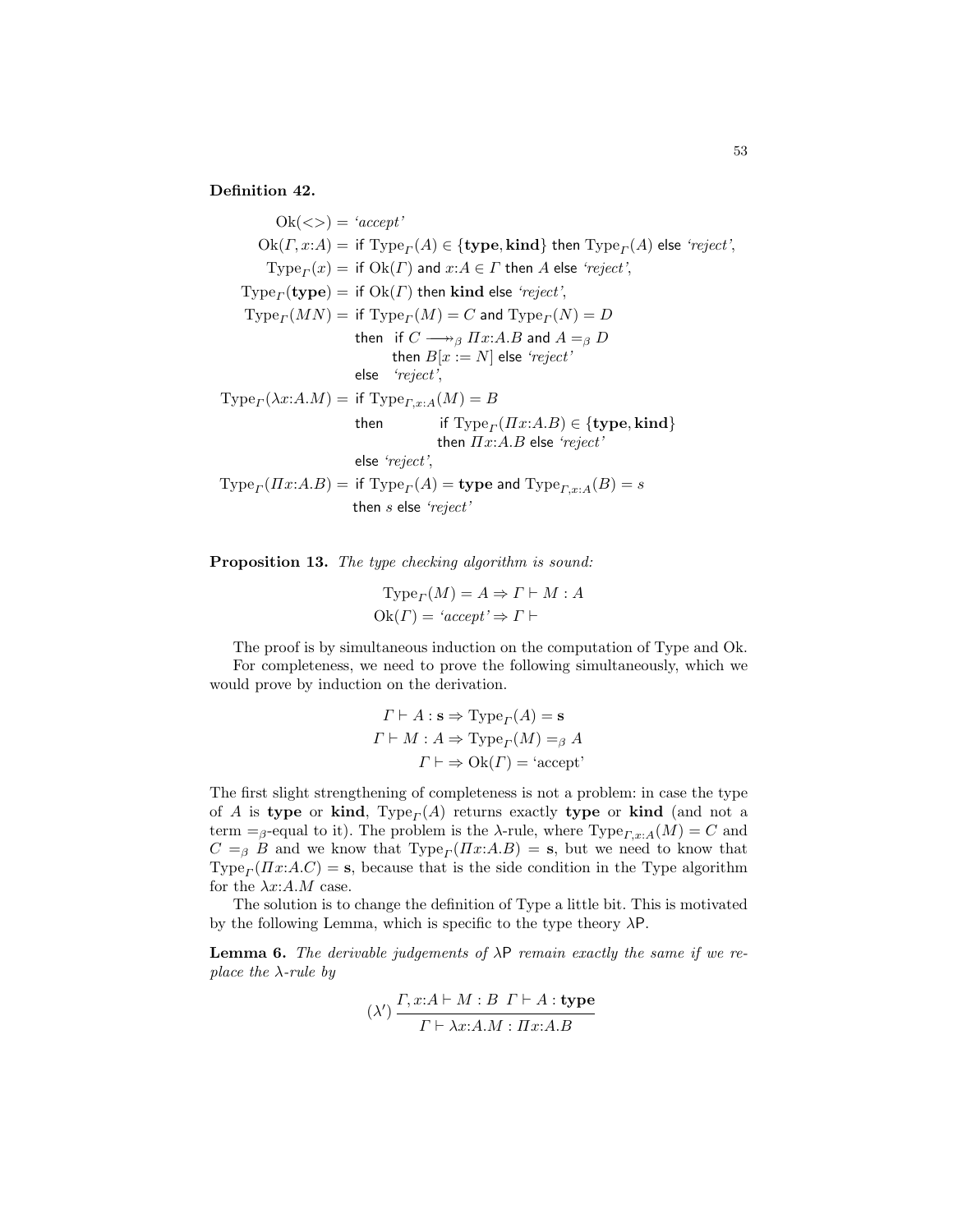The proof is by induction on the derivation. Now we can in the  $\lambda$ -case of the definition of Type replace the side condition

$$
\text{if }\text{Type}_\Gamma(\Pi x:A.B)\in\{\text{type},\text{kind}\}\
$$

by

if 
$$
\text{Type}_\Gamma(A) \in \{\text{type}\}\
$$

Definition 43. We adapt the definition of Type in Definition 42 by replacing the λ-abstraction case by

$$
\text{Type}_{\Gamma}(\lambda x:A.M) = \text{ if } \text{Type}_{\Gamma,x:A}(M) = B
$$
\n
$$
\text{then } \text{ if } \text{Type}_{\Gamma}(A) = \text{type}
$$
\n
$$
\text{then } \Pi x:A.B \text{ else } 'reject'.
$$
\n
$$
\text{else } 'reject',
$$

Then soundness still holds and we have the following.

#### Proposition 14.

$$
\Gamma \vdash A : \mathbf{s} \Rightarrow \text{Type}_\Gamma(A) = \mathbf{s}
$$
\n
$$
\Gamma \vdash M : A \Rightarrow \text{Type}_\Gamma(M) =_\beta A
$$
\n
$$
\Gamma \vdash \Rightarrow \text{Ok}(\Gamma) = 'accept'
$$

As a consequence of soundness and completeness we find that

$$
Type_{\Gamma}(M) = 'reject' \Rightarrow M \text{ is not typable in } \Gamma
$$

Completeness implies that Type terminates correctly on all well-typed terms. But we want that Type terminates on all pseudo terms: we want to assure that on a non-typable term, Type returns 'reject', which is not guaranteed by Soundness and Completeness.

To prove that  $Type_{-}$  terminates on all inputs, we need to make sure that Type $\Gamma(M)$  and  $\text{Ok}(T)$  are called on arguments of lesser size. As "size" we take the sum of the lengths of the context  $\Gamma$  and the term  $M$ , and then all cases are decreasing, apart from  $\lambda$ -abstraction and application. In the  $\lambda$ -abstraction case, Type is called on a pseudo-term  $\eta Jx:A,B$  that is not necessarily smaller. But our replacement of the side condition in Type for the  $\lambda$ -abstraction case in Definition 43 solves this problem.

In the case of application, the function Type is called on smaller inputs, but the algorithms requires  $\beta$ -equality and  $\beta$ -reduction checking:

$$
\text{Type}_{\Gamma}(MN) = \text{ if } \text{Type}_{\Gamma}(M) = C \text{ and } \text{Type}_{\Gamma}(N) = D
$$
\n
$$
\text{ then } \text{ if } C \longrightarrow_{\beta} \text{ } \text{I\!T\!x:} A.B \text{ and } A =_{\beta} D
$$
\n
$$
\text{ then } B[x := N] \text{ else 'reject'}
$$
\n
$$
\text{ else 'reject',}
$$

So, we need to decide  $\beta$ -reduction and  $\beta$ -equality, which, for pseudo-terms is undecidable. The solution is that Type will only check  $\beta$ -equality (and reduction) for well-typed terms, and we know that  $\lambda P$  is SN and CR, so this is decidable.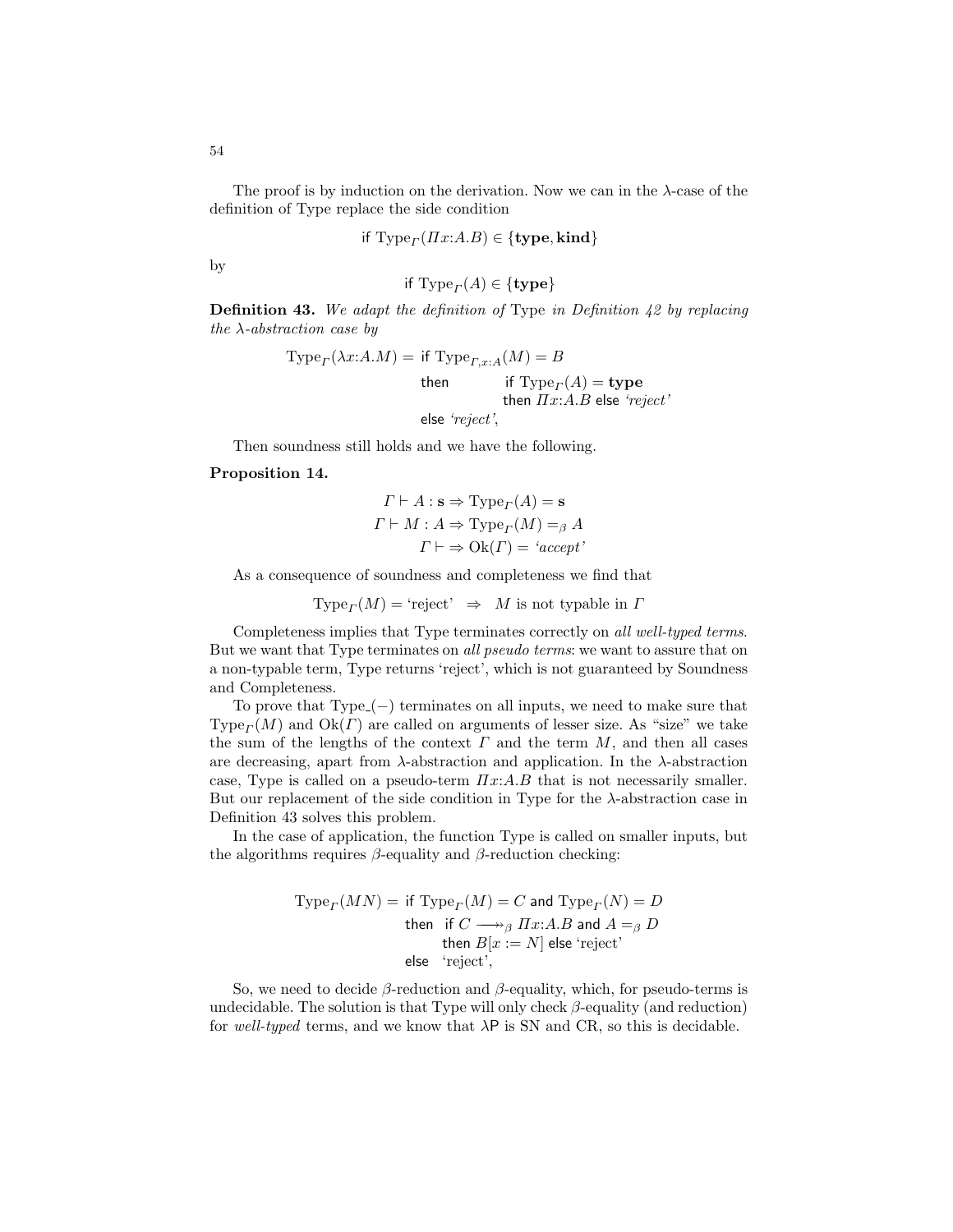Proposition 15. Termination of Type and Ok: For all pseudo-terms M and  $pseudo\text{-}contexts\varGamma, \text{Type}_{\varGamma}(M)\ \text{terminates (in either a pseudo-term } A\ \text{or 'reject')}$ and  $\text{Ok}(\Gamma)$  terminates (in either 'accept' or 'reject').

The proof is by induction on the size of the inputs, using the Soundness (Proposition 13) and decidability of  $\beta$ -equality for well-typed terms in the application case.

## 7 Conclusion and further reading

In this paper we have introduced various type theories by focussing on the Curry-Howard formulas-as-types embedding and by highlighting some of the programming aspects related to type theory. As stated in the Introduction, we could have presented the type systems à la Church in a unified framework of the " $\lambda$ -cube" or "Pure Type Systems", but for expository reasons we have refrained from doing so. In the PTS framework, one can study the systems  $F\omega$ , a higher order extension of system  $F$ ,  $\lambda$ HOL, a type systems for higher order (predicate) logic, and the Calculus of Constructions, a higher order extension of  $\lambda P$ . Also one can generalize these systems to the logically inconsistent systems  $\lambda U$  and  $\lambda \star$  where type is itself a type. (These systems are computationally not inconsistent so still interesting to study.) We refer to [4, 5] and the references in those papers for further reading.

In another direction, there are various typing constructs that can be added to make the theories more powerful. The most prominent one is the addition of a scheme for inductive types, which also adds an induction and a well-founded recursion principle for every inductive type. Examples are the Calculus of Inductive Constructions (CIC) and Martin-Löf type theory. The latter is introduced in the paper by Bove and Dybjer and a good reference is [32]. CIC is the type theory implemented in the proof assistant Coq and a good reference for both the theory and the tool is [6].

In the direction of programming, there is a world of literature and a good starting point is [33]. We have already mentioned PCF [35], which is the simplest way to turn  $\lambda \rightarrow$  into a Turing complete language. The next thing to add are algebraic data types, which are the programmer's analogue to inductive types. Using these one can define and compute with data types of lists, trees etc. as a primitive in the language (as opposed to coding them in  $\lambda$ 2 as we have done in Section 5.5). Other important concepts to add, especially to the type systems  $\hat{a}$ la Curry, are overloading and subtyping. A good reference for further reading is [33].

## References

1. E.S. Bainbridge, P.J. Freyd, A. Scedrov, and P.J. Scott, Functorial polymorphism. Theoretical Computer Science 70, 35-64, 1990.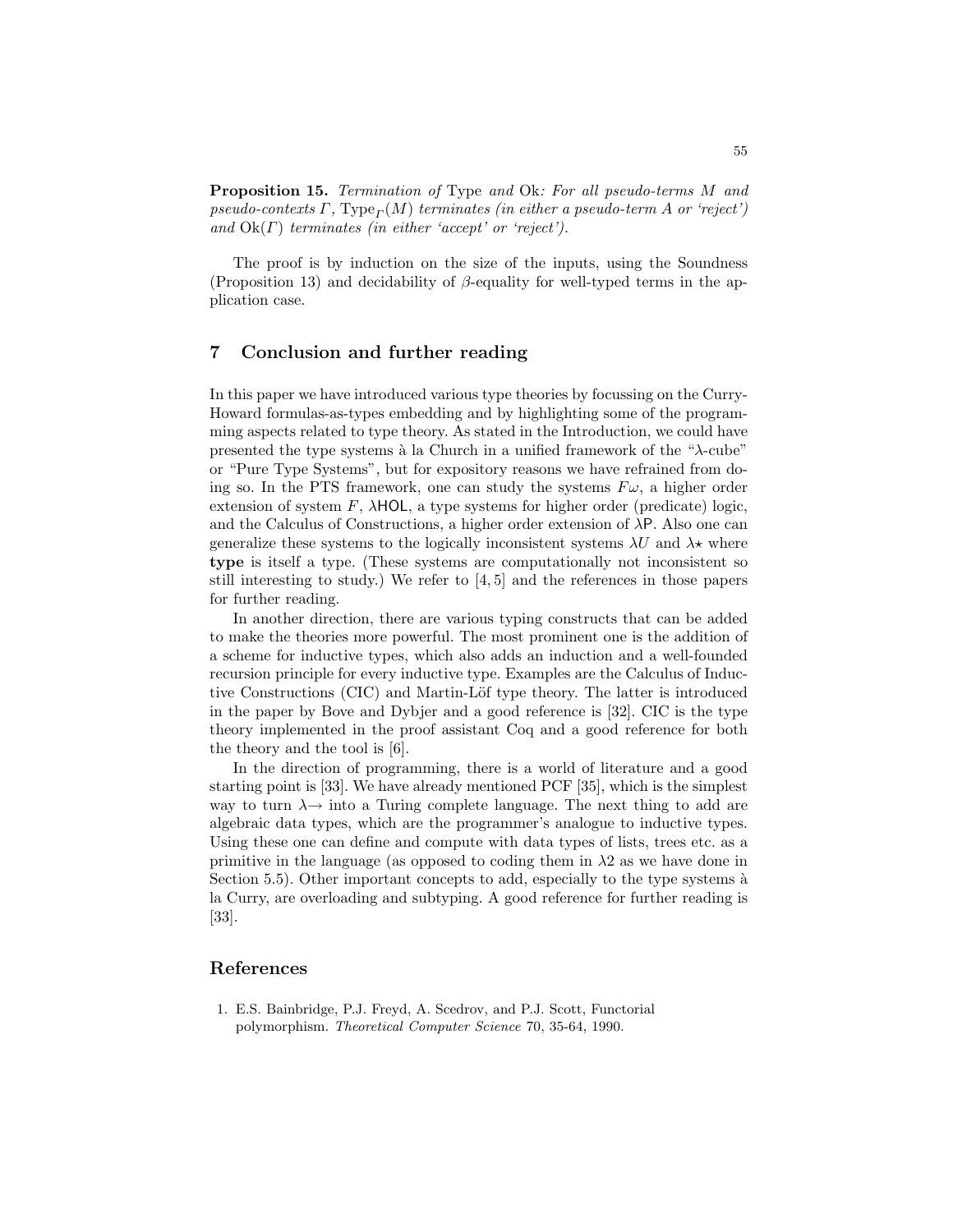- 2. S. van Bakel, L. Liquori, S. Ronchi Della Rocca and P. Urzyczyn, Comparing Cubes of Typed and Type Assignment Systems. Ann. Pure Appl. Logic 86(3): 267-303, 1997.
- 3. H. Barendregt, The Lambda Calculus: Its Syntax and Semantics, vol. 103 of Studies in Logic and the Foundations of Mathematics, North Holland, 1981.
- 4. H. Barendregt and H. Geuvers, Proof Assistants using Dependent Type Systems, Chapter 18 of the Handbook of Automated Reasoning (Vol 2), eds. A. Robinson and A. Voronkov, Elsevier, pp. 1149 – 1238, 2001.
- 5. H. Barendregt, Lambda Calculi with Types, Handbook of Logic in Computer Science, Volume 1, Abramsky, Gabbay, Maibaum (Eds.), Clarendon, 1992.
- 6. Y. Bertot and P. Castéran, *Interactive Theorem Proving and Program* Development: Coq'Art : the Calculus of Inductive Constructions, EATCS Series: Texts in Theoretical Computer Science, Springer 2004, 469 pp.
- 7. M. Bezem and J. Springintveld, A Simple Proof of the Undecidability of Inhabitation in  $\lambda P$ . J. Funct. Program. 6(5): 757-761, 1996.
- 8. C. Böhm and A. Berarducci, Automatic synthesis of typed  $\lambda$ -programs on term algebras, Theoretical Computer Science 39, pp. 135154, 1985.
- 9. A. Church, A formulation of the simple theory of types, Journal of Symbolic Logic 5, pp. 5668, 1940.
- 10. R.L Constable, S.F. Allen, H.M. Bromley, W.R. Cleaveland, J.F. Cremer, R.W. Harper, D.J. Howe, T.B. Knoblock, N.P. Mendler, P. Panangaden, J.T. Sasaki and S.F. Smith, Implementing Mathematics with the Nuprl Development System, Prentice-Hall, NJ, 1986.
- 11. H.B. Curry, R. Feys, and W. Craig, Combinatory Logic, Vol. 1. North–Holland, Amsterdam, 1958.
- 12. L. Damas and R. Milner, Principal type-schemes for functional programs, POPL '82: Proceedings of the 9th ACM SIGPLAN-SIGACT symposium on Principles of programming languages, pp. 207-212, ACM, 1982.
- 13. M. Davis, editor, The Undecidable, Basic Papers on Undecidable Propositions, Unsolvable Problems And Computable Functions, Raven Press, New York, 1965.
- 14. G. Dowek, The Undecidability of Typability in the Lambda-Pi-Calculus Proceedings of the International Conference on Typed Lambda Calculi and Applications, LNCS 664, pp. 139 - 145, 1993.
- 15. G. Dowek, Collections, sets and types, Mathematical Structures in Computer Science 9, pp. 1-15, 1999.
- 16. F. Fitch, Symbolic Logic, An Introduction, The Ronald Press Company, 1952.
- 17. R.O. Gandy, An early proof of normalization by A.M. Turing. In J.P. Seldin and J.R. Hindley, editors, to H.B. Curry: Essays on Combinatory Logic, Lambda Calculus and Formalism, pages 453455. Academic Press, 1980.
- 18. H. Geuvers and E. Barendsen, Some logical and syntactical observations concerning the first order dependent type system  $\lambda P$ , Math. Struc. in Comp. Sci. vol. 9-4, 1999, pp. 335 – 360.
- 19. J.-Y. Girard, P. Taylor, and Y. Lafont, Proofs and types. Cambridge tracts in theoretical computer science, no. 7. Cambridge University Press.
- 20. J.-Y. Girard, The system F of variable types, fifteen years later. Theoretical Computer Science, 45:159192, 1986.
- 21. J.-Y. Girard, Une extension de l'interprétation de Gödel à l'analyse et son application à l'élimination des coupures dans l'analyse et la théorie des types, Proceedings of the Second Scandinavian Logic Symposium, pp. 63–92. Studies in Logic and the Foundations of Mathematics, Vol. 63, North-Holland, Amsterdam, 1971.

56